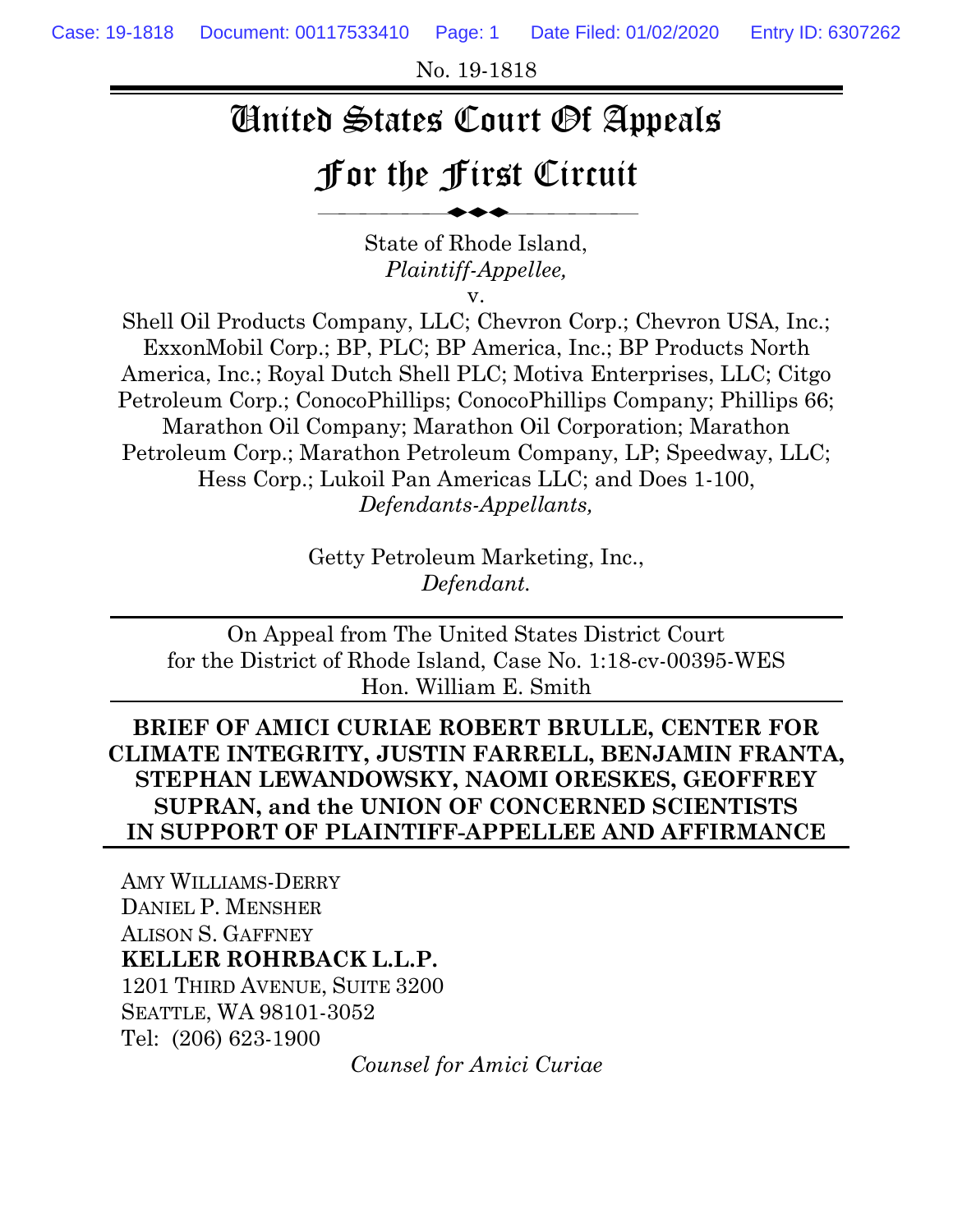# **TABLE OF CONTENTS**

| I.  | DEFENDANTS HAD ACTUAL KNOWLEDGE<br>OF THE RISKS ASSOCIATED WITH THEIR |                                                                                                                                                                                       |
|-----|-----------------------------------------------------------------------|---------------------------------------------------------------------------------------------------------------------------------------------------------------------------------------|
|     | A.                                                                    | Defendants had early knowledge that fossil<br>fuel products were causing an increase in<br>atmospheric $CO2$ concentrations, and that<br>this increase could result in "catastrophic" |
|     | <b>B.</b>                                                             | Defendants conducted their own climate<br>science research that confirmed fossil fuel<br>combustion was increasing atmospheric<br>carbon dioxide concentrations and that this         |
| II. |                                                                       | DEFENDANTS TOOK PROACTIVE STEPS TO<br>DENY AND DISCREDIT CLIMATE SCIENCE 19                                                                                                           |
|     | A.                                                                    | Defendants developed sophisticated public<br>relations strategies to deny the risks of<br>climate change and create doubt about the                                                   |
|     | <b>B.</b>                                                             | Defendants engaged in public<br>communications campaigns designed to<br>manufacture doubt and downplay the                                                                            |
|     | C.                                                                    | Defendants funded individuals,<br>organizations, and research to discredit the                                                                                                        |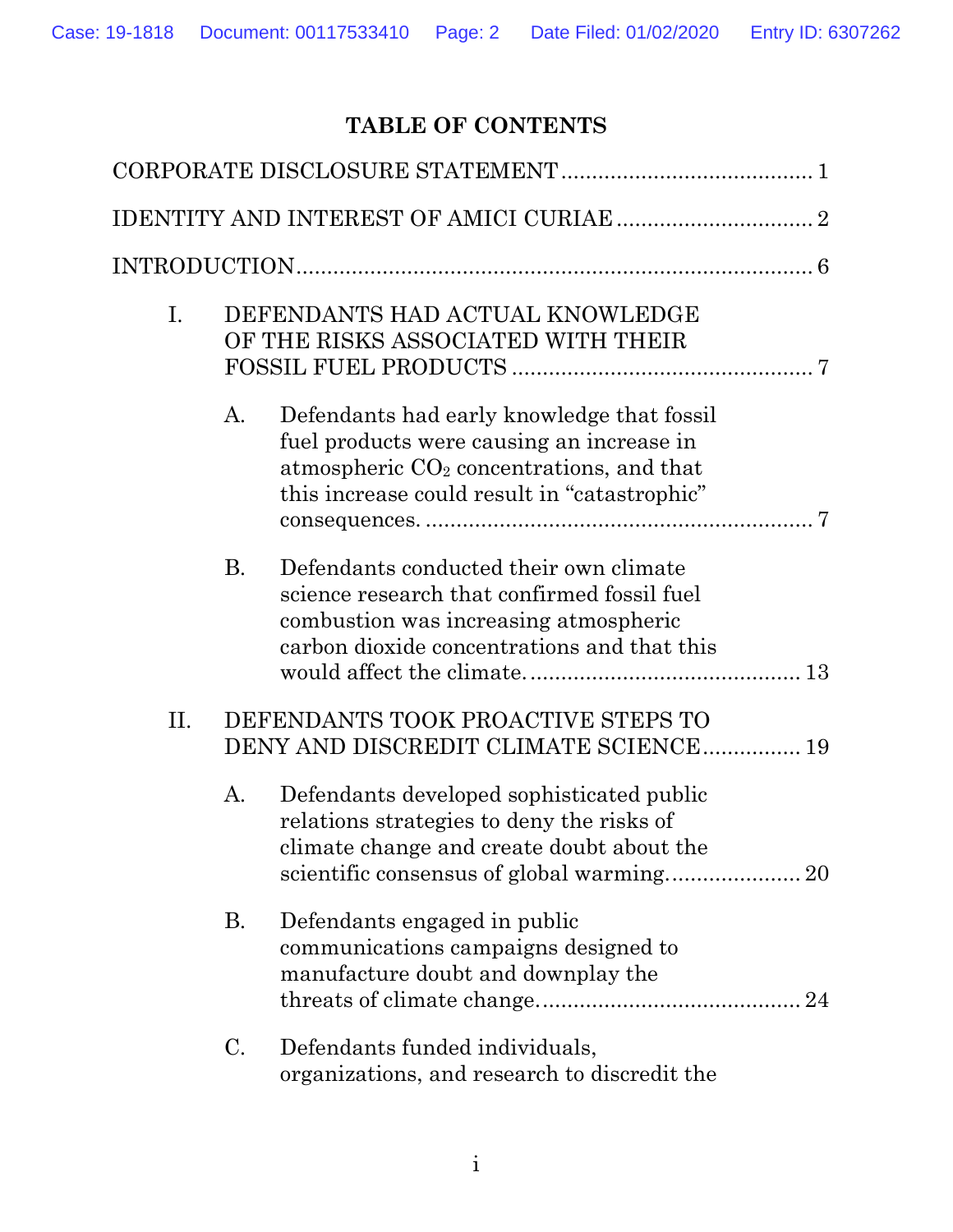|     | growing body of publicly available climate |  |
|-----|--------------------------------------------|--|
|     |                                            |  |
|     | III. DEFENDANTS MOVED TO PROTECT THEIR     |  |
|     | OWN ASSETS FROM CLIMATE IMPACTS            |  |
|     | BASED ON THE SCIENCE THEY PUBLICLY         |  |
|     |                                            |  |
| IV. | DEFENDENTS CONTINUE TO DECEIVE THE         |  |
|     | PUBLIC THROUGH GREENWASHING AND            |  |
|     |                                            |  |
|     |                                            |  |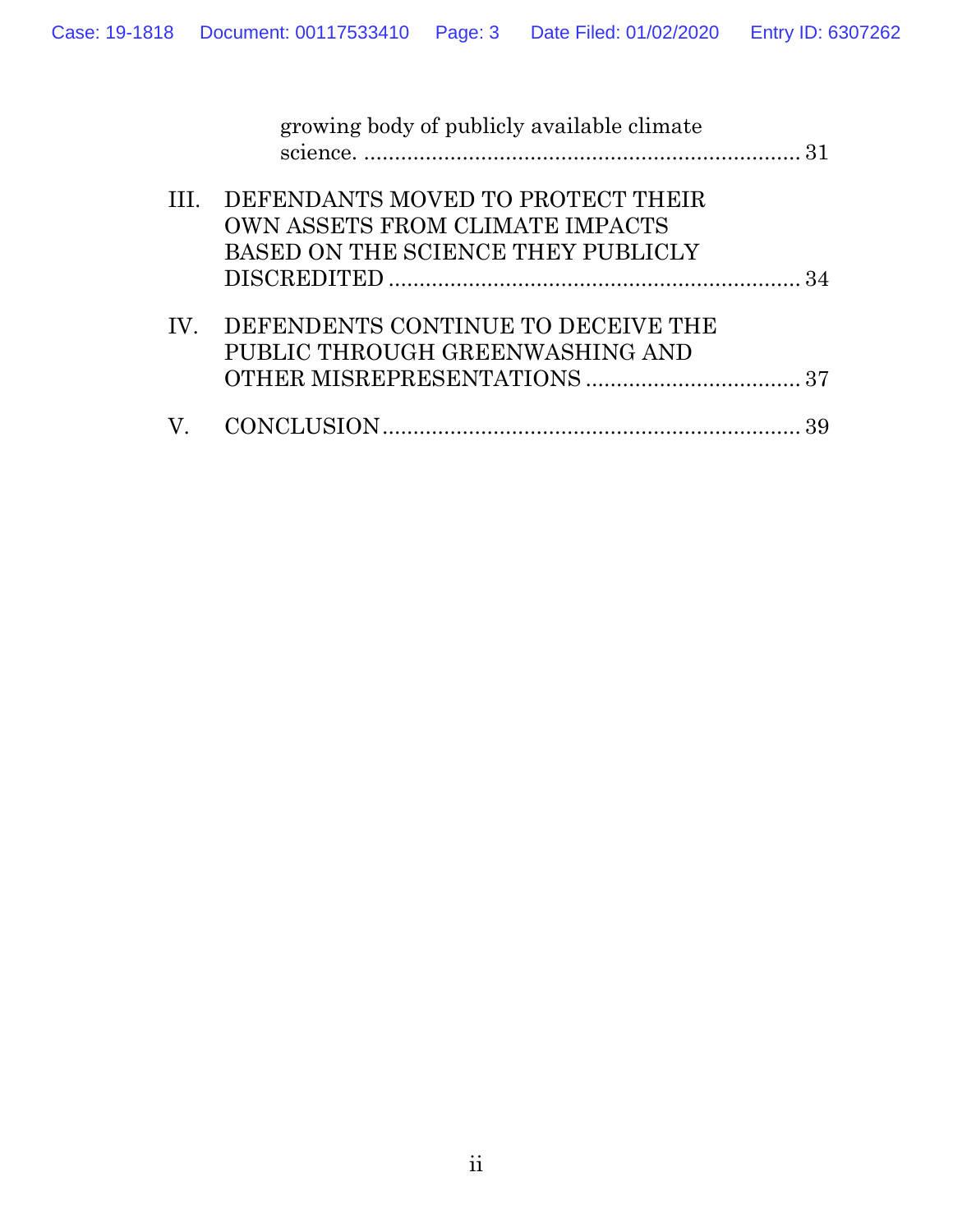# **TABLE OF AUTHORITIES**

## **Page(s)**

#### **Cases**

| City of Modesto Redevelopment Agency v. Superior Court,                                                                            |  |
|------------------------------------------------------------------------------------------------------------------------------------|--|
| City of Modesto v. Dow Chem. Co.,                                                                                                  |  |
| County of Santa Clara v. Atlantic Richfield Co.,                                                                                   |  |
| People v. ConAgra Grocery Prods. Co.,                                                                                              |  |
| Stevens v. Parke, Davis & Co.,                                                                                                     |  |
| <b>Other Authorities</b>                                                                                                           |  |
| 2007 Corporate Citizenship Report, ExxonMobil (2007)  32                                                                           |  |
| Amy Lieberman and Susanne Rust, <i>Big Oil braced for global</i><br><i>warming while it fought regulations</i> , Los Angeles Times |  |
| Amy Westervelt, <i>Drilled: A True Crime Podcast about</i><br><i>Climate Change</i> , Episode 1, The Bell Labs of Energy (Nov.     |  |
| AQ-9 Task Force Meeting Minutes, American Petroleum                                                                                |  |
| Benjamin Franta, Early oil industry knowledge of CO2 and<br>global warming, 8 Nature Climate Change 1024 (Nov. 19,                 |  |
| Benjamin Franta, Shell and Exxon's secret 1980s climate                                                                            |  |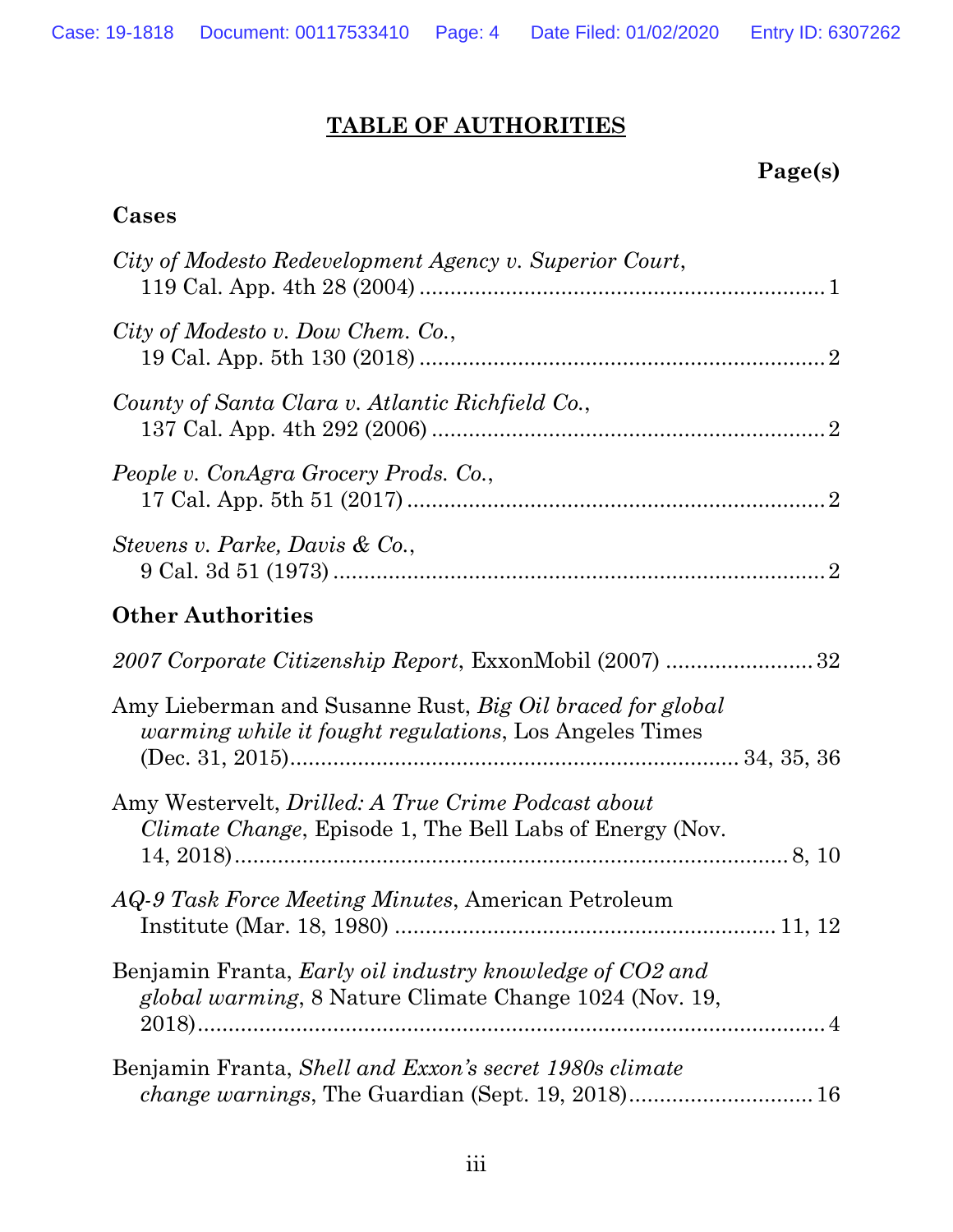| Dick Russell and Robert F. Kennedy, Jr., <i>Horsemen of the</i><br>Apocalypse: The Men Who Are Destroying the Planet (Hot                                      |
|----------------------------------------------------------------------------------------------------------------------------------------------------------------|
| Edward Teller, <i>Energy patterns of the future</i> , 38 Energy and                                                                                            |
| Elmer Robinson and R.C. Robbins, Sources, Abundance, and<br>Fate of Gaseous Atmospheric Pollutants, Stanford                                                   |
| <i>Environmental Research, A Status Report, American</i>                                                                                                       |
| Evolution of Mobil's Public Affairs Programs 1970-81, Mobil 24                                                                                                 |
|                                                                                                                                                                |
| <i>ExxonMobil Foundation &amp; Corporate Giving to Climate</i><br><i>Change Denier &amp; Obstructionist Organizations, UCS</i>                                 |
| Frank Ikard, Meeting the challenges of 1966, Proceedings of                                                                                                    |
| Geoffrey Supran and Naomi Oreskes, Assessing<br><i>ExxonMobil's climate change communications (1977–</i><br>2014), 12(8) Environmental Research Letters 084019 |
| Global Climate Coalition: An Overview, Global Climate<br>20                                                                                                    |
| Global Climate Science Communications Team Action Plan,<br>American Petroleum Institute (Apr. 3, 1998)  27, 28, 29                                             |
| Global Mean CO2 Mixing Ratios (ppm): Observations, NASA                                                                                                        |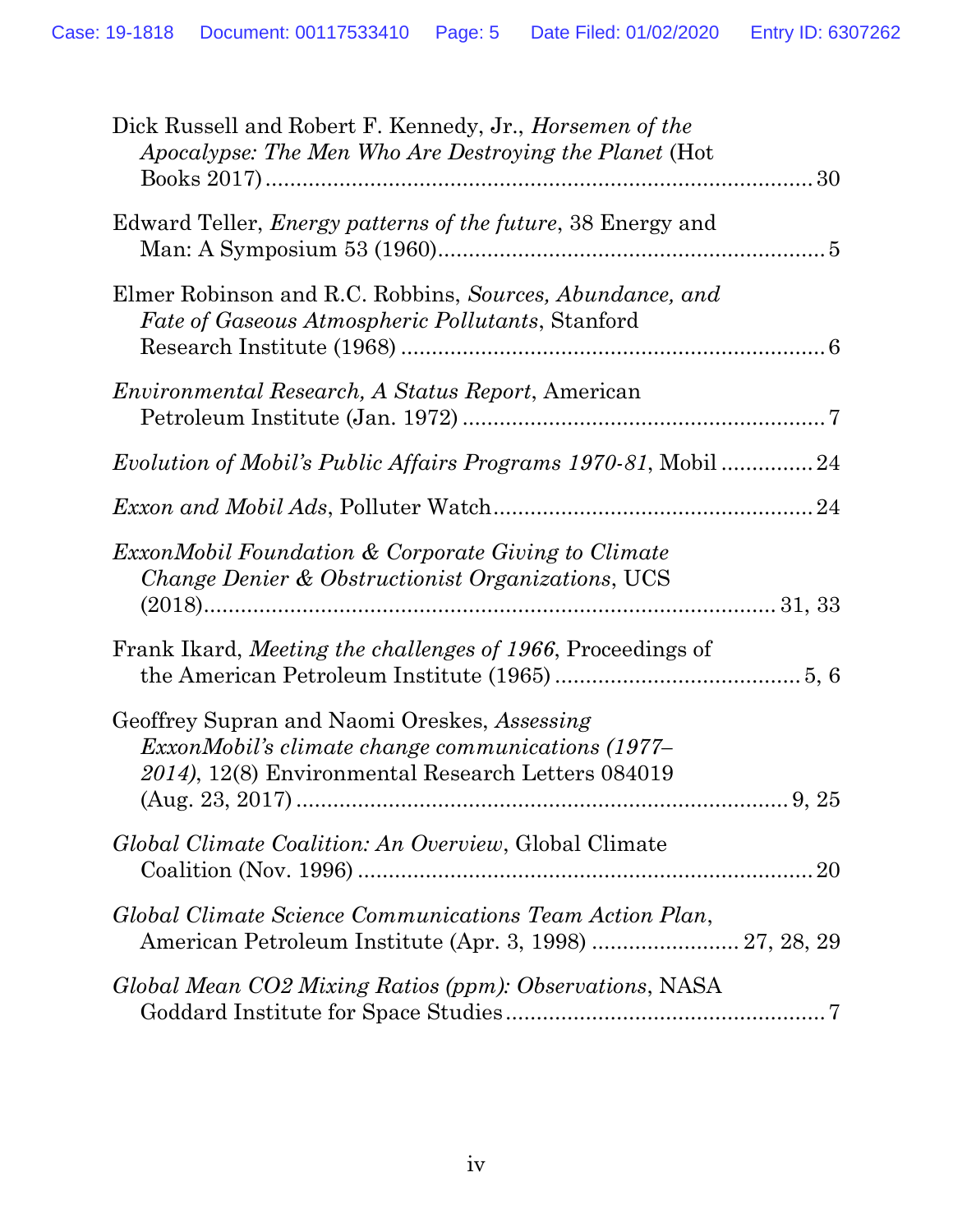| Global warming: who's right? Facts about a debate that's<br><i>turned up more questions than answers, Exxon</i>                                                                 |
|---------------------------------------------------------------------------------------------------------------------------------------------------------------------------------|
| Greenhouse Effect: Shell Anticipates A Sea Change, New                                                                                                                          |
| H.R. Brannon, A.C. Daughtry, D. Perry, W.W. Whitaker, and<br>M. Williams, Radiocarbon evidence on the dilution of<br>atmospheric and oceanic carbon by carbon from fossil       |
| James Osborne, <i>INTERVIEW</i> : Former Exxon scientist on oil<br>giant's 1970s climate change research, Dallas News (Oct.                                                     |
| John Walsh, <i>Exxon Builds on Basic Research</i> , 225 Science                                                                                                                 |
| Kathy Mulvey and Seth Shulman, The Climate Deception<br>Dossiers: Internal Fossil Fuel Industry Memos Reveal<br><i>Decades of Corporate Disinformation</i> , Union of Concerned |
| Lee R. Raymond, $Energy - Key$ to growth and a better<br>environment for Asia-Pacific nations, World Petroleum<br>24                                                            |
| Letter from Dr. Patrick Michaels, Information Council on                                                                                                                        |
| Memo from A.M. Natkin to H.N. Weinberg re CRL/CO2<br>Greenhouse Program, Exxon Corporation (June 18, 1982) 17, 18                                                               |
| Memo from Gregory J. Dana to AIAM Technical Committee<br>re Global Climate Coalition (GCC) – Primer on Climate<br>Change Science – Final Draft, Association of                  |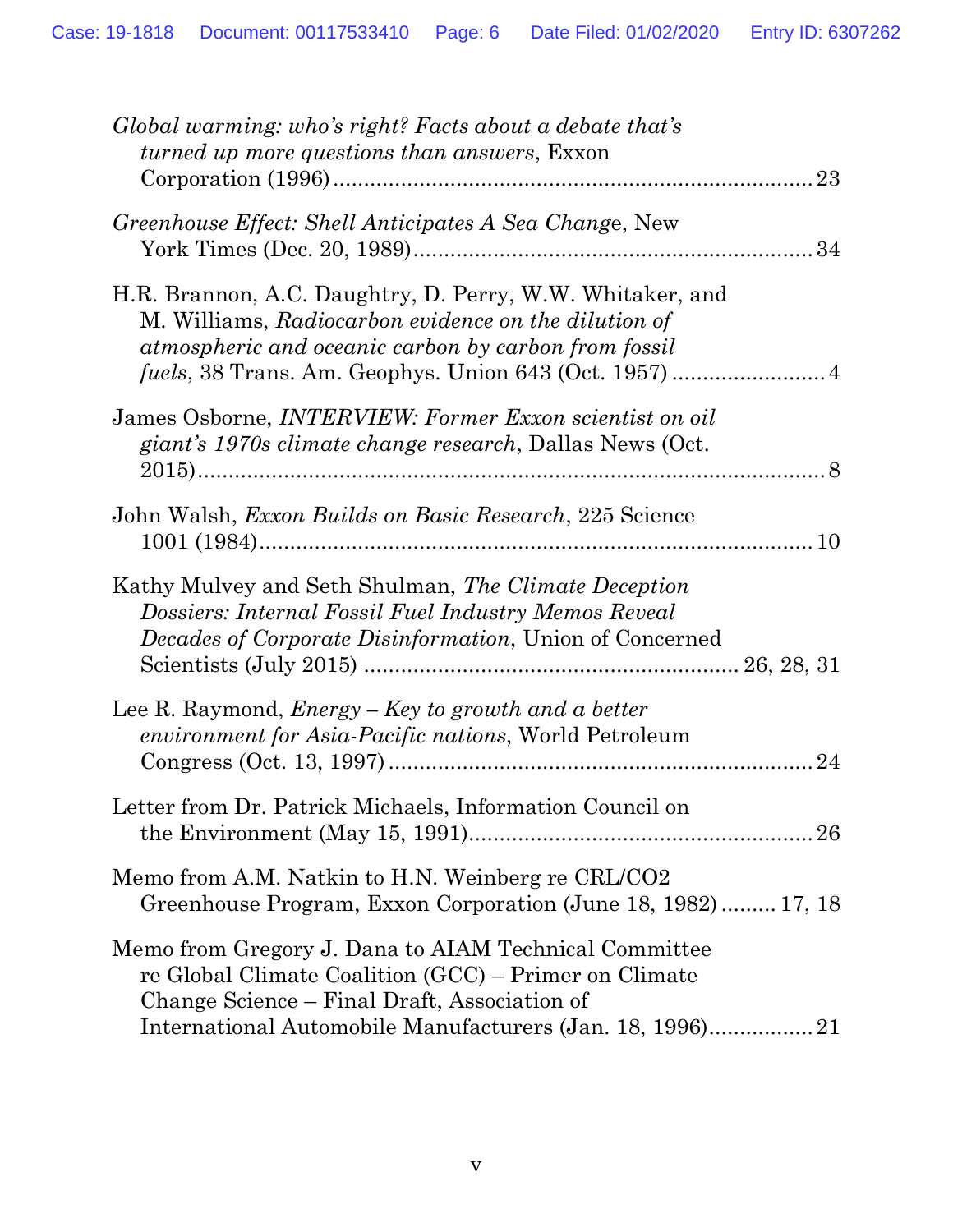| Memo from Henry Shaw to Dr. E.E. David, Jr. re "CO2<br>Position Statement", Exxon Inter-Office Correspondence                                                                           |  |
|-----------------------------------------------------------------------------------------------------------------------------------------------------------------------------------------|--|
| Memo from J.F. Black to F.G. Turpin re The Greenhouse<br>Effect, Exxon Research and Engineering Company (June                                                                           |  |
| Memo from M.B. Glaser to Exxon Management re CO2<br>"Greenhouse" Effect, Exxon Research and Engineering                                                                                 |  |
| Memo from R. W. Cohen to A.M. Natkin, Exxon Research                                                                                                                                    |  |
| Memo from R. W. Cohen to A.M. Natkin, Exxon Research                                                                                                                                    |  |
| Memo from R.W. Cohen to W. Glass re possible<br>"catastrophic" effect of CO2, Exxon Corporation (Aug. 18,                                                                               |  |
| Memo from W.L. Ferrall to R.L. Hirsch re "Controlling"<br>Atmospheric CO2", Exxon Research and Engineering                                                                              |  |
| Mobil, CNN and the value of instant replay, New York Times                                                                                                                              |  |
| Mobil, Op-Ed Impact Study: A Comparative Analysis of<br>Energy Viewpoints in The Op-Ed Advertisements and The                                                                           |  |
| P. Langcake, The Enhanced Greenhouse Effect: A Review of<br><i>the Scientific Aspects, Shell Internationale Petroleum</i>                                                               |  |
| R.P.W.M Jacobs, M.H. Griffiths, P.E. Bright, J.B. Homer,<br>J.A.C.M. van Oudenhoven, and J. Waller, The Greenhouse<br><i>Effect</i> , Shell Internationale Petroleum Maatschappij B.V., |  |
|                                                                                                                                                                                         |  |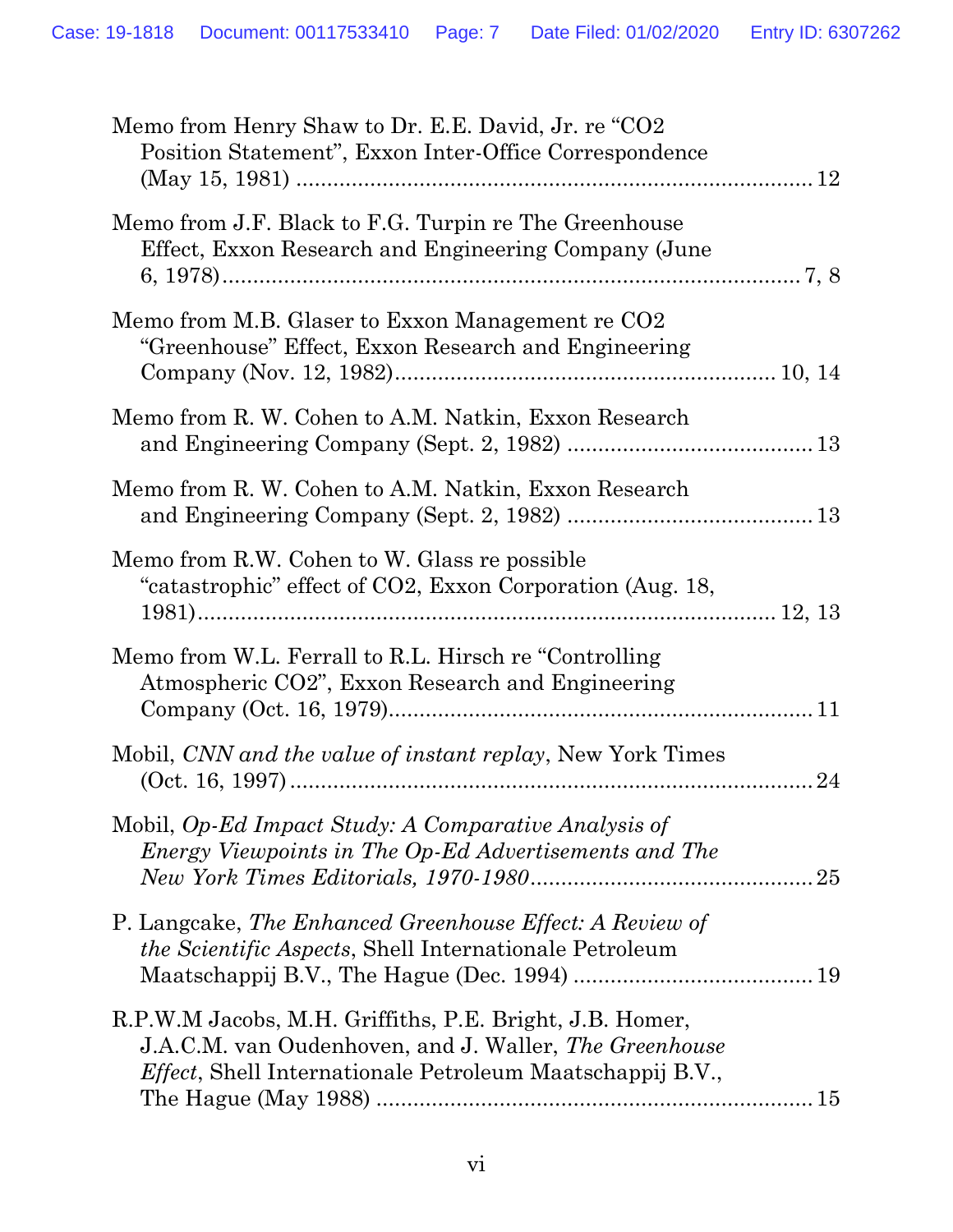| Riley Dunlap and Aaron McCright, Organized Climate<br><i>Change Denial</i> , The Oxford Handbook of Climate Change                                                       |    |
|--------------------------------------------------------------------------------------------------------------------------------------------------------------------------|----|
| Roger Revelle and Hans Suess, Carbon Dioxide Exchange<br>Between Atmosphere and Ocean and the Question of an<br>Increase of Atmospheric CO2 during the Past Decades, 9   |    |
| Sally Brain Gentille, Willis E. Bush, Russel O. Jones,<br>Thomas M. Kirlin, Barbara Moldauer, Edward D. Porter,<br>and Garrett A. Vaughn, Reinventing Energy: Making the |    |
| Smoke and Fumes: The Legal and Evidentiary Basis for<br>Holding Big Oil Accountable for the Climate Crisis,                                                              |    |
| Suzanne McCarron, A Better Approach on Climate Change,                                                                                                                   | 32 |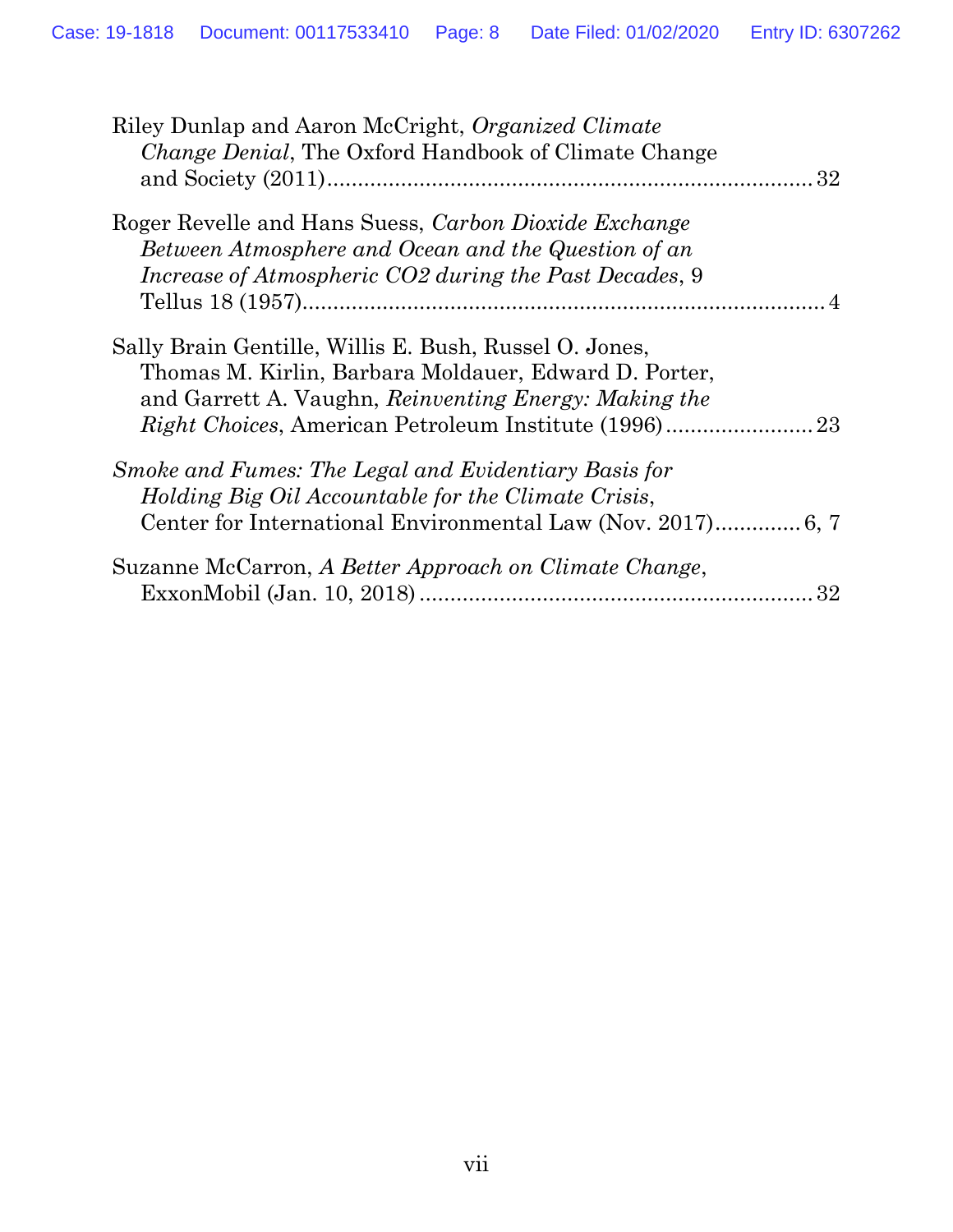#### **CORPORATE DISCLOSURE STATEMENT**

<span id="page-8-0"></span>Under Federal Rule of Appellate Procedure 26.1, Amicus Center for Climate Integrity certifies that it is an initiative within the Institute for Governance and Sustainable Development, a non-profit organization. Neither the Center for Climate Integrity nor the Institute has a parent corporation, and no publicly held company has any ownership of either. Amicus Union of Concerned Scientists also certifies that it is a non-profit organization. The Union of Concerned Scientists does not have a parent corporation, and no publicly held company has any ownership of the organization. All other amici are private individuals and not corporations.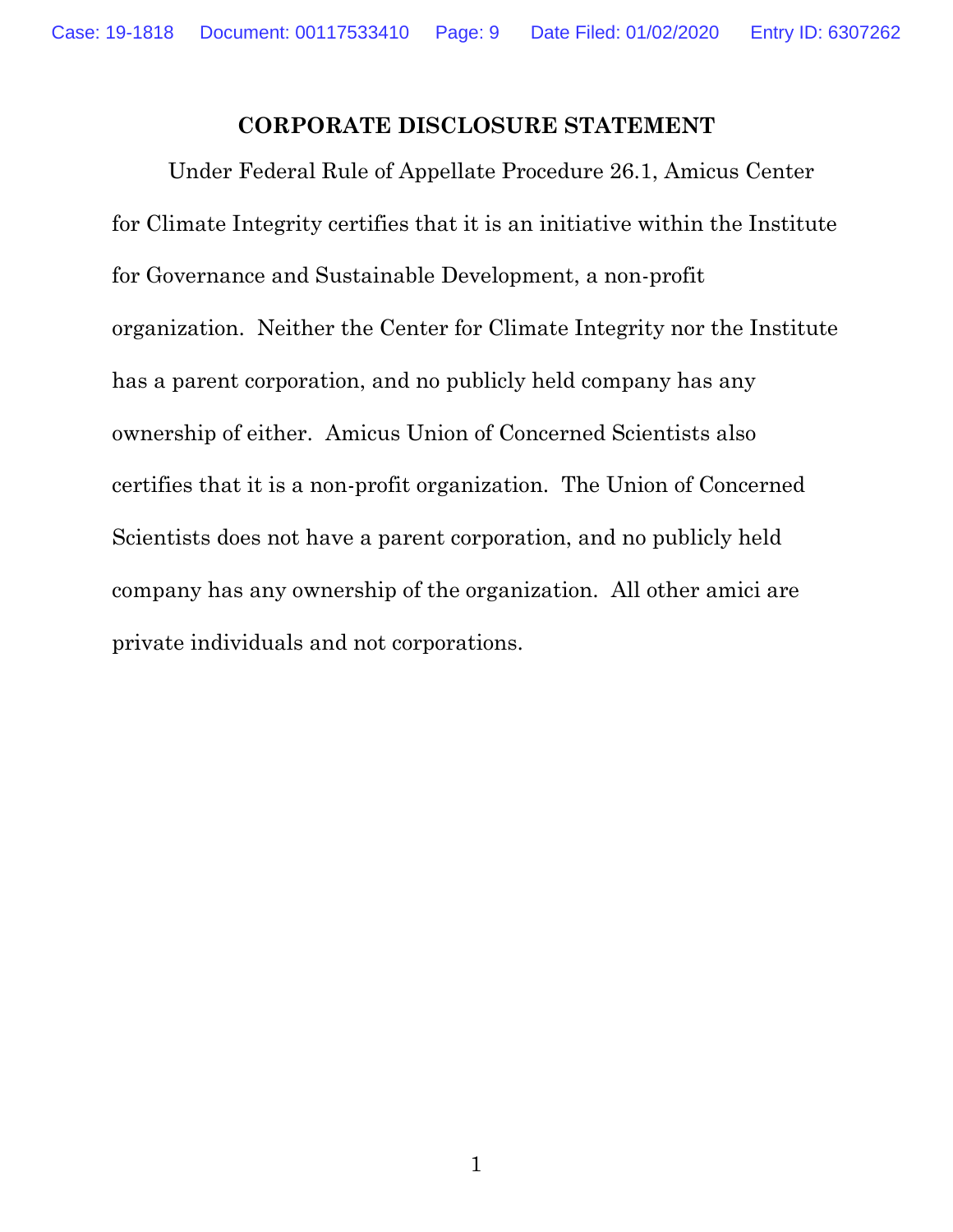#### **IDENTITY AND INTEREST OF AMICI CURIAE**

<span id="page-9-0"></span>Individual Amici are scholars and scientists with strong interests, education, and experience in the environment and the science of climate change, with particular interest in public information and communication about climate change and how the public and public leaders learn about and understand climate change.

**Dr. Naomi Oreskes** is Professor of the History of Science and Affiliated Professor of Earth and Planetary Sciences at Harvard. Professor Oreskes's research focuses on the earth and environmental sciences, with a particular interest in understanding scientific consensus and dissent. Her 2010 book, *Merchants of Doubt: How a Handful of Scientists Obscured the Truth on Issues from Tobacco to Global Warming*, co-authored with Erik M. Conway, was shortlisted for the Los Angeles Time Book Prize, and received the 2011 Watson-Davis Prize from the History of Science Society. She is a 2018- 2019 Guggenheim Fellow. **Dr. Geoffrey Supran** is a Research Associate in the Department of the History of Science at Harvard University. Working alongside Prof. Naomi Oreskes, his applied social science research investigates the history of climate communications and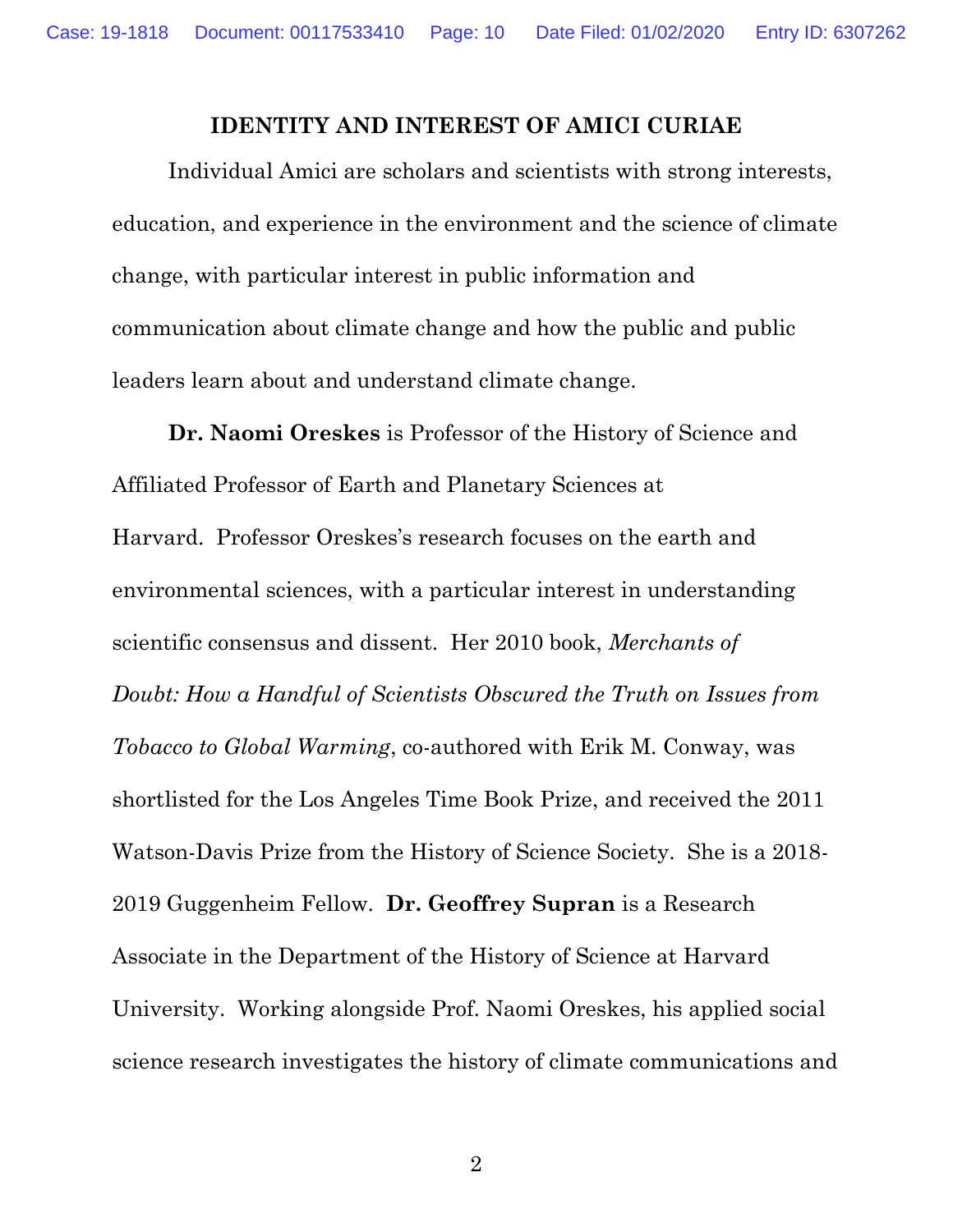denial by fossil fuel interests. **Dr. Robert Brulle** is a Visiting Professor of Environment and Society at Brown University in Providence RI, and a Professor of Sociology and Environmental Science at Drexel University in Philadelphia. His research focuses on U.S. environmental politics, critical theory, and the political and cultural dynamics of climate change. **Dr. Justin Farrell** is an author and Professor in the School of Forestry and Environmental Science, the School of Management, and the Department of Sociology at Yale University. He studies environment, elites, misinformation, rural inequality, and social movements using a mixture of methods from large-scale computational text analysis, qualitative & ethnographic fieldwork, network science, and machine learning. **Dr. Benjamin Franta** is a J.D. Candidate at Stanford Law School and a Ph.D. Candidate in the Stanford University Department of History, where he studies the history of climate science and fossil fuel producers. He holds a separate Ph.D. in Applied Physics from Harvard University. **Stephan Lewandowsky** is a Professor and Chair in Cognitive Science at the University of Bristol. His research examines the potential conflict between human cognition and the physics of the global climate.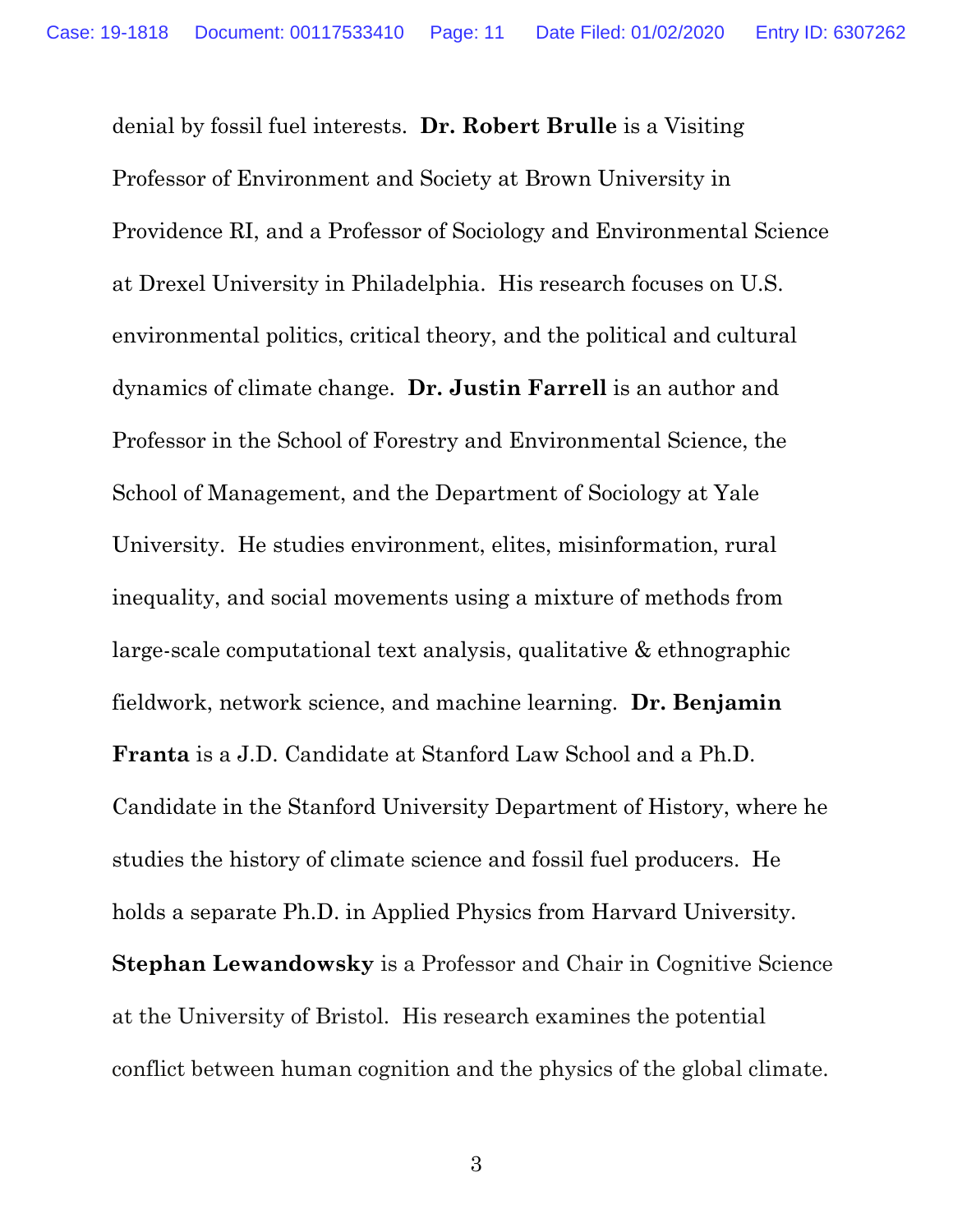In 2016, he was appointed a fellow of the Committee for Skeptical Inquiry for his commitment to science, rational inquiry and public education.

**The Center for Climate Integrity** (CCI) is an initiative within the Institute for Governance and Sustainable Development, a non-profit organization. CCI's central goal is to accelerate corporate and governmental policy changes that speed the energy transition from fossil fuels to clean energy sources and that otherwise contribute to a safe climate.

**The Union of Concerned Scientists** (UCS) is a national nonprofit organization that puts rigorous, independent science to work to solve our planet's most pressing problems. The organization combines technical analysis and effective advocacy to create innovative, practical solutions for a healthy, safe, and sustainable future.

Amici submit this brief because they understand that the conduct at the core of the Plaintiff-Appellee's Complaint is that the Defendants affirmatively and knowingly denied the hazards that they knew would result from the normal use of their fossil fuel products by misrepresenting those products and deliberately discrediting scientific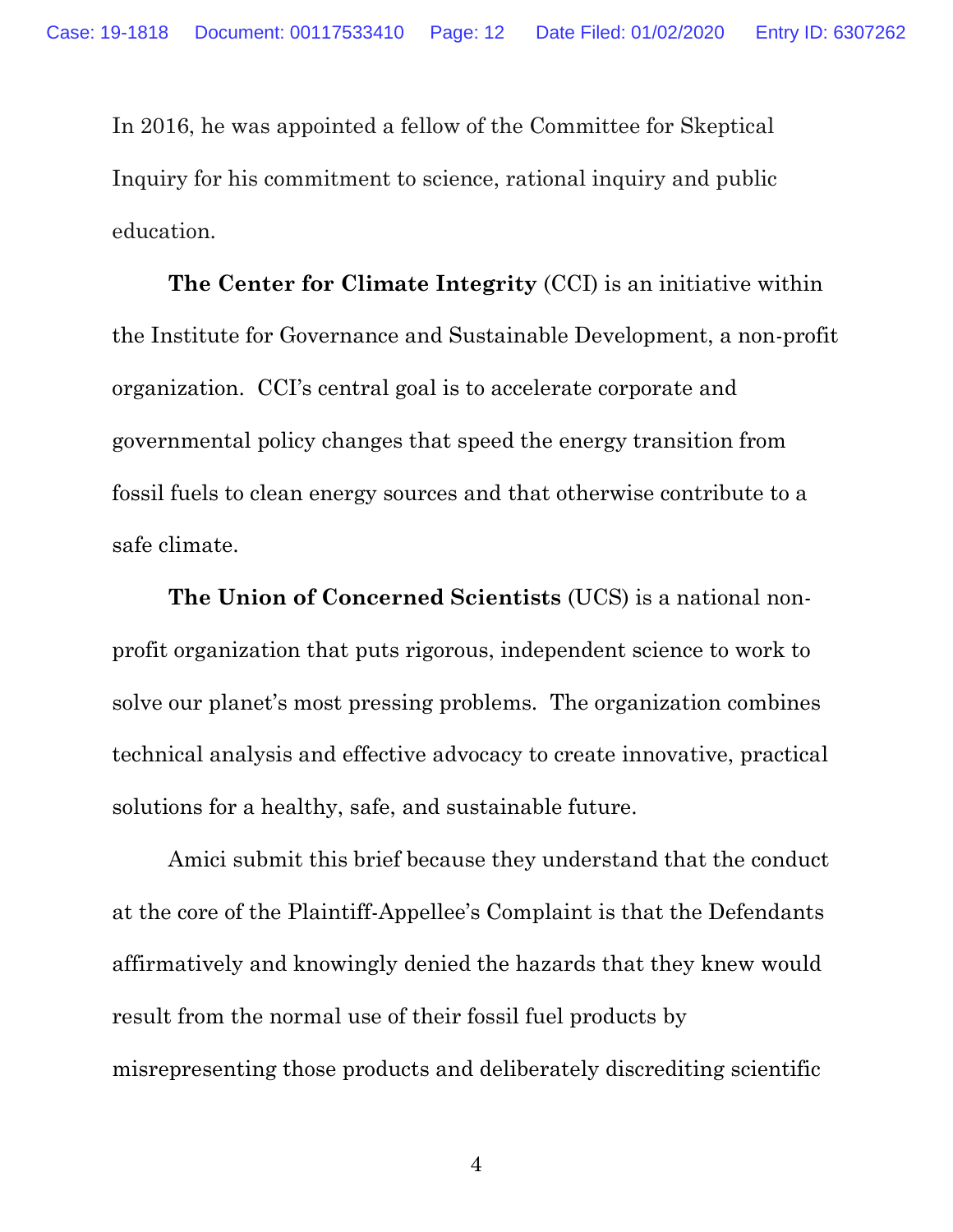information related to climate change. As such, it is critical to the ultimate outcome of this appeal that full documentation of these misrepresentations is available to the Court as it considers the arguments and claims made by Defendants-Appellants and their supporting amicus, the U.S. Chamber of Commerce.

All parties have consented to the filing of this brief. No party's counsel authored the brief in whole or in part, no party or party's counsel contributed money that was intended to fund preparing of submitting the brief, and no person other than amici or their counsel contributed money that was intended to fund preparing or submitting the brief.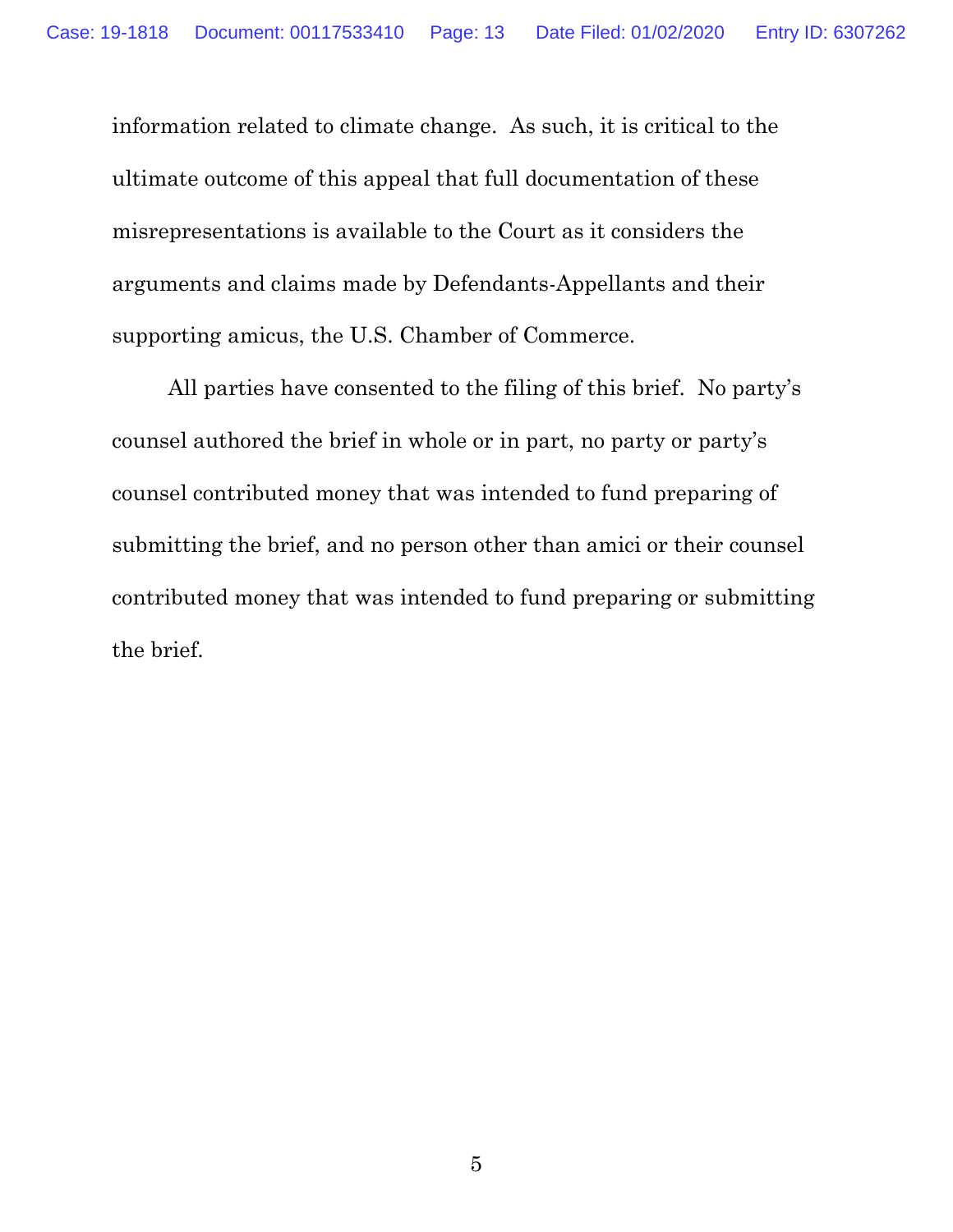#### **INTRODUCTION**

<span id="page-13-0"></span>At least fifty years ago, Defendants-Appellants (hereinafter, "Defendants") had information from their own internal research, as well as from the international scientific community, that the unabated extraction, production, promotion, and sale of their fossil fuel products would result in material dangers to the public. Defendants failed to disclose this information or take steps to protect the public. Instead, they acted to deny and discredit climate science, running misleading nationwide marketing campaigns and funding scientists and thirdparty organizations to exaggerate scientific uncertainty and promote contrarian theories, in direct contradiction to their research and actions taken to protect their assets from climate change impacts.

Defendants' coordinated, multi-front effort, demonstrated by their documents and actions, justifies the claims Plaintiff-Appellee (hereinafter "Plaintiff") has made. As early as the late 1950s and no later than 1968, Defendants had actual knowledge of the risks associated with their fossil fuel products. In the decades that followed, Defendants took affirmative steps to sow uncertainty, in part by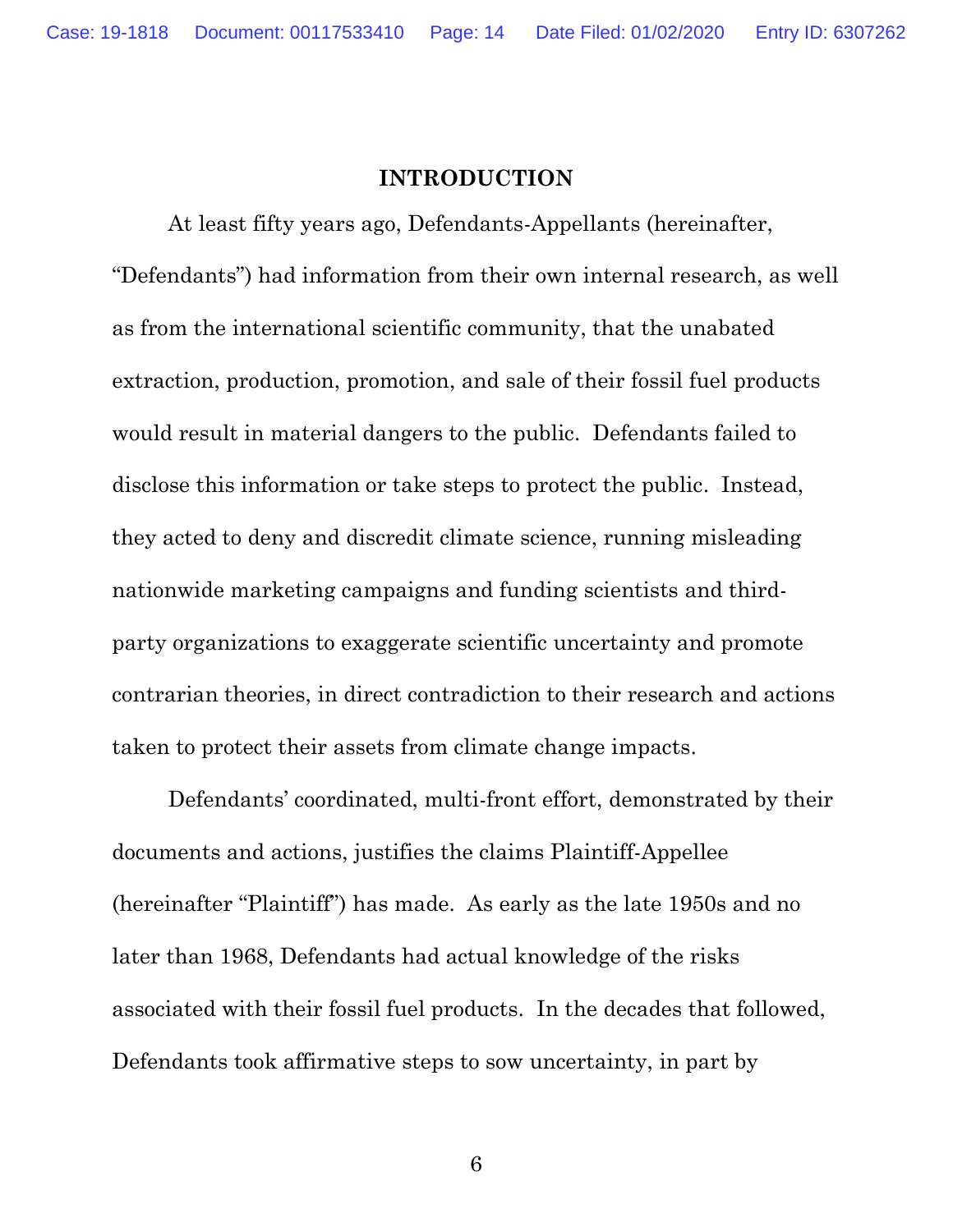funding contrarian science that advanced alternative theories. Yet even as they told the world there was no reason for concern, Defendants took climate risks into account in managing their own infrastructure—for example, by raising the level of their oil rigs to account for rising sea levels. In doing so, Defendants created the harms Plaintiff alleges, and therefore should be held liable.

### <span id="page-14-0"></span>**I. DEFENDANTS HAD ACTUAL KNOWLEDGE OF THE RISKS ASSOCIATED WITH THEIR FOSSIL FUEL PRODUCTS**

<span id="page-14-1"></span>**A. Defendants had early knowledge that fossil fuel products were causing an increase in atmospheric CO<sup>2</sup> concentrations, and that this increase could result in "catastrophic" consequences.** 

Defendants knew decades ago of the potential risks associated with their products, independently and through their membership and involvement in trade associations such as American Petroleum Institute (API).

API was aware of research on carbon dioxide as early as 1954, when Harrison Brown and other scientists at the California Institute of Technology measured and assessed increased  $CO<sub>2</sub>$  concentrations in the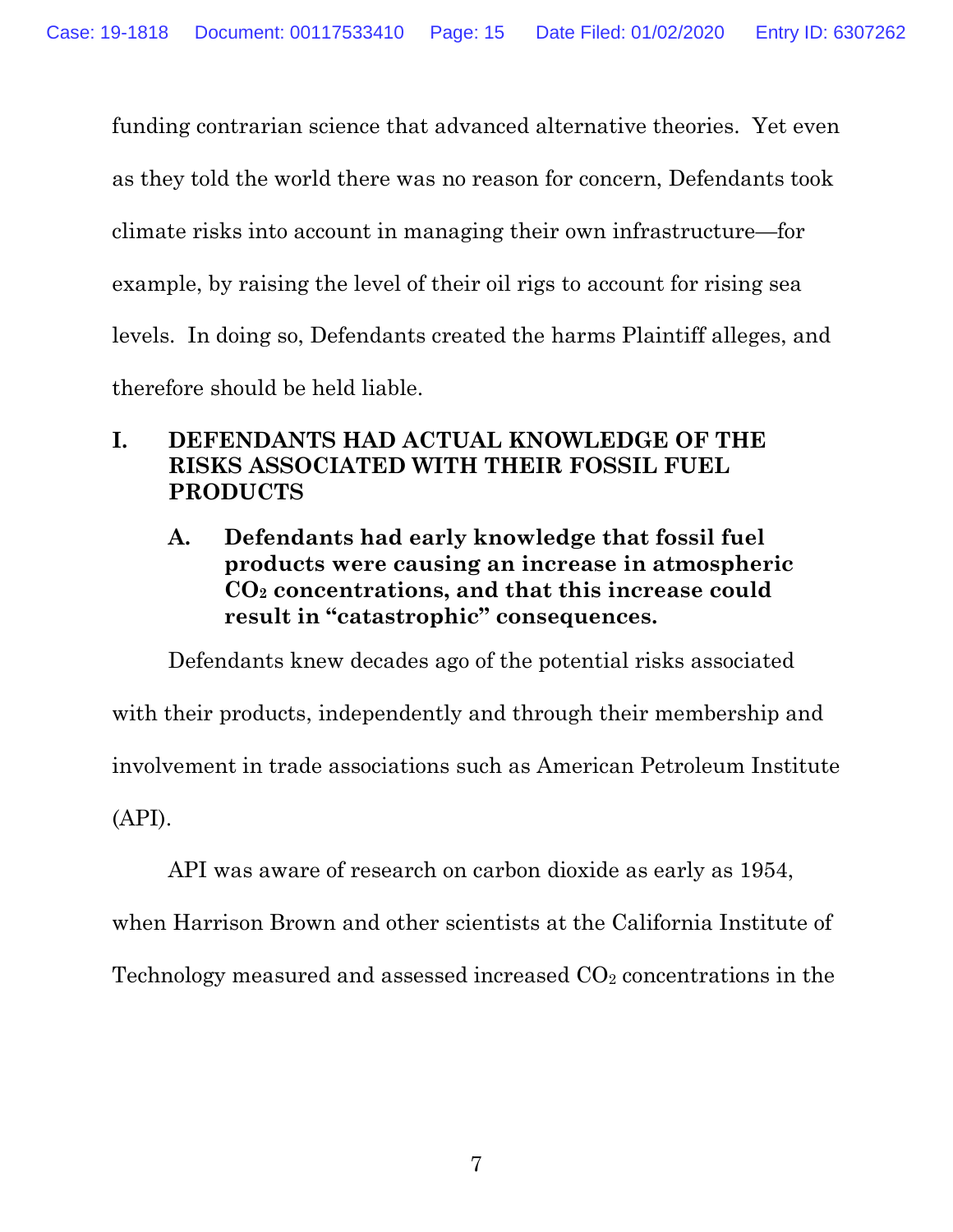atmosphere. 1 Although the results were not published, API and other researchers within the petroleum industry were aware of this research.<sup>2</sup> In 1957, Roger Revelle and Hans Suess at the Scripps Institute of Oceanography published a paper, in which they predicted large increases in atmospheric  $CO<sub>2</sub>$  if fossil fuel production continued unabated.<sup>3</sup> Shortly after, H.R. Brannon of Humble Oil (now ExxonMobil) published research on the same question. His conclusions were in "excellent agreement" with Brown's findings: fossil fuel combustion caused an increase in atmospheric  $CO<sub>2</sub>$ .<sup>4</sup>

In 1959, physicist Edward Teller delivered the earliest known warning of the dangers of global warming to the petroleum industry, at a symposium celebrating the 100th anniversary of the industry. Teller

<span id="page-15-0"></span><sup>1</sup> Benjamin Franta, *Early oil industry knowledge of CO<sup>2</sup> and global warming*, 8 Nature Climate Change 1024 (Nov. 19, 2018), [https://www.nature.com/articles/s41558-018-0349-9.](https://www.nature.com/articles/s41558-018-0349-9) 2 *Id.*

<span id="page-15-2"></span><sup>3</sup> Roger Revelle and Hans Suess, *Carbon Dioxide Exchange Between Atmosphere and Ocean and the Question of an Increase of Atmospheric CO<sup>2</sup> during the Past Decades*, 9 Tellus 18 (1957), [http://www.tandfonline.com/doi/pdf/10.3402/tellusa.v9i1.9075?needAcc](http://www.tandfonline.com/doi/pdf/10.3402/tellusa.v9i1.9075?needAccess=true) [ess=true.](http://www.tandfonline.com/doi/pdf/10.3402/tellusa.v9i1.9075?needAccess=true)

<span id="page-15-1"></span><sup>4</sup> H.R. Brannon, A.C. Daughtry, D. Perry, W.W. Whitaker, and M. Williams, *Radiocarbon evidence on the dilution of atmospheric and oceanic carbon by carbon from fossil fuels*, 38 Trans. Am. Geophys. Union 643 (Oct. 1957).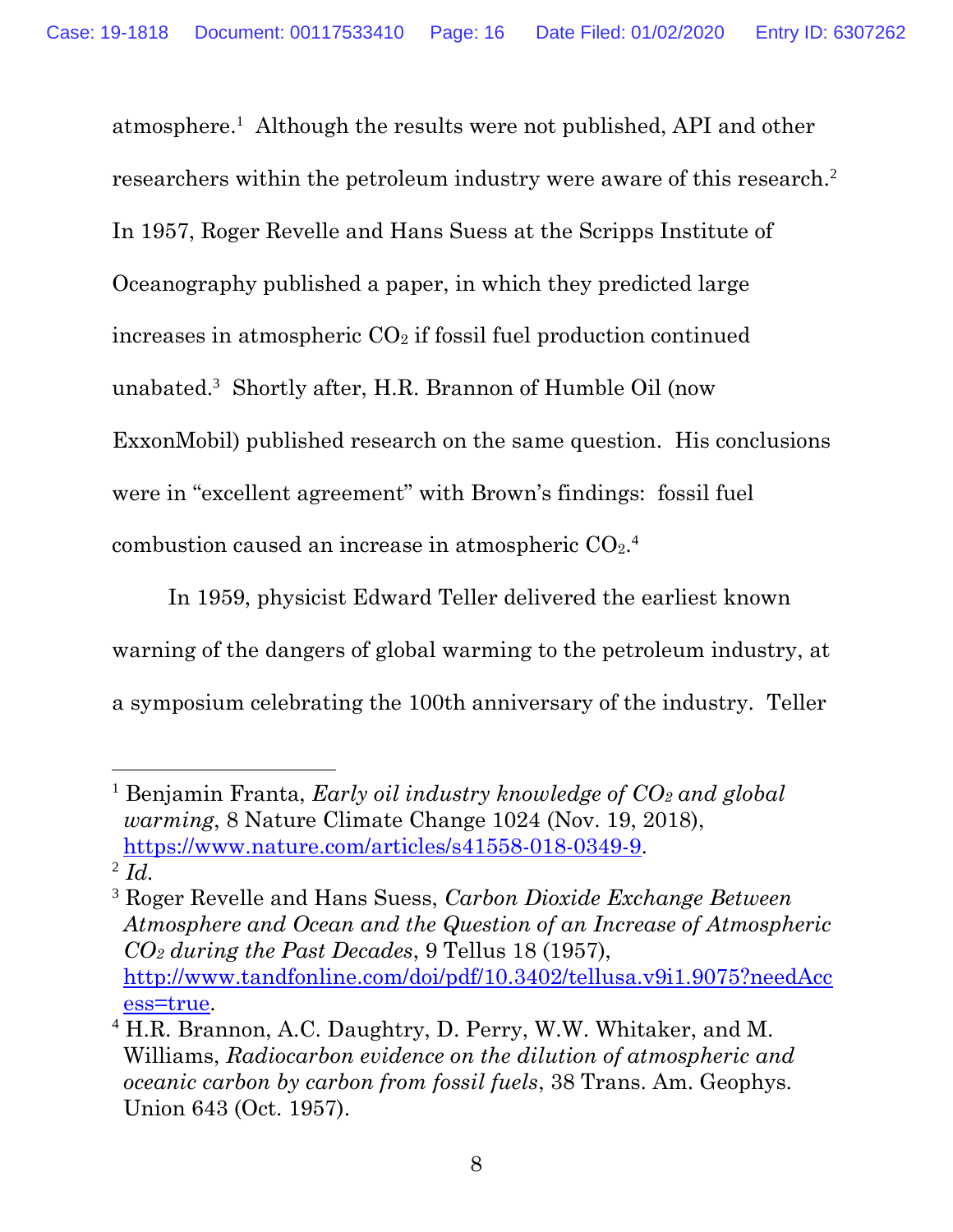described the need to find alternative energy sources to mitigate these dangers, stating, "a temperature rise corresponding to a 10 per cent increase in carbon dioxide will be sufficient to melt the icecap and submerge New York. All the coastal cities would be covered, and since a considerable percentage of the human race lives in coastal regions, I think that this chemical contamination is more serious than most people tend to believe."<sup>5</sup>

In 1965, API President Frank Ikard informed API's membership that President Johnson's Science Advisory Committee had predicted that fossil fuels could cause significant climatic changes by the end of the century.<sup>6</sup> He issued the following warning about the consequences of CO<sup>2</sup> pollution to industry leaders:

This report unquestionably will fan emotions, raise fears, and bring demands for action. The substance of the report is that there is still time to save the world's peoples from the catastrophic consequence of pollution, but time is running out.<sup>7</sup>

<span id="page-16-0"></span><sup>5</sup> Edward Teller, *Energy patterns of the future*, 38 Energy and Man: A Symposium 53, 58 (1960).

<span id="page-16-1"></span><sup>6</sup> Frank Ikard, *Meeting the challenges of 1966*, Proceedings of the American Petroleum Institute 12-15 (1965), [http://www.climatefiles.com/trade-group/american-petroleum](http://www.climatefiles.com/trade-group/american-petroleum-institute/1965-api-president-meeting-the-challenges-of-1966/)[institute/1965-api-president-meeting-the-challenges-of-1966/.](http://www.climatefiles.com/trade-group/american-petroleum-institute/1965-api-president-meeting-the-challenges-of-1966/)

<span id="page-16-2"></span><sup>7</sup> *Id.* at 13.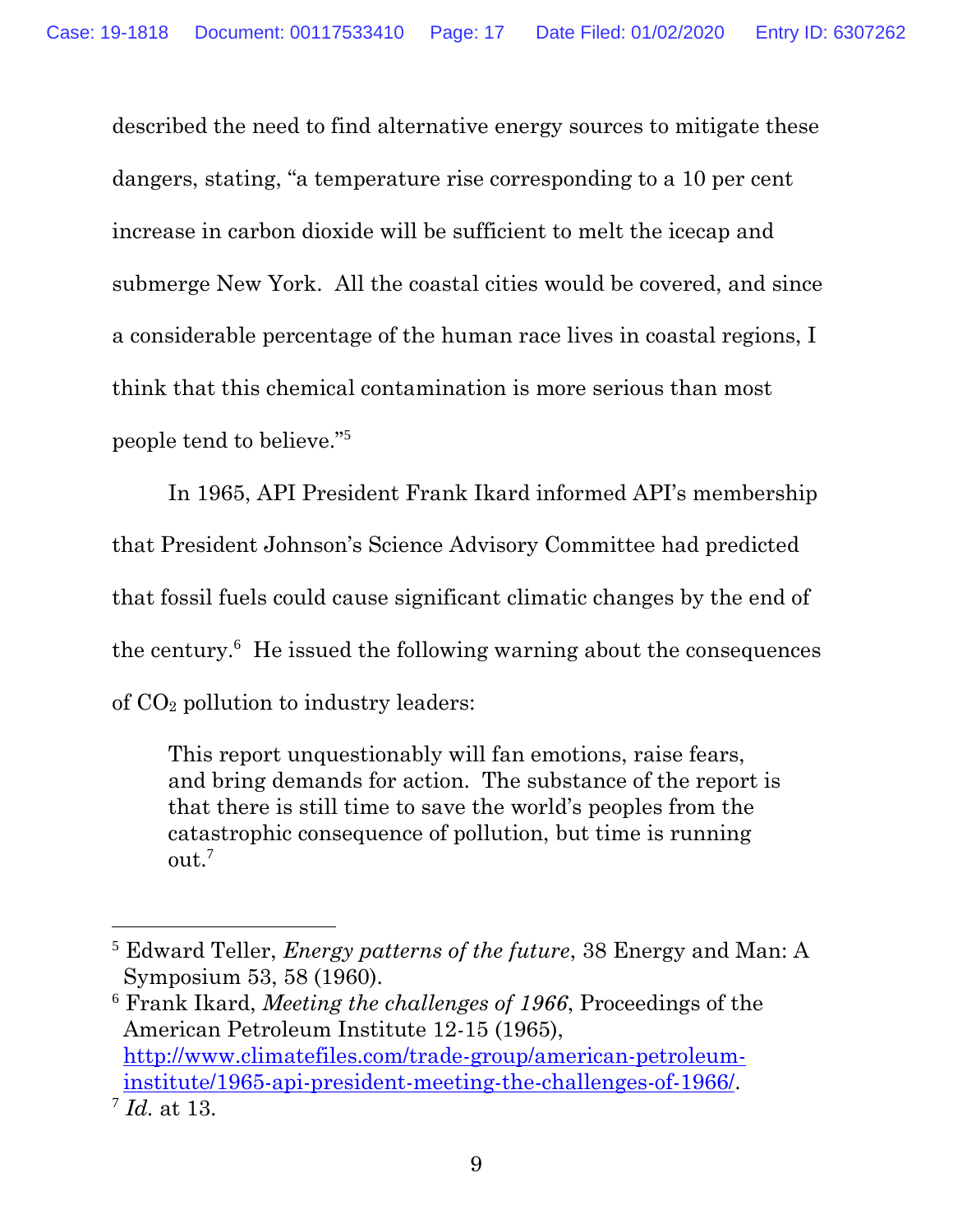Scientific research continued to bolster the conclusion that the combustion of fossil fuels would be the primary driver of climate change. A 1968 Stanford Research Institute (SRI) report commissioned by API and distributed to its board members and made available to API's members—warned that "rising levels of  $CO<sub>2</sub>$  would likely result in rising global temperatures and that, if temperatures increased significantly, the result could be melting ice caps, rising sea levels, warming oceans, and serious environmental damage on a global scale."<sup>8</sup> The scientists acknowledged that burning of fossil fuels provided the best explanation for an increase in  $CO<sub>2</sub>$ .

In 1969, API commissioned a supplemental report by SRI that provided a more detailed assessment on  $CO<sub>2</sub>$ . The report stated that: atmospheric concentrations of  $CO<sub>2</sub>$  were steadily increasing; 90% of this increase could be attributed to fossil fuel combustion; and continued use of fossil fuels would result in further increases of  $CO<sub>2</sub>$  levels in the

<span id="page-17-1"></span><sup>8</sup> *Smoke and Fumes: The Legal and Evidentiary Basis for Holding Big Oil Accountable for the Climate Crisis*, Center for International Environmental Law 12 (Nov. 2017), [https://www.ciel.org/wp](https://www.ciel.org/wp-content/uploads/2017/11/Smoke-Fumes-FINAL.pdf)[content/uploads/2017/11/Smoke-Fumes-FINAL.pdf.](https://www.ciel.org/wp-content/uploads/2017/11/Smoke-Fumes-FINAL.pdf)

<span id="page-17-0"></span><sup>9</sup> Elmer Robinson and R.C. Robbins, *Sources, Abundance, and Fate of Gaseous Atmospheric Pollutants*, Stanford Research Institute 3 (1968), [https://www.smokeandfumes.org/documents/document16.](https://www.smokeandfumes.org/documents/document16)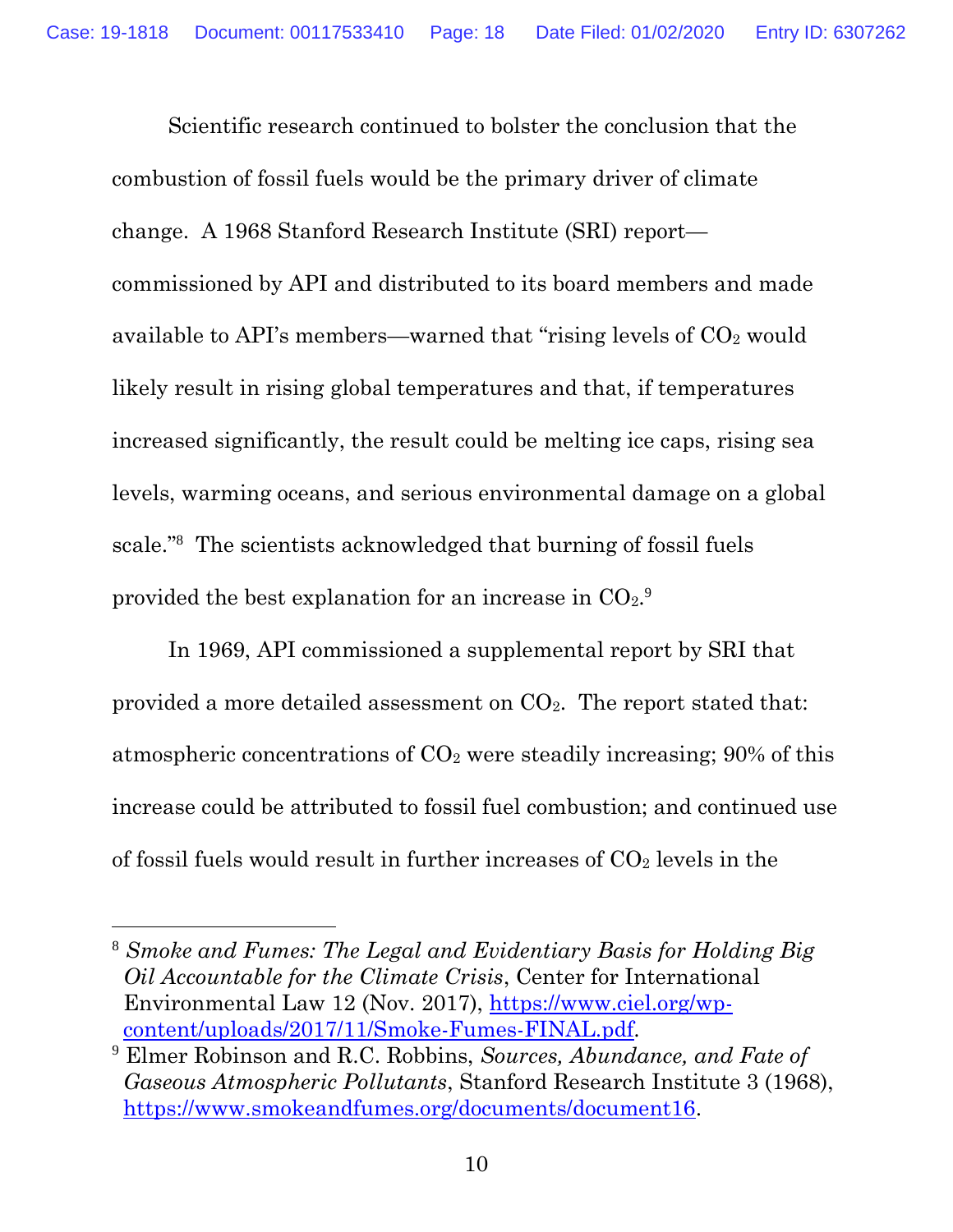atmosphere.<sup>10</sup> The report projected that based on current fuel usage, atmospheric  $CO<sub>2</sub>$  concentrations would reach 370 ppm by 2000 precisely what they turned out to be.<sup>11</sup> This research was summarized and shared with API members, including Defendants.<sup>12</sup>

A 1977 presentation and 1978 briefing by senior Exxon scientist James F. Black warned the Exxon Corporation Management Committee that  $CO<sub>2</sub>$  concentrations were building in the Earth's atmosphere at an increasing rate, that  $CO<sub>2</sub>$  emissions were attributable to fossil fuels, and that  $CO<sub>2</sub>$  would contribute to global warming.<sup>13</sup> Speaking to the emerging scientific consensus on climate change, Black acknowledged that there was general scientific agreement that  $CO<sub>2</sub>$  released from the burning of fossil fuels was likely influencing global climate, and stated:

<span id="page-18-3"></span><sup>10</sup> *Smoke and Fumes, supra* note 8, at 12.

<span id="page-18-1"></span><sup>11</sup> *Global Mean CO<sup>2</sup> Mixing Ratios (ppm): Observations*, NASA Goddard Institute for Space Studies, <https://data.giss.nasa.gov/modelforce/ghgases/Fig1A.ext.txt> (last visited Jan. 25, 2019).

<span id="page-18-0"></span><sup>12</sup> *Environmental Research, A Status Report*, American Petroleum Institute (Jan. 1972), [http://files.eric.ed.gov/fulltext/ED066339.pdf.](files.eric.ed.gov/fulltext/ED066339.pdf)

<span id="page-18-2"></span><sup>&</sup>lt;sup>13</sup> Memo from J.F. Black to F.G. Turpin re The Greenhouse Effect, Exxon Research and Engineering Company 3 (June 6, 1978), [http://www.climatefiles.com/exxonmobil/1978-exxon-memo-on](http://www.climatefiles.com/exxonmobil/1978-exxon-memo-on-greenhouse-effect-for-exxon-corporation-management-committee/)[greenhouse-effect-for-exxon-corporation-management-committee/.](http://www.climatefiles.com/exxonmobil/1978-exxon-memo-on-greenhouse-effect-for-exxon-corporation-management-committee/)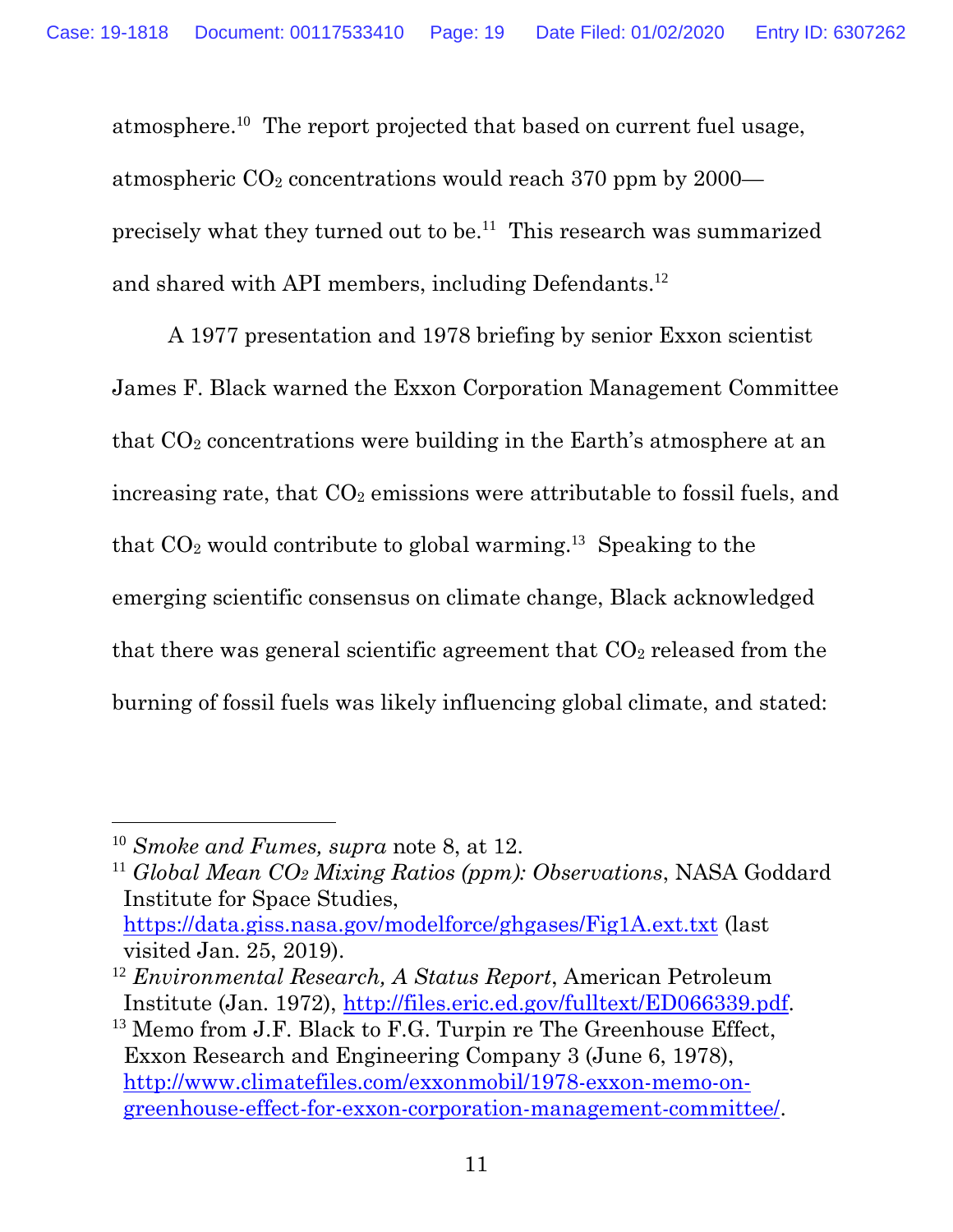Present thinking holds that man has a time window of five to ten years before the need for hard decisions regarding changes in energy strategies might become critical.<sup>14</sup>

Black expressed no uncertainty as to whether the burning of fossil fuels would cause climate change. Former Exxon scientist, Ed Garvey, described the situation as follows: "By the late 1970s, global warming was no longer speculative."<sup>15</sup> Garvey further stated: "The issue was not were we going to have a problem, the issue was simply how soon and how fast and how bad was it going to be. Not if."<sup>16</sup>

Through the 1950s and 1960s, there was agreement among industry, government and academic scientists that the observed increase in  $CO<sub>2</sub>$  concentrations, caused by fossil fuel combustion, would likely cause an increase in average global temperatures, and therefore a range of climate-related impacts. By the late 1970s, there was general consensus that this would occur.

<span id="page-19-2"></span><sup>14</sup> *Id.* at 3.

<span id="page-19-1"></span><sup>15</sup> James Osborne, *INTERVIEW: Former Exxon scientist on oil giant's 1970s climate change research*, Dallas News (Oct. 2015), [https://www.dallasnews.com/business/business/2015/10/02/interview](https://www.dallasnews.com/business/business/2015/10/02/interview-former-exxon-scientist-on-oil-giants-1970s-climate-change-research)[former-exxon-scientist-on-oil-giants-1970s-climate-change-research.](https://www.dallasnews.com/business/business/2015/10/02/interview-former-exxon-scientist-on-oil-giants-1970s-climate-change-research) <sup>16</sup> Amy Westervelt, *Drilled: A True Crime Podcast about Climate* 

<span id="page-19-0"></span>*Change*, Episode 1, The Bell Labs of Energy (interview with Ed Garvey at 11:10) (Nov. 14, 2018), [https://www.criticalfrequency.org/drilled.](https://www.criticalfrequency.org/drilled)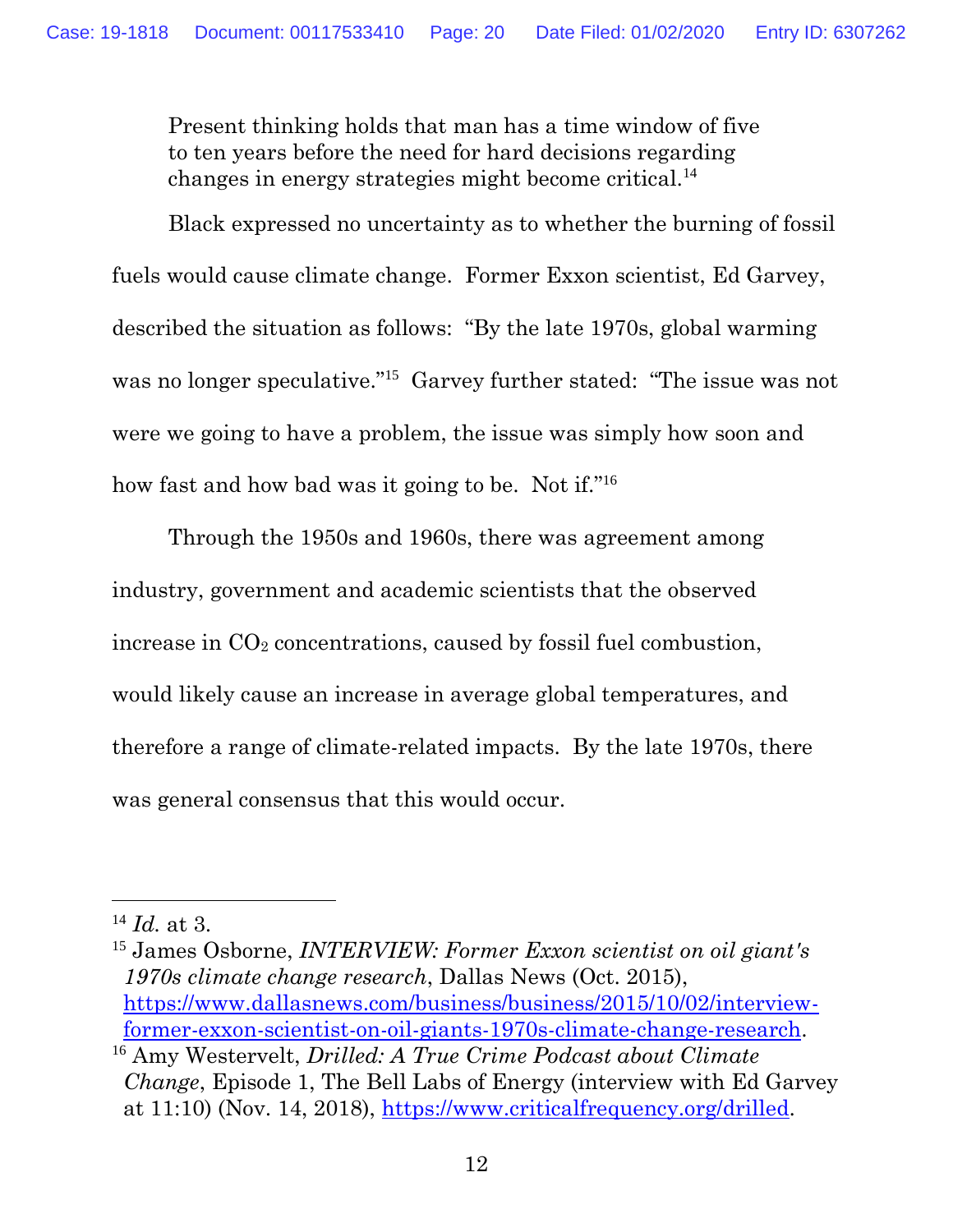#### <span id="page-20-0"></span>**B. Defendants conducted their own climate science research that confirmed fossil fuel combustion was increasing atmospheric carbon dioxide concentrations and that this would affect the climate.**

From the late 1970s through early 1980s, Defendants repeatedly confirmed the findings of leading scientists and institutions studying climate change with their own research. 17

Exxon, in particular, became active in the growing field of climate science. Following warnings by Black and others, Exxon launched an ambitious research program to study the environmental effects of greenhouse gases. The company assembled a team of scientists, modelers, and mathematicians to deepen the company's understanding of an environmental problem that posed an existential threat to its business interests.<sup>18</sup> As Exxon scientist Morrel Cohen explained: "Exxon was trying to become a research power in the energy industry

<span id="page-20-1"></span><sup>&</sup>lt;sup>17</sup> Between 1983-84, Exxon's researchers published their results in at least three peer-reviewed papers in the *Journal of the Atmospheric Sciences* and *American Geophysical Union*. A list of "Exxon Mobil Contributed Publications" from 1983-2014 is available at: [https://cdn.exxonmobil.com/~/media/global/files/energy-and](https://cdn.exxonmobil.com/~/media/global/files/energy-and-environment/climate_peer_reviewed_publications_1980s_forward.pdf)environment/climate peer reviewed publications 1980s forward.pdf. <sup>18</sup> Geoffrey Supran and Naomi Oreskes, *Assessing ExxonMobil's climate change communications (1977–2014)*, 12(8) Environmental Research Letters 084019 (Aug. 23, 2017), [http://iopscience.iop.org/article/10.1088/1748-9326/aa815f.](http://iopscience.iop.org/article/10.1088/1748-9326/aa815f)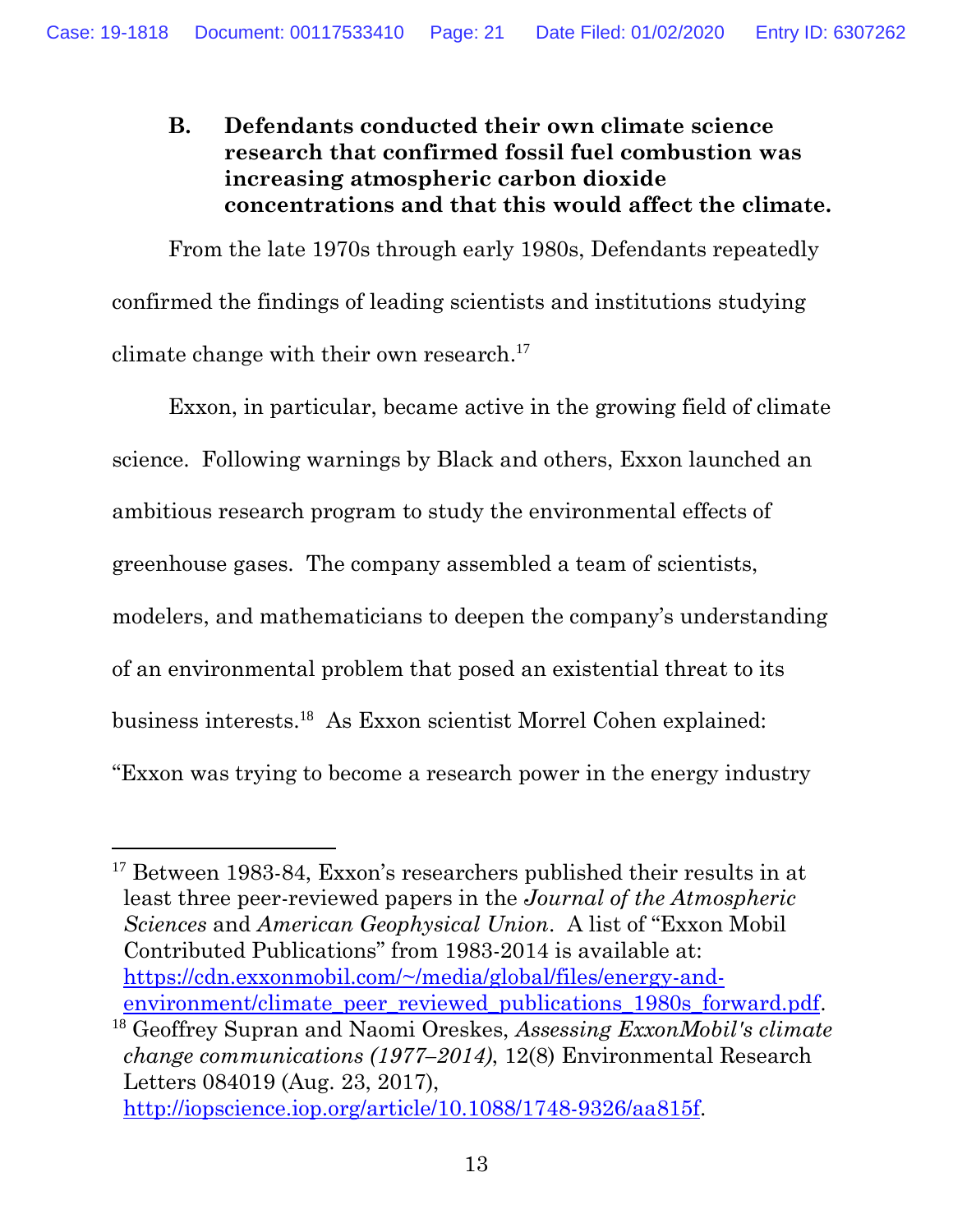the way the Bell Labs was in the communications industry."<sup>19</sup> By 1982, Exxon's scientists had created climate models that confirmed the scientific consensus that the continued increase of  $CO<sub>2</sub>$  from fossil fuels would cause significant global warming by the mid-21st century with "potentially catastrophic" effects.<sup>20</sup>

In 1979, W.L. Ferrall described the findings of an internal Exxon study, concluding that the "present trend of fossil fuel consumption will cause dramatic environmental effects before the year 2050."<sup>21</sup> With a doubling of CO<sub>2</sub> concentration (using 1860 as a baseline), Ferrall predicted that "ocean levels would rise four feet" and the "Arctic Ocean

<span id="page-21-1"></span><span id="page-21-0"></span><sup>19</sup> Westervelt*, supra* note 16 (interview with Morrell Cohen at 6:21); *see also* John Walsh, *Exxon Builds on Basic Research*, 225 Science 1001 (1984), [https://www.documentcloud.org/documents/5690867-1984-](https://www.documentcloud.org/documents/5690867-1984-Walsh-Exxon-Builds-on-Basic-Reseach.html) [Walsh-Exxon-Builds-on-Basic-Reseach.html.](https://www.documentcloud.org/documents/5690867-1984-Walsh-Exxon-Builds-on-Basic-Reseach.html)

<span id="page-21-2"></span><sup>&</sup>lt;sup>20</sup> *See e.g.* Memo from M.B. Glaser to Exxon Management re CO<sub>2</sub> "Greenhouse" Effect, Exxon Research and Engineering Company 11 (Nov. 12, 1982),

[http://insideclimatenews.org/sites/default/files/documents/1982%20Exx](insideclimatenews.org/sites/default/files/documents/1982%20Exxon%20Primer%20on%20CO2%20Greenhouse%20Effect.pdf) [on%20Primer%20on%20CO2%20Greenhouse%20Effect.pdf.](insideclimatenews.org/sites/default/files/documents/1982%20Exxon%20Primer%20on%20CO2%20Greenhouse%20Effect.pdf)

<span id="page-21-3"></span><sup>21</sup> Memo from W.L. Ferrall to R.L. Hirsch re "Controlling Atmospheric CO2", Exxon Research and Engineering Company 1 (Oct. 16, 1979), [http://insideclimatenews.org/sites/default/files/documents/CO2%20and](insideclimatenews.org/sites/default/files/documents/CO2%20and%20Fuel%20Use%20Projections.pdf) [%20Fuel%20Use%20Projections.pdf.](insideclimatenews.org/sites/default/files/documents/CO2%20and%20Fuel%20Use%20Projections.pdf)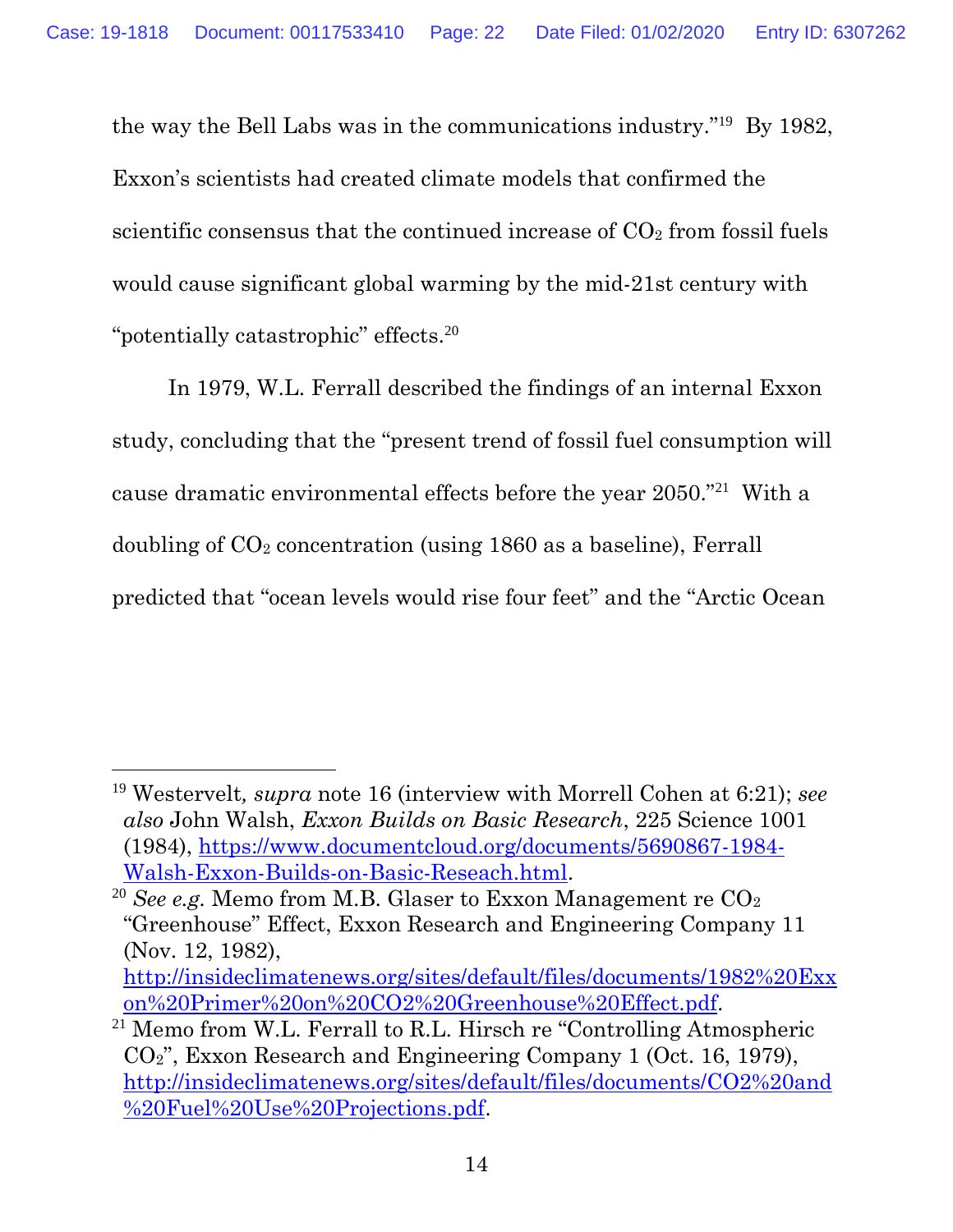would be ice free for at least six months each year, causing major shifts in weather patterns in the northern hemisphere."<sup>22</sup>

In 1980, Dr. John Laurman presented to the API Task Force, referencing "strong empirical evidence" that climate change is caused by fossil fuel combustion and identifying the "scientific consensus on the potential for large future climatic response to increased  $CO<sub>2</sub>$  levels" as a reason for concern.<sup>23</sup> Laurman also warned that foreseeable temperature increases could have "major economic consequences" and "globally catastrophic effects." 24

By 1981, Exxon had internally acknowledged the risks of climate change and the role that fossil fuels played in increasing  $CO<sub>2</sub>$ concentrations in the atmosphere. In an internal memorandum, Exxon scientist Henry Shaw wrote that a doubling of  $CO<sub>2</sub>$  would result in  $3°C$ increase in average global temperature and 10°C increase at the poles,

 $^{22}$  *Id.*, Appendix A at 1.

<span id="page-22-0"></span><sup>23</sup> *AQ-9 Task Force Meeting Minutes*, American Petroleum Institute, Attachment B at 1-2 (Mar. 18, 1980), [https://insideclimatenews.org/sites/default/files/documents/AQ-](https://insideclimatenews.org/sites/default/files/documents/AQ-9%20Task%20Force%20Meeting%20%281980%29.pdf)[9%20Task%20Force%20Meeting%20%281980%29.pdf.](https://insideclimatenews.org/sites/default/files/documents/AQ-9%20Task%20Force%20Meeting%20%281980%29.pdf)

<span id="page-22-1"></span><sup>24</sup> *Id*., Attachment B at 5.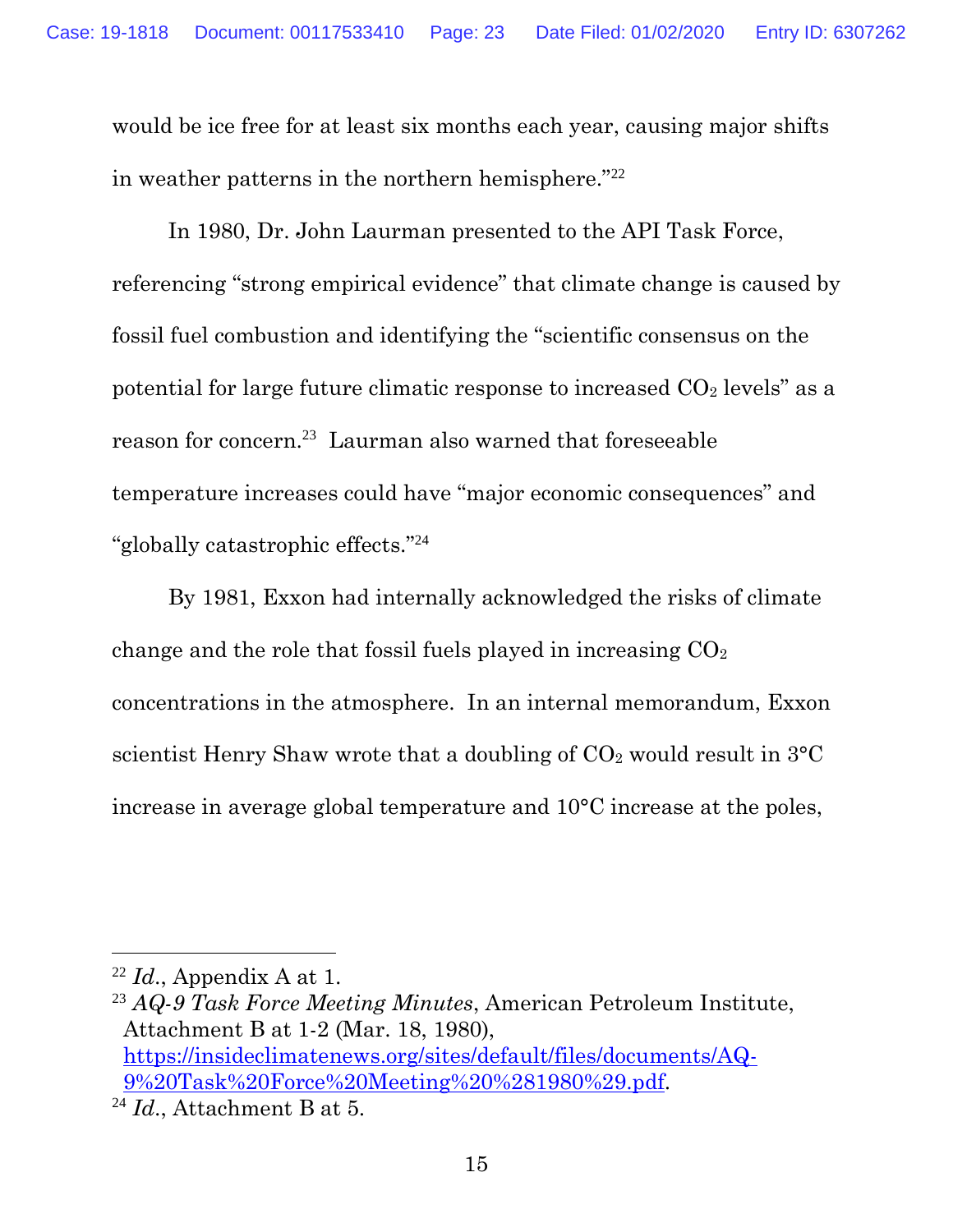causing major shifts in rainfall/agriculture and melting of polar ice.<sup>25</sup> Also in 1981, Roger Cohen, director of Exxon's Theoretical and Mathematical Sciences Laboratory, warned about the magnitude of climate change: "we will unambiguously recognize the threat by the year 2000 because of advances in climate modeling and the beginning of real experimental confirmation of the  $CO_2$  effect."<sup>26</sup> He stated: "it is distinctly possible that [Exxon Planning Division's] scenario will later produce effects which will indeed be catastrophic (at least for a substantial fraction of the earth's population)."<sup>27</sup>

In 1982, Cohen summarized the findings of Exxon's research in climate modeling, stating that "over the past several years *a clear scientific consensus has emerged* regarding the expected climatic effects of increased atmospheric  $CO<sub>2</sub>$ ." (emphasis added)<sup>28</sup> Cohen

 $\overline{a}$ 

<span id="page-23-2"></span><sup>26</sup> Memo from R.W. Cohen to W. Glass re possible "catastrophic" effect of CO2, Exxon Corporation 1 (Aug. 18, 1981), [http://www.climatefiles.com/exxonmobil/1981-exxon-memo-on-possible](http://www.climatefiles.com/exxonmobil/1981-exxon-memo-on-possible-emission-consequences-of-fossil-fuel-consumption)[emission-consequences-of-fossil-fuel-consumption.](http://www.climatefiles.com/exxonmobil/1981-exxon-memo-on-possible-emission-consequences-of-fossil-fuel-consumption) <sup>27</sup> *Id*.

<span id="page-23-0"></span><sup>&</sup>lt;sup>25</sup> Memo from Henry Shaw to Dr. E.E. David, Jr. re "CO<sub>2</sub> Position Statement", Exxon Inter-Office Correspondence 2 (May 15, 1981), [https://insideclimatenews.org/sites/default/files/documents/Exxon%20P](https://insideclimatenews.org/sites/default/files/documents/Exxon%20Position%20on%20CO2%20%281981%29.pdf) [osition%20on%20CO2%20%281981%29.pdf.](https://insideclimatenews.org/sites/default/files/documents/Exxon%20Position%20on%20CO2%20%281981%29.pdf)

<span id="page-23-3"></span><span id="page-23-1"></span><sup>28</sup> Memo from R. W. Cohen to A.M. Natkin, Exxon Research and Engineering Company 1 (Sept. 2, 1982),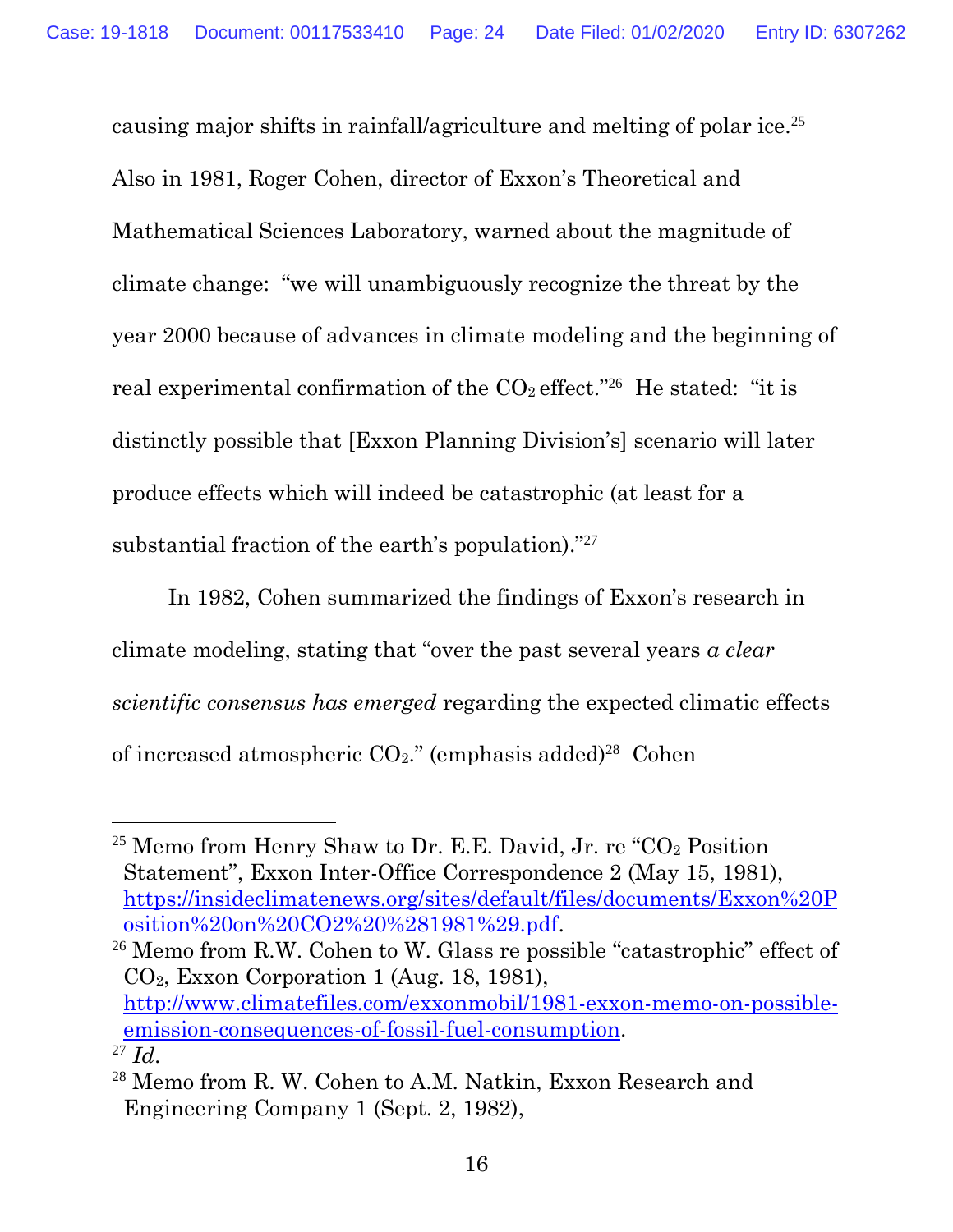acknowledged that Exxon shared the views of the mainstream science community, stating that there is "unanimous agreement in the scientific community that a temperature increase of this magnitude would bring about significant changes in the earth's climate." He further stated that Exxon's findings were "consistent with the published predictions of more complex climate models." 29

Industry documents from the 1980s provide further evidence that Exxon and other Defendants internally acknowledged that the threat of climate change was real, it was caused by fossil fuels, and it would have significant impacts on the environment and human health. Notably, a 1982 corporate primer—circulated internally to Exxon management recognized the need for "major reductions in fossil fuel combustion" as a means to mitigate global warming. In the absence of such reductions, "there are some potentially catastrophic events that must be considered  $\ldots$  [O]nce the effects are measurable, they might not be reversible  $\ldots$ ."<sup>30</sup>

[http://www.climatefiles.com/exxonmobil/1982-exxon-memo](http://www.climatefiles.com/exxonmobil/1982-exxon-memo-summarizing-climate-modeling-and-co2-greenhouse-effect-research/)[summarizing-climate-modeling-and-co2-greenhouse-effect-research/.](http://www.climatefiles.com/exxonmobil/1982-exxon-memo-summarizing-climate-modeling-and-co2-greenhouse-effect-research/) <sup>29</sup> *Id*. at 2.

<span id="page-24-1"></span><span id="page-24-0"></span> $30$  Memo from M.B. Glaser to Exxon Management re  $CO<sub>2</sub>$  "Greenhouse" Effect, *supra* note 20, at 2 and 11.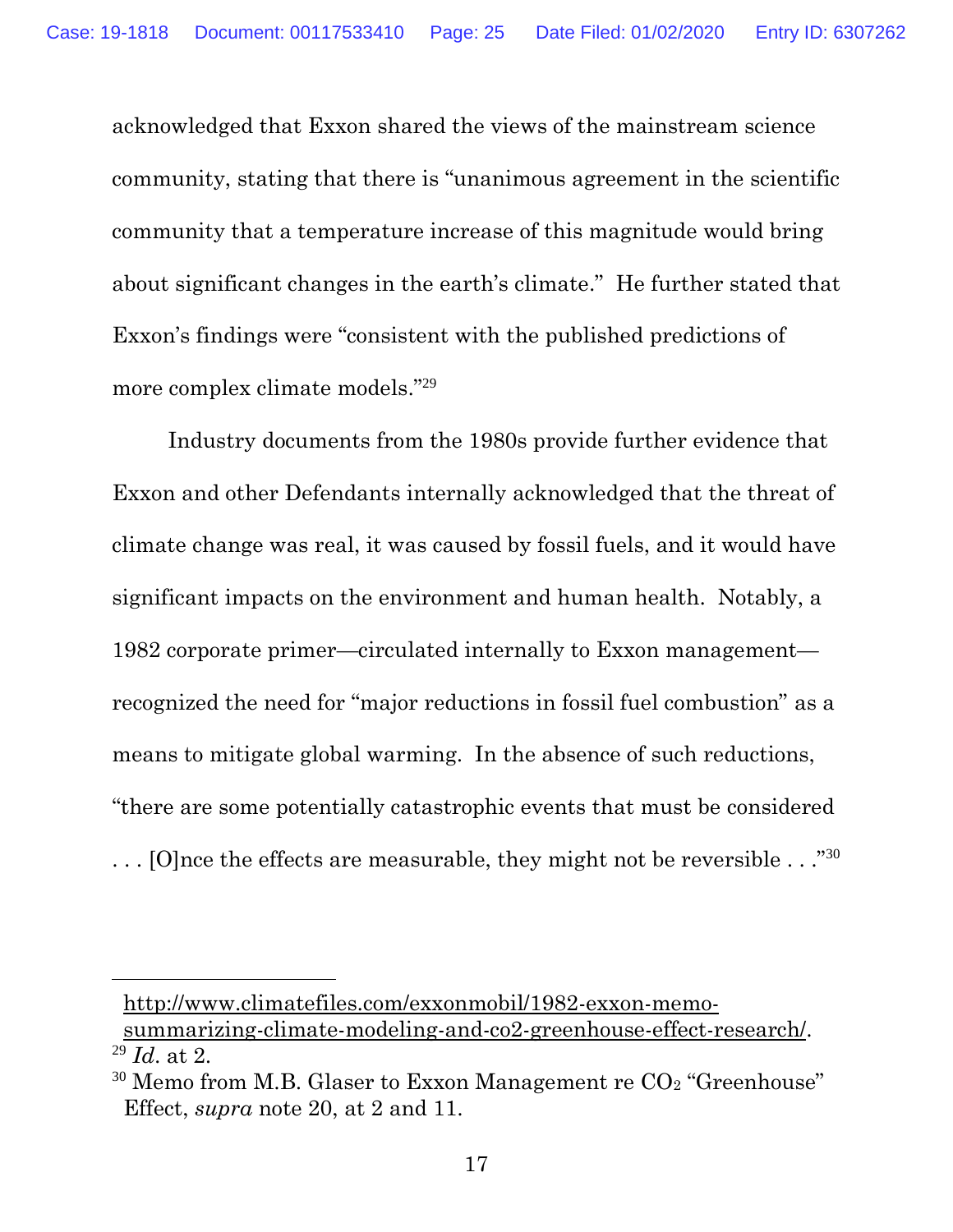The 1982 Exxon primer predicted a doubling of  $CO<sub>2</sub>$ concentrations (above pre-industrial levels) by 2060 and increased temperatures of 2-4°C (above 1982 levels) by the end of the 21st century. It also provided a detailed assessment of the "potentially catastrophic" impacts of global warming.<sup>31</sup>

A 1988 Shell report issued similar warnings to those of Exxon: "by the time global warming becomes detectable it could be too late to take effective countermeasures to reduce the effects or even to stabilise the situation."<sup>32</sup> Acknowledging the need to consider policy changes, the report provided that "the potential implications for the world are . . . so large that policy options need to be considered much earlier" and that research should be "directed more to the analysis of policy and energy options than to studies of what we will be facing exactly."<sup>33</sup>

The Shell report made detailed projections of likely climate impacts, including the melting of the West Antarctic Ice Sheet, which

<sup>31</sup> *Id*. at 12-14.

<sup>32</sup> R.P.W.M Jacobs et al., *The Greenhouse Effect*, Shell Internationale Petroleum Maatschappij B.V., The Hague 1 (May 1988), [https://www.documentcloud.org/documents/4411090-](https://www.documentcloud.org/documents/4411090-Document3.html#document/p9/a411239) [Document3.html#document/p9/a411239.](https://www.documentcloud.org/documents/4411090-Document3.html#document/p9/a411239) <sup>33</sup> *Id*.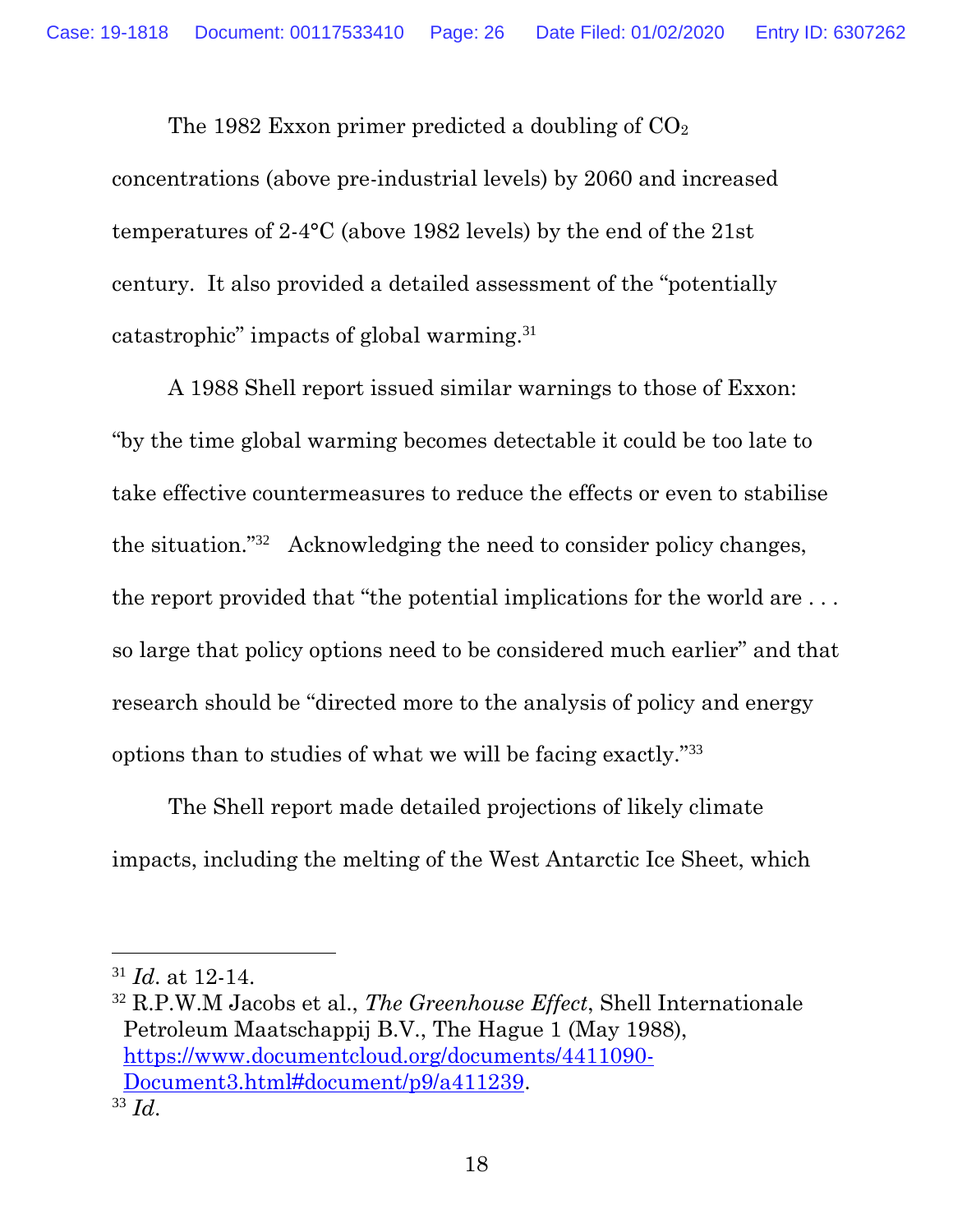could result in sea level rise of 5-6 meters. It also predicted the "disappearance of specific ecosystems or habitat destruction," an increase in "runoff, destructive floods, and inundation of low-lying farmland".<sup>34</sup>

In the 1970s and 1980s, Defendants pursued cutting-edge research and amassed considerable data on climate change. This body of research confirmed Defendants' earlier knowledge and led to the undeniable conclusion that continued fossil fuel production and use would lead to irreversible and catastrophic climate change. Armed with this information, Defendants were at a turning point in the early 1980s.

#### <span id="page-26-0"></span>**II. DEFENDANTS TOOK PROACTIVE STEPS TO DENY AND DISCREDIT CLIMATE SCIENCE**

Despite acknowledging that increased  $CO<sub>2</sub>$  concentrations due to fossil fuel combustion posed a considerable threat, Exxon and the other Defendants did not take steps to prevent the risks of climate change. Instead, they stopped funding major climate research, and launched

<span id="page-26-1"></span><sup>34</sup> Benjamin Franta, *Shell and Exxon's secret 1980s climate change warnings*, The Guardian (Sept. 19, 2018), [https://www.theguardian.com/environment/climate-consensus-97-per](https://www.theguardian.com/environment/climate-consensus-97-per-cent/2018/sep/19/shell-and-exxons-secret-1980s-climate-change-warnings)[cent/2018/sep/19/shell-and-exxons-secret-1980s-climate-change](https://www.theguardian.com/environment/climate-consensus-97-per-cent/2018/sep/19/shell-and-exxons-secret-1980s-climate-change-warnings)[warnings](https://www.theguardian.com/environment/climate-consensus-97-per-cent/2018/sep/19/shell-and-exxons-secret-1980s-climate-change-warnings) (citing The Greenhouse Effect, Shell International).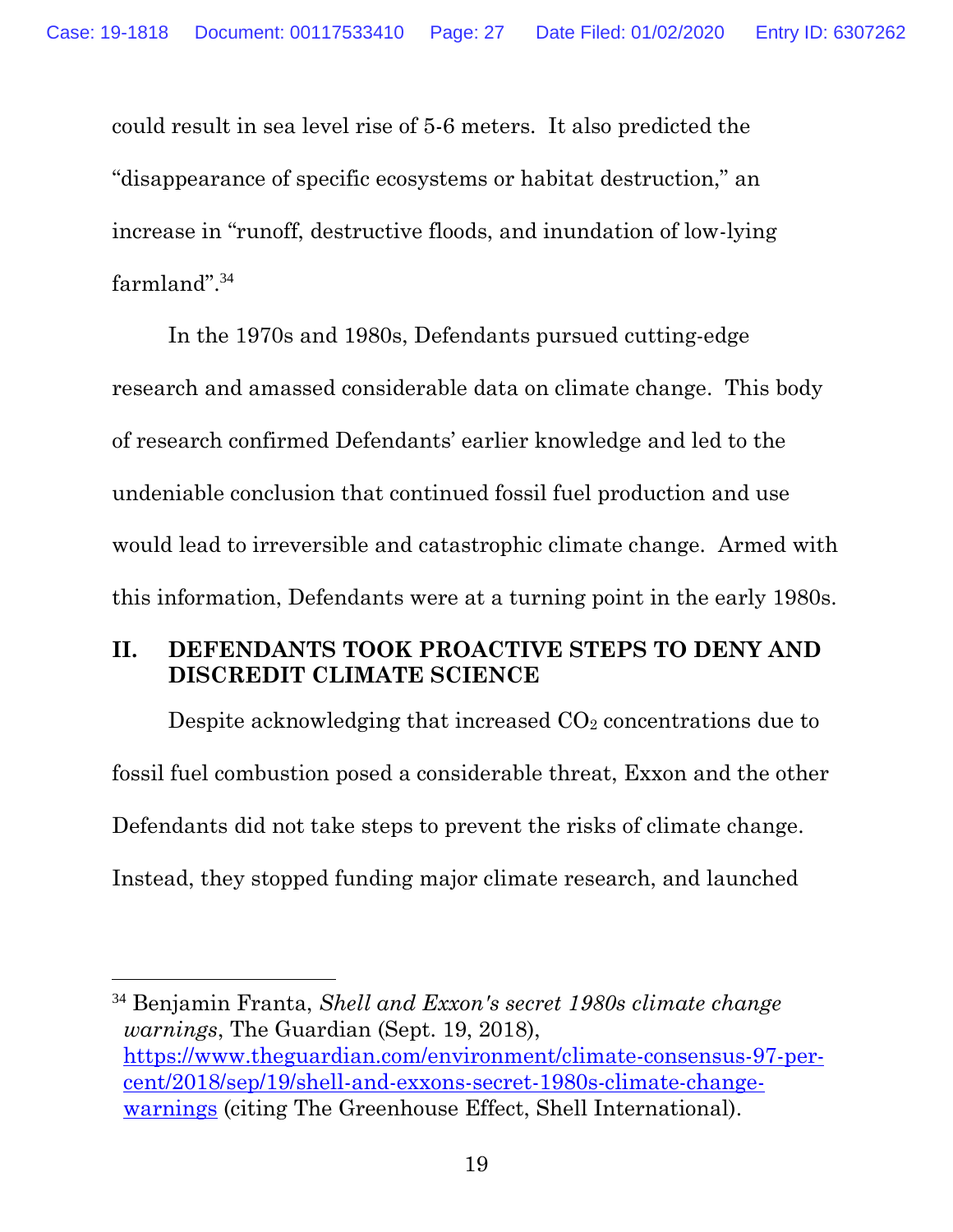campaigns to discredit climate science and delay actions perceived as contrary to their business interests. 35 Defendants have carried out these campaigns by: (1) developing public relations strategies that were contradictory to their knowledge and scientific insights, (2) engaging in public communications campaigns to promote doubt and downplay the threats of climate change; and (3) funding individuals, organizations, and research that sought to discredit the growing body of publicly available climate science.

### <span id="page-27-0"></span>**A. Defendants developed sophisticated public relations strategies to deny the risks of climate change and create doubt about the scientific consensus of global warming.**

Defendants responded to public policy efforts to address the dangers of its products by denying the known hazards, in contradiction to earlier internal acknowledgments and statements made by industry scientists and executives.

In a 1988 internal memo, Exxon acknowledged that atmospheric CO2 concentrations were increasing and could double in 100 years, that

<span id="page-27-1"></span> $35$  Memo from A.M. Natkin to H.N. Weinberg re CRL/CO<sub>2</sub> Greenhouse Program, Exxon Corporation 1 (June 18, 1982), [http://insideclimatenews.org/sites/default/files/documents/Budget%20C](insideclimatenews.org/sites/default/files/documents/Budget%20Cutting%20Memo%20(1982).pdf) [utting%20Memo%20\(1982\).pdf.](insideclimatenews.org/sites/default/files/documents/Budget%20Cutting%20Memo%20(1982).pdf)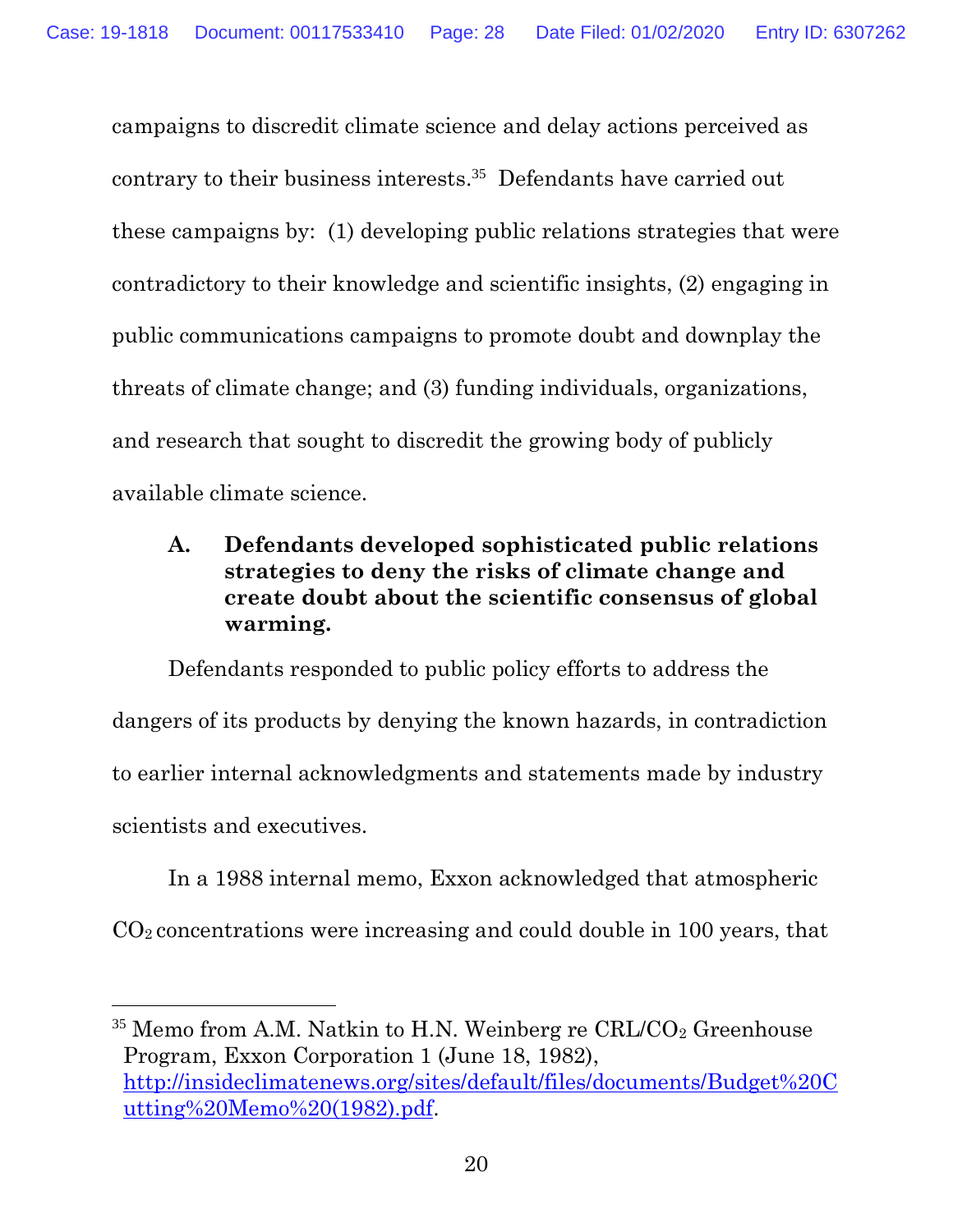the combustion of fossil fuels was emitting five billion gigatons of  $CO<sub>2</sub>$ per year, and that the "[g]reenhouse effect may be one of the most significant environmental issues for the 1990s."<sup>36</sup> But in this same memo, Exxon identified that its position would be to "[e]mphasize the uncertainty in scientific conclusions regarding the potential enhanced Greenhouse effect[.]"<sup>37</sup>

Shell followed suit in emphasizing uncertainty in climate science. In contrast to Shell's 1988 report that recommended the prompt consideration of policy solutions, a 1994 internal report focused on scientific uncertainty, noting that the "postulated link between any observed temperature rise and human activities has to be seen in relation to natural variability, which is still largely unpredictable." Shell asserted that "[s]cientific uncertainty and the evolution of energy systems indicate that policies to curb greenhouse gas emissions beyond 'no regrets' measures could be premature, divert resources from more pressing needs and further distort markets."<sup>38</sup>

<sup>&</sup>lt;sup>36</sup> Memo from Joseph Carlson to DGL re The Greenhouse Effect 2 (Aug. 3, 1988), http://www.climatefiles.com/exxonmobil/566/. <sup>37</sup> *Id*. at 7.

<span id="page-28-0"></span><sup>38</sup> P. Langcake, *The Enhanced Greenhouse Effect: A Review of the Scientific Aspects*, Shell Internationale Petroleum Maatschappij B.V.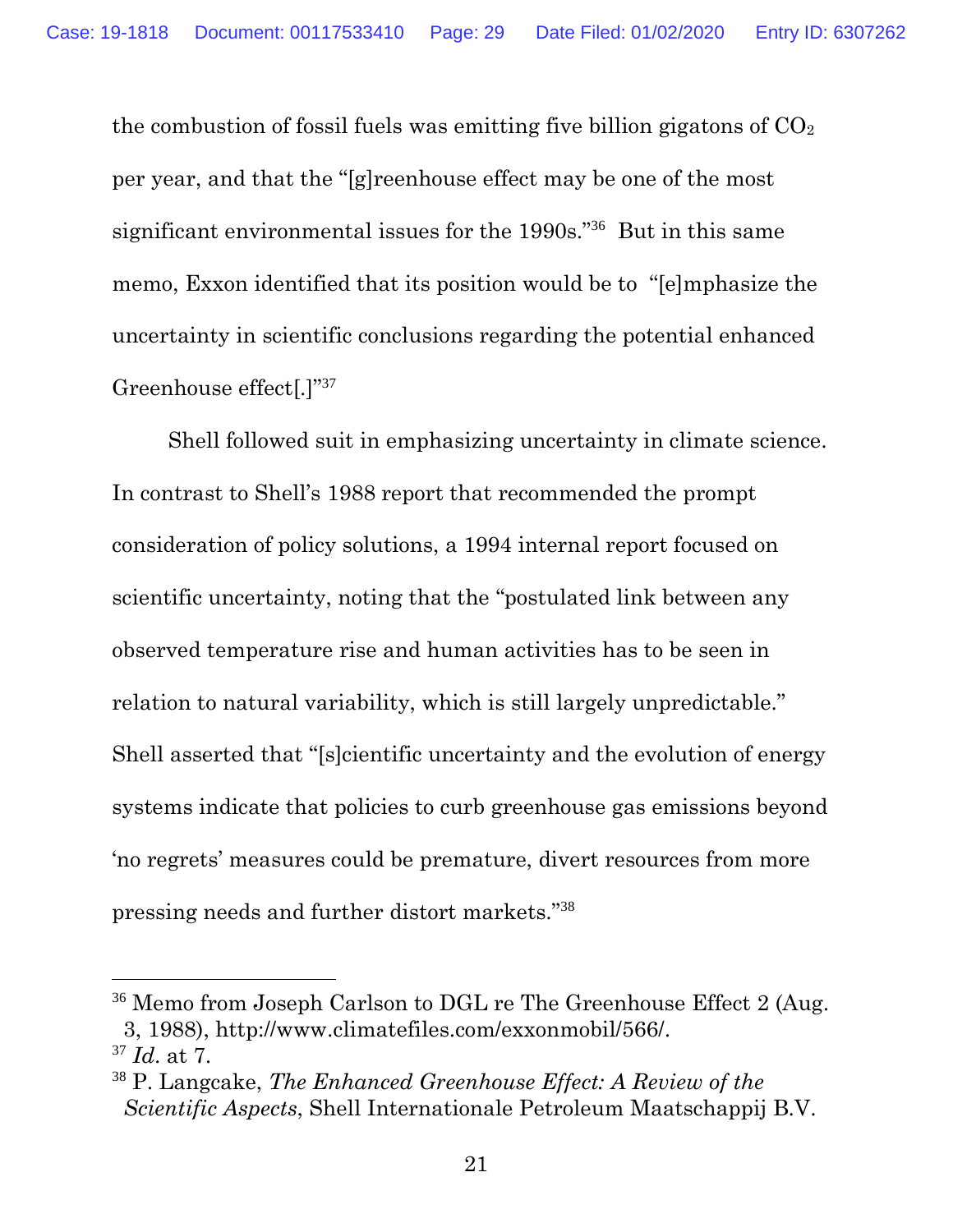Industry associations and groups, such as the Global Climate Coalition (GCC), exerted significant influence on their members, inter alia, through communications strategies. Established in 1989, the GCC identified itself as "an organization of business trade associations and private companies . . . to coordinate business participation in the scientific and policy debate on the global climate change issue"<sup>39</sup>—but in effect, the group opposed greenhouse gas regulation through lobbying, funding of front groups, denial and disinformation campaigns, and other tactics.

In 1993, the GCC hired the public relations firm E. Bruce Harrison to develop and execute a communications plan, <sup>40</sup> which was implemented by the API, National Association of Manufacturers, Chamber of Commerce, and other trade associations/coalitions (of which Defendants were members). Some of the central elements of this plan

<sup>(</sup>Dec. 1994), [https://www.documentcloud.org/documents/4411099-](https://www.documentcloud.org/documents/4411099-Document11.html#document/p15/a411511) [Document11.html#document/p15/a411511.](https://www.documentcloud.org/documents/4411099-Document11.html#document/p15/a411511)

<span id="page-29-0"></span><sup>39</sup> *Global Climate Coalition: An Overview*, Global Climate Coalition 1 (Nov. 1996), [http://www.climatefiles.com/denial-groups/global-climate](http://www.climatefiles.com/denial-groups/global-climate-coalition-collection/1996-global-climate-coalition-overview/)[coalition-collection/1996-global-climate-coalition-overview/.](http://www.climatefiles.com/denial-groups/global-climate-coalition-collection/1996-global-climate-coalition-overview/)

<sup>40</sup> O'Dwyer's Directory of Public Relations Firms, J.R. O'Dwyer Co., New York, NY (1995), at 85.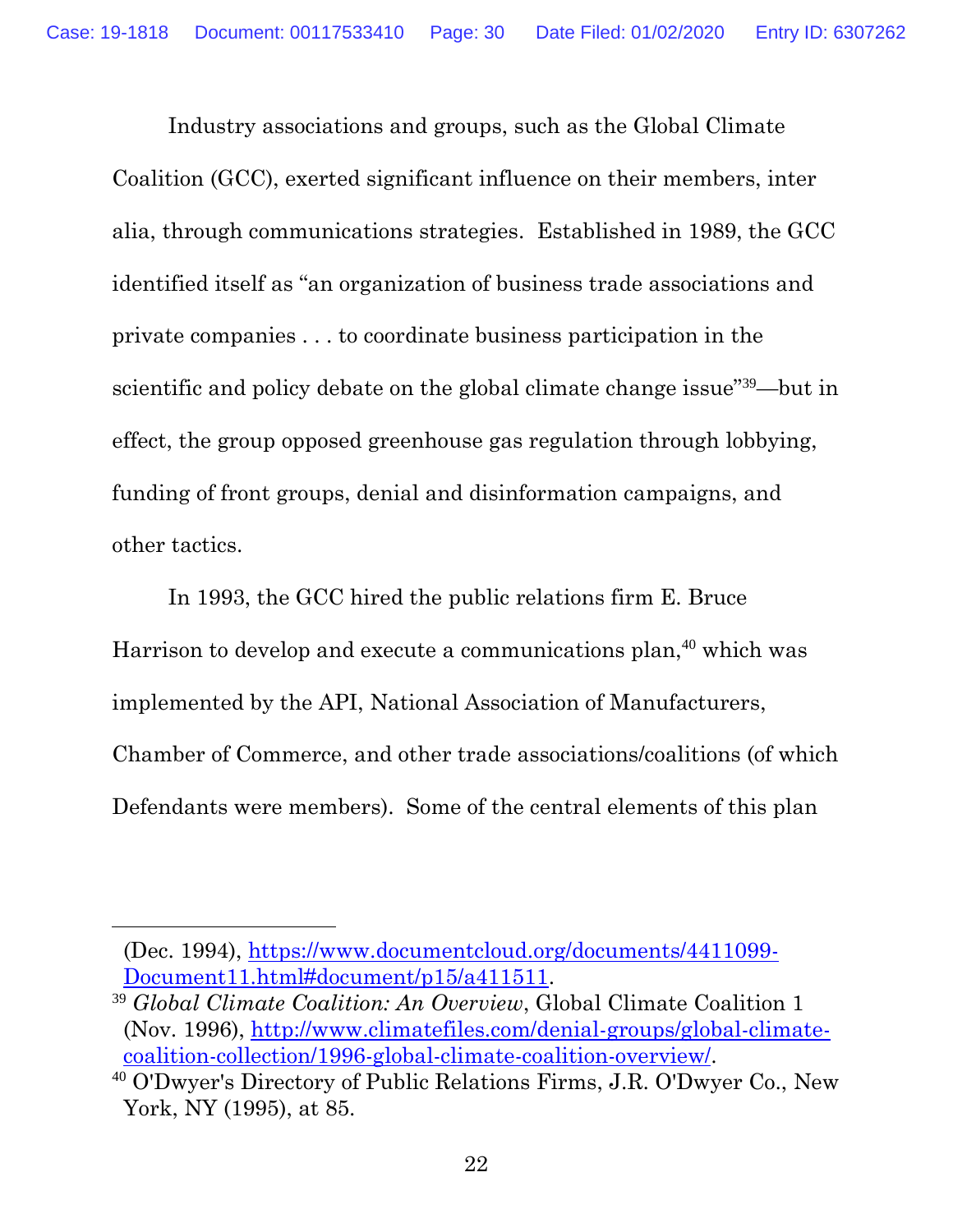were to accentuate the economic costs of mitigation and to cast

uncertainty regarding the science.<sup>41</sup>

In 1996, the GCC developed a primer that provided an overview of the group's position on climate change. While acknowledging that global warming was happening, the GCC claimed that there was significant uncertainty as to its cause:

The GCC believes that the preponderance of the evidence indicates that most, if not all, of the observed warming is part of a natural warming trend which began approximately 400 years ago. If there is an anthropogenic component to this observed warming, the GCC believes that it must be very small and must be superimposed on a much larger natural warming trend.<sup>42</sup>

This statement not only stands in contradiction to the internal

memos and peer-reviewed papers published by Defendants' own

scientists but also to the final internal draft of the GCC primer itself,

which stated that the "scientific basis for the Greenhouse Effect and the

potential impacts of human emissions of greenhouse gases such as  $CO<sub>2</sub>$ 

<sup>41</sup> See e.g. Benjamin Franta, *Trump pulled out the oil industry playbook and players for Paris*, The Guardian (July 26, 2017), [https://www.theguardian.com/environment/climate-consensus-97-per](https://www.theguardian.com/environment/climate-consensus-97-per-cent/2017/jul/26/trump-pulled-out-the-oil-industry-playbook-and-players-for-paris)[cent/2017/jul/26/trump-pulled-out-the-oil-industry-playbook-and](https://www.theguardian.com/environment/climate-consensus-97-per-cent/2017/jul/26/trump-pulled-out-the-oil-industry-playbook-and-players-for-paris)[players-for-paris](https://www.theguardian.com/environment/climate-consensus-97-per-cent/2017/jul/26/trump-pulled-out-the-oil-industry-playbook-and-players-for-paris)

<sup>42</sup> *Global Climate Coalition: An Overview*, *supra* note 39, at 2.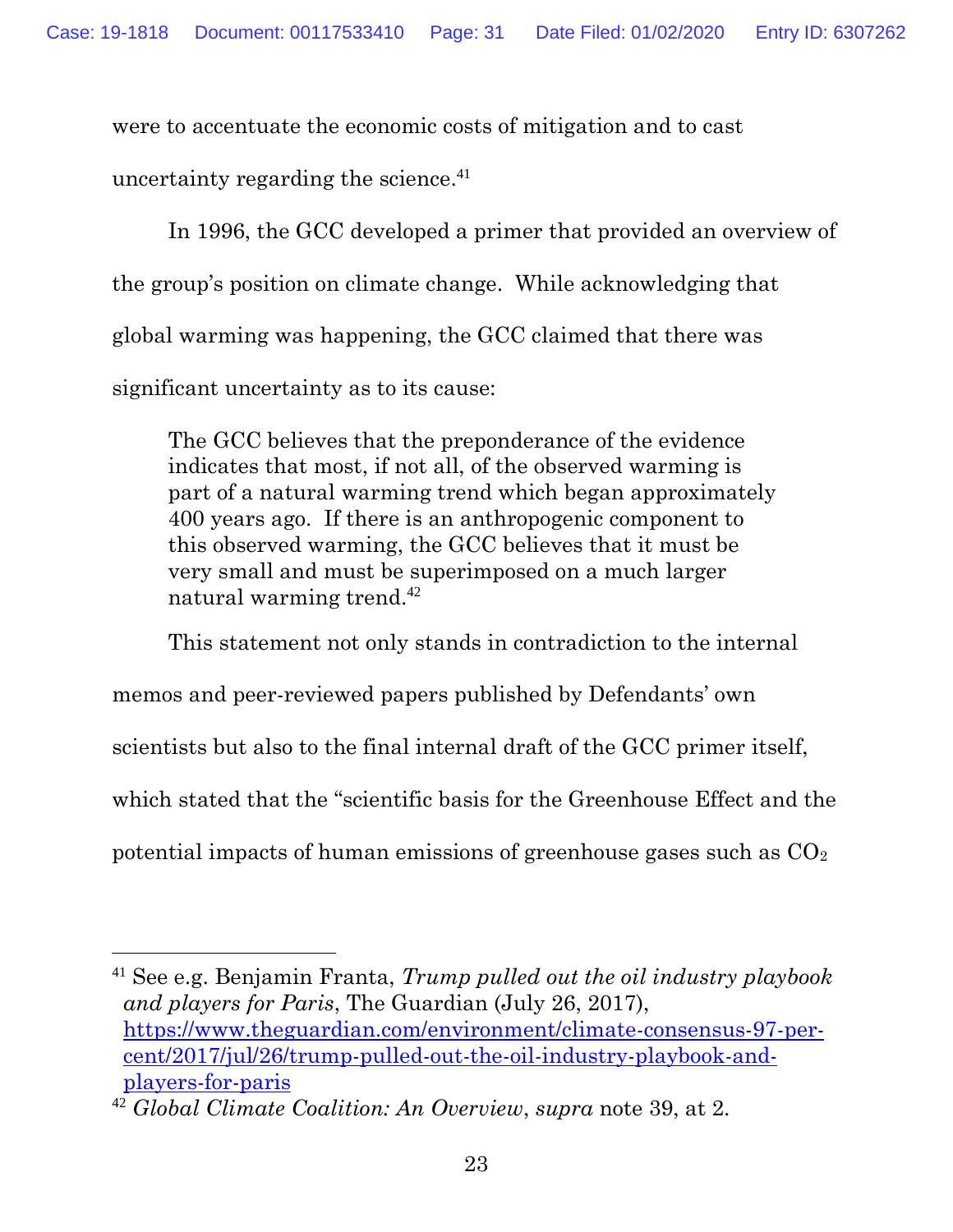on climate is well established and cannot be denied."<sup>43</sup> This language was removed before final publication. The final draft also included a section discussing how contrarian theories failed to "offer convincing arguments against the conventional model of greenhouse gas emissioninduced climate change."<sup>44</sup> This section was also removed before final publication.

As their memoranda and statements show, Defendants undertook a deliberate shift away from their prior research efforts to the strategy of uncertainty and delay.

#### <span id="page-31-0"></span>**B. Defendants engaged in public communications campaigns designed to manufacture doubt and downplay the threats of climate change.**

Communications efforts aimed at the general public were a key part of Defendants' strategy. Defendants, individually and through their membership in trade associations, launched campaigns that

<span id="page-31-1"></span><sup>43</sup> Memo from Gregory J. Dana to AIAM Technical Committee re Global Climate Coalition (GCC) – Primer on Climate Change Science – Final Draft, Association of International Automobile Manufacturers 5 (Jan. 18, 1996), [http://www.climatefiles.com/denial-groups/global-climate](http://www.climatefiles.com/denial-groups/global-climate-coalition-collection/global-climate-coalition-draft-primer/)[coalition-collection/global-climate-coalition-draft-primer/.](http://www.climatefiles.com/denial-groups/global-climate-coalition-collection/global-climate-coalition-draft-primer/) <sup>44</sup> *Id.*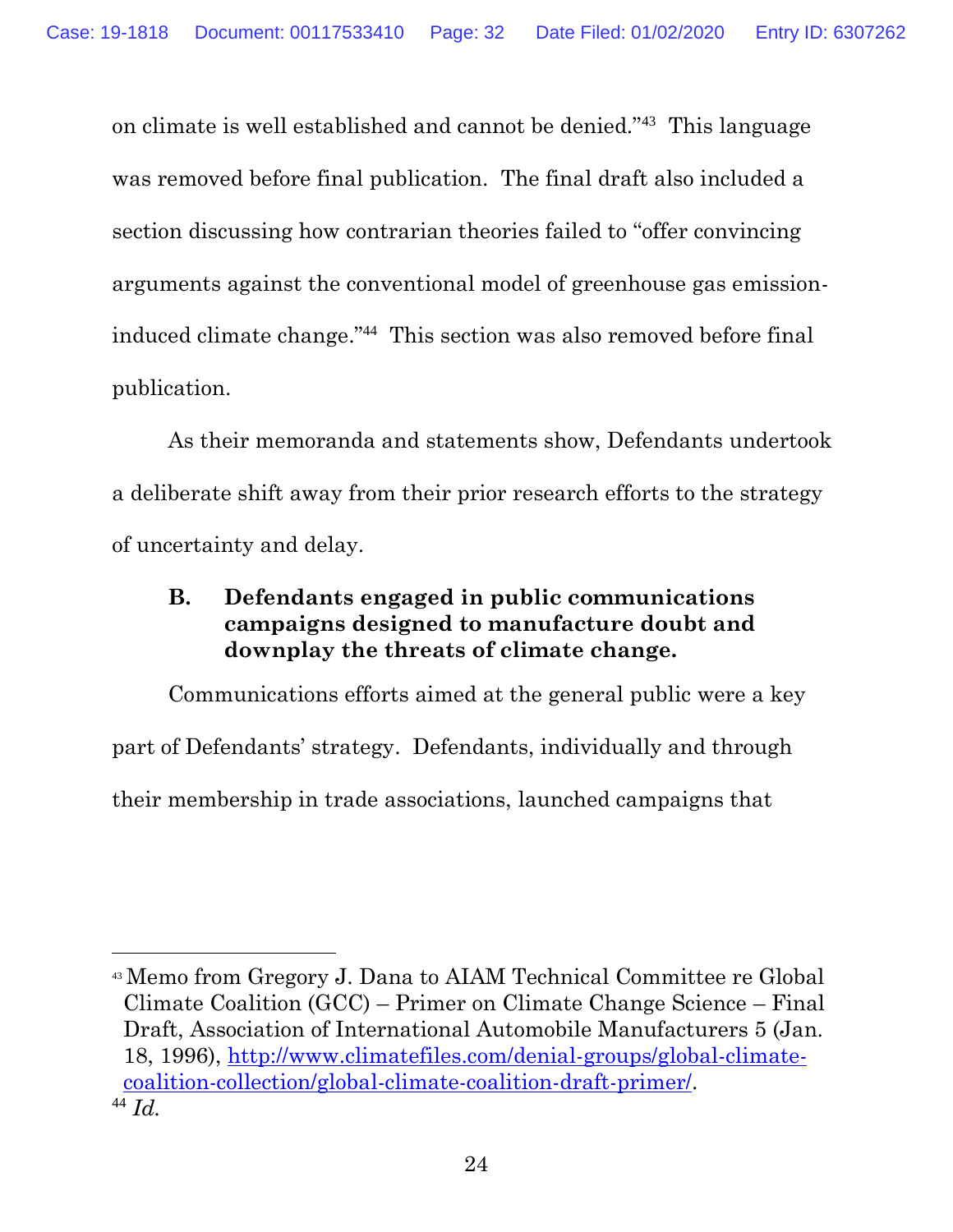directly contradicted earlier statements recognizing a general consensus on climate change and the magnitude of its effects.

In 1996, Exxon issued a publication titled "Global warming: who's right? Facts about a debate that's turned up more questions than answers," in which Exxon CEO Lee Raymond stated that "taking drastic action immediately is unnecessary since many scientists agree there's ample time to better understand climate systems . . ." The publication characterized the greenhouse effect as "unquestionably real and definitely a good thing," and as "what makes the earth's atmosphere livable." Directly contradicting the company's internal reports and peer-reviewed science, the publication attributed the increase in global temperature to "natural fluctuations that occur over long periods of time" rather than to anthropogenic sources.<sup>45</sup>

Also in 1996, API published a book titled "Reinventing Energy: Making the Right Choices," which stated that "there is no persuasive basis for forcing Americans to dramatically change their lifestyles to use

<span id="page-32-0"></span><sup>45</sup> *Global warming: who's right? Facts about a debate that's turned up more questions than answers*, Exxon Corporation 5 (1996), [http://www.climatefiles.com/exxonmobil/global-warming-who-is-right-](http://www.climatefiles.com/exxonmobil/global-warming-who-is-right-1996/)[1996/.](http://www.climatefiles.com/exxonmobil/global-warming-who-is-right-1996/)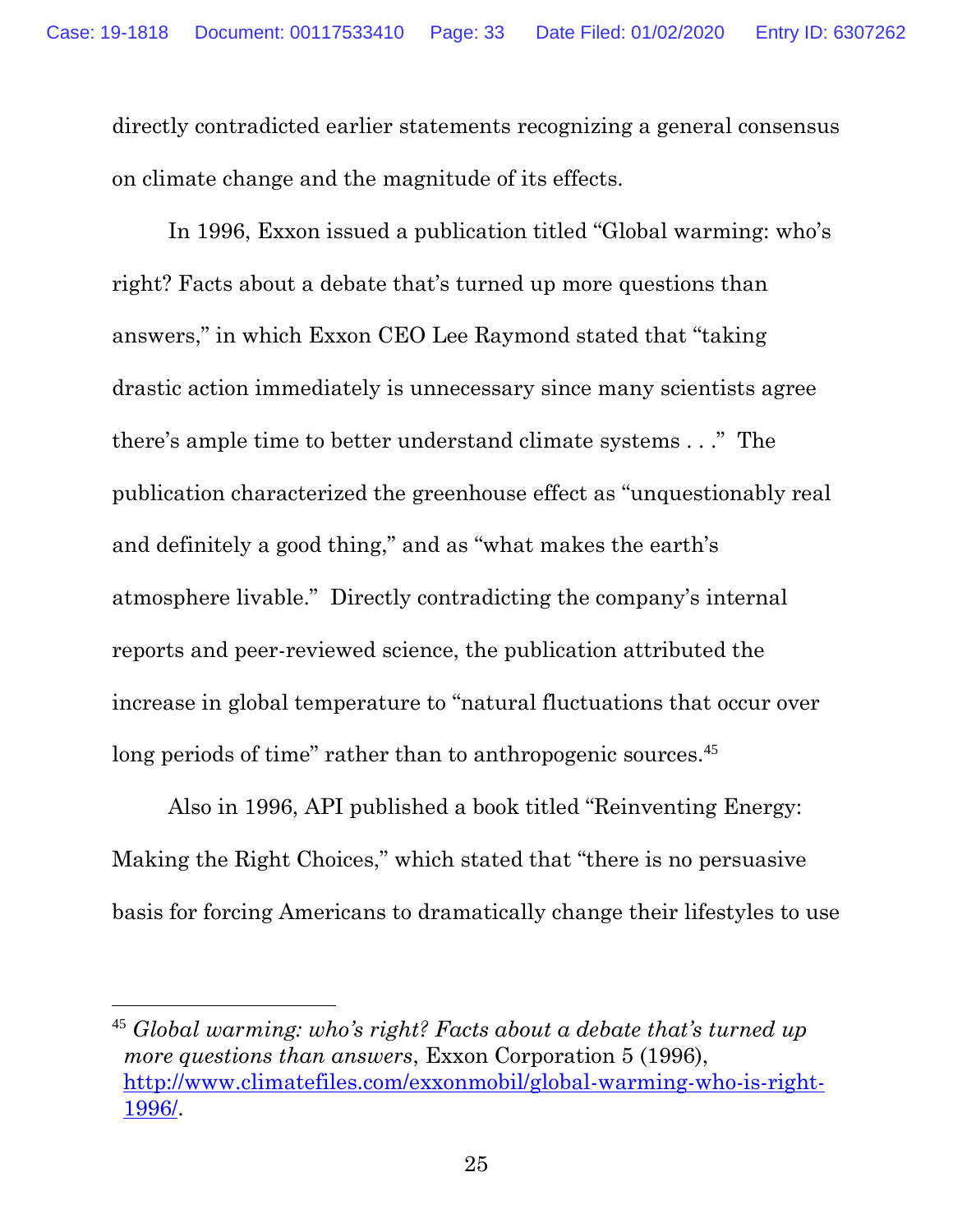<span id="page-33-1"></span>less oil." The book denied the human connection to climate change, stating that no "scientific evidence exists that human activities are significantly affecting sea levels, rainfall, surface temperatures or the intensity and frequency of storms."<sup>46</sup> In 1997, Exxon's Raymond expressed support for these views. In a speech presented at the World Petroleum Congress at which many Defendants were present, Raymond presented a false dichotomy between stable energy markets and reduction in the marketing, promotion and sale of fossil fuel products known to Defendants to be hazardous.<sup>47</sup>

In addition, Defendants developed, implemented and/or funded public affairs programs, aiming to shift "America's social consciousness" by targeting specific people or groups with messages designed for them.<sup>48</sup> From 1972 through 2014, Mobil and ExxonMobil ran

<span id="page-33-3"></span><sup>46</sup> Sally Brain Gentille et al., *Reinventing Energy: Making the Right Choices*, American Petroleum Institute 77 (1996), [http://www.climatefiles.com/trade-group/american-petroleum](http://www.climatefiles.com/trade-group/american-petroleum-institute/1996-reinventing-energy/)[institute/1996-reinventing-energy/.](http://www.climatefiles.com/trade-group/american-petroleum-institute/1996-reinventing-energy/)

<span id="page-33-2"></span><sup>47</sup> Lee R. Raymond, *Energy – Key to growth and a better environment for Asia-Pacific nations*, World Petroleum Congress 5 (Oct. 13, 1997), [https://assets.documentcloud.org/documents/2840902/1997-Lee-](https://assets.documentcloud.org/documents/2840902/1997-Lee-Raymond-Speech-at-China-World-Petroleum.pdf)[Raymond-Speech-at-China-World-Petroleum.pdf.](https://assets.documentcloud.org/documents/2840902/1997-Lee-Raymond-Speech-at-China-World-Petroleum.pdf)

<span id="page-33-0"></span><sup>48</sup> *See e.g. Evolution of Mobil's Public Affairs Programs 1970-81*, Mobil 2, [https://www.documentcloud.org/documents/5396414-Reduced-](https://www.documentcloud.org/documents/5396414-Reduced-Evolution-of-Mobil-Public-Affairs-Program.html)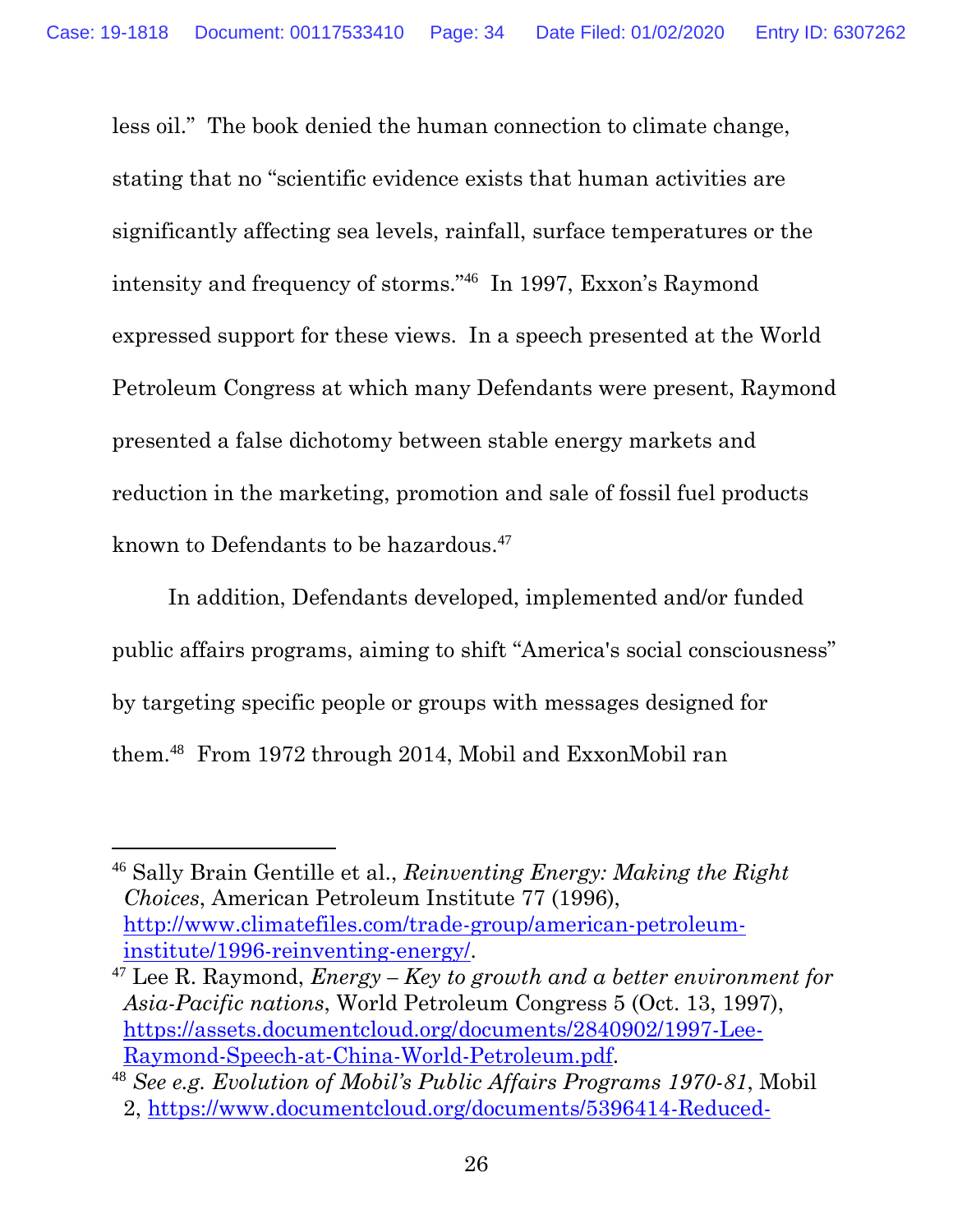advertorials (paid advertisements styled like editorials) in *The New*  York Times and other national newspapers.<sup>49</sup> They bought these advertorials to allow the "public to know where [they] stand" on climate change and other issues.<sup>50</sup> In an internal assessment of its advertorial campaign, Mobil concluded that the *Times* had "altered or significantly softened its viewpoints on: conservation; monopoly and divestiture; decontrol; natural gas; coal; offshore drilling; and gasohol."<sup>51</sup>

In a peer-reviewed study, amici Dr. Supran and Dr. Oreskes compared ExxonMobil's internal and peer-reviewed scientific papers to its non-peer-reviewed external public communications (including 36 *Times* advertorials from 1989 to 2004), finding a stark contrast between the way that the two sets of documents characterized climate change. Dr. Supran and Dr. Oreskes found that 83% of peer-reviewed papers

[Evolution-of-Mobil-Public-Affairs-Program.html](https://www.documentcloud.org/documents/5396414-Reduced-Evolution-of-Mobil-Public-Affairs-Program.html) (last visited Jan. 25, 2019).

<sup>49</sup> *Exxon and Mobil Ads*, Polluter Watch, [http://polluterwatch.org/exxon](http://polluterwatch.org/exxon-and-mobil-ads)[and-mobil-ads](http://polluterwatch.org/exxon-and-mobil-ads) (last visited Jan. 25, 2019).

<span id="page-34-0"></span><sup>50</sup> Mobil, *CNN and the value of instant replay*, New York Times (Oct. 16, 1997), [http://www.documentcloud.org/documents/705559-mob-nyt-](http://www.documentcloud.org/documents/705559-mob-nyt-1997-oct-16-cnnslam.html)[1997-oct-16-cnnslam.html.](http://www.documentcloud.org/documents/705559-mob-nyt-1997-oct-16-cnnslam.html)

<span id="page-34-1"></span><sup>51</sup> Mobil, *Op-Ed Impact Study: A Comparative Analysis of Energy Viewpoints in The Op-Ed Advertisements and The New York Times Editorials, 1970-1980* (on file).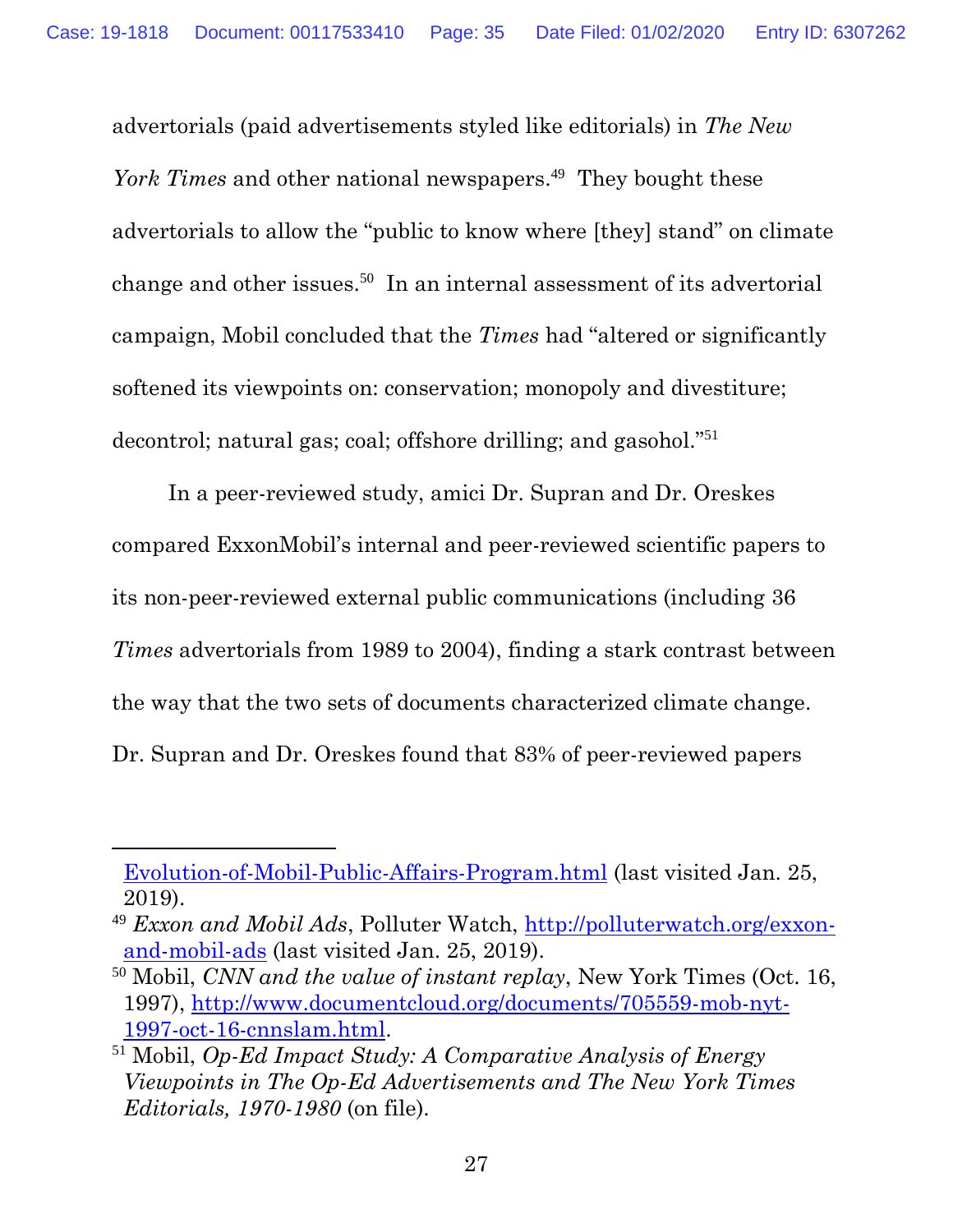and 80% of internal documents acknowledged that climate change is real and human-caused, yet only 12% of advertorials did so, with 81% instead expressing doubt.<sup>52</sup>

Similarly, an industry-funded organization called the Information Council on the Environment (ICE) launched a national climate denial campaign, (ICE was formed and supported by affiliates, predecessors and/or subsidiaries of Defendants).<sup>53</sup> ICE's primary strategy was to "reposition global warming as theory (not fact),"<sup>54</sup> a clear acknowledgement that global warming had previously been positioned and accepted as fact within the scientific community.

<span id="page-35-0"></span><sup>52</sup> Supran and Oreskes, *supra* note 18, at 1.

<span id="page-35-1"></span><sup>53</sup> Among others, members included: Western Fuels Association, National Coal Association, Edison Electric Institute, Island Creek Coal Company (subsidiary of Occidental Petroleum), Peabody Coal Company, and Pittsburgh and Midway Coal Mining (subsidiary of Chevron). Kathy Mulvey and Seth Shulman, *The Climate Deception Dossiers: Internal Fossil Fuel Industry Memos Reveal Decades of Corporate Disinformation*, Union of Concerned Scientists 22 (July 2015), [https://www.ucsusa.org/sites/default/files/attach/2015/07/The-](https://www.ucsusa.org/sites/default/files/attach/2015/07/The-Climate-Deception-Dossiers.pdf)[Climate-Deception-Dossiers.pdf.](https://www.ucsusa.org/sites/default/files/attach/2015/07/The-Climate-Deception-Dossiers.pdf)

<span id="page-35-2"></span><sup>54</sup> Letter from Dr. Patrick Michaels, Information Council on the Environment 9 (May 15, 1991),

[http://www.ucsusa.org/sites/default/files/attach/2015/07/Climate-](www.ucsusa.org/sites/default/files/attach/2015/07/Climate-Deception-Dossier-5_ICE.pdf)[Deception-Dossier-5\\_ICE.pdf.](www.ucsusa.org/sites/default/files/attach/2015/07/Climate-Deception-Dossier-5_ICE.pdf)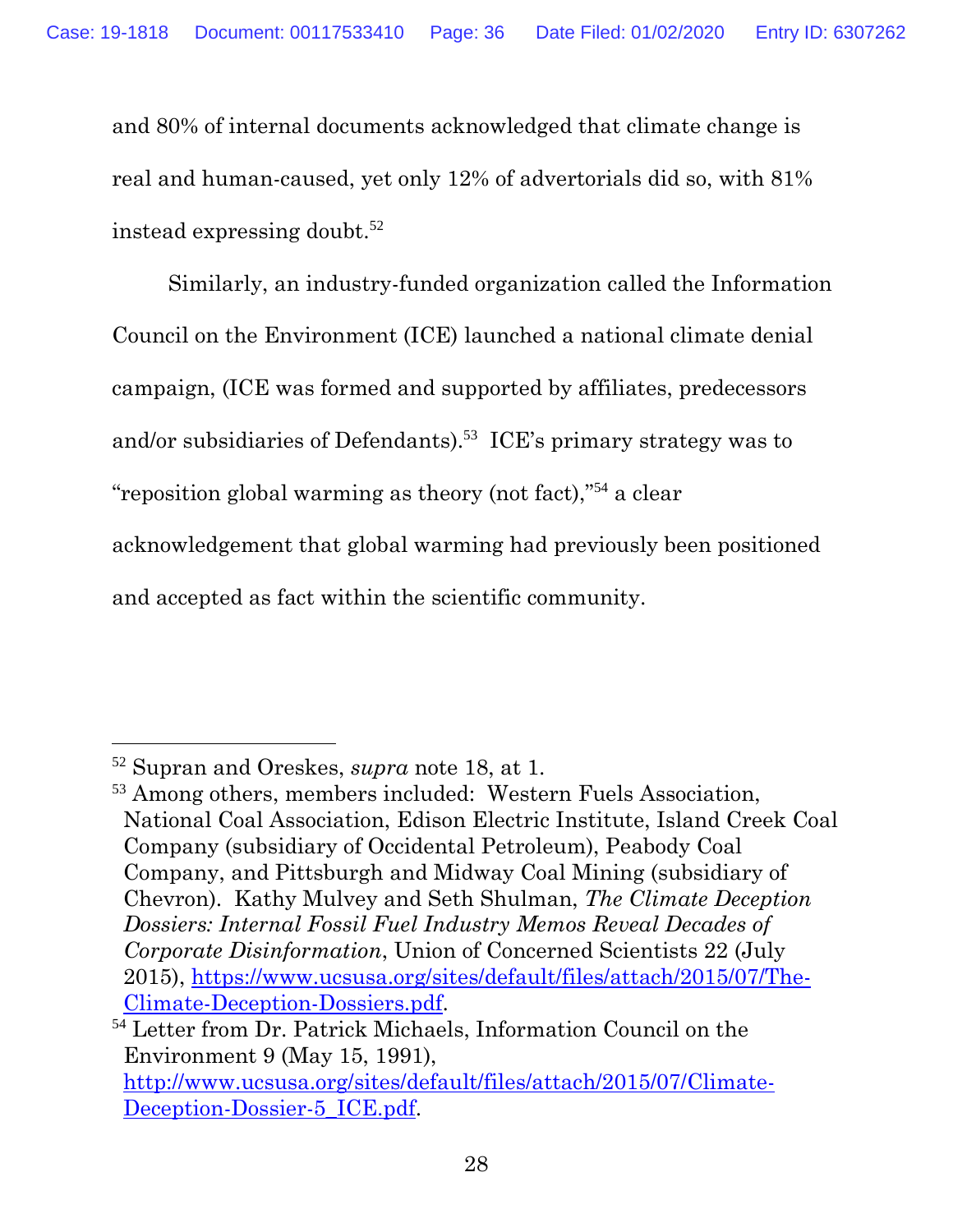In 1996, API created the Global Climate Science Communications Team (GCSCT), which included prominent representatives of fossil fuel companies, public relations firms, and industry front groups with the mission of undermining the global scientific consensus that climate change was real and human-caused. In 1998, after the Kyoto Protocol was signed, the GCSCT developed a plan to launch a multi-milliondollar, multi-year "national media relations program to inform the media about uncertainties in climate science; to generate national, regional and local media on the scientific uncertainties, and thereby educate and inform the public, stimulating them to raise questions with policymakers."<sup>55</sup>

The largest budget item was for the Global Climate Science Data Center, which was intended to be a "one-stop resource on climate science for members of Congress, the media, industry and all others concerned."<sup>56</sup> Although no group with this name was ever formed, the

<span id="page-36-0"></span><sup>55</sup> *Global Climate Science Communications Team Action Plan*, American Petroleum Institute 4 (Apr. 3, 1998), [http://www.climatefiles.com/trade-group/american-petroleum](http://www.climatefiles.com/trade-group/american-petroleum-institute/1998-global-climate-science-communications-team-action-plan/)[institute/1998-global-climate-science-communications-team-action](http://www.climatefiles.com/trade-group/american-petroleum-institute/1998-global-climate-science-communications-team-action-plan/)[plan/.](http://www.climatefiles.com/trade-group/american-petroleum-institute/1998-global-climate-science-communications-team-action-plan/)

<sup>56</sup> *Id.* at 5-6.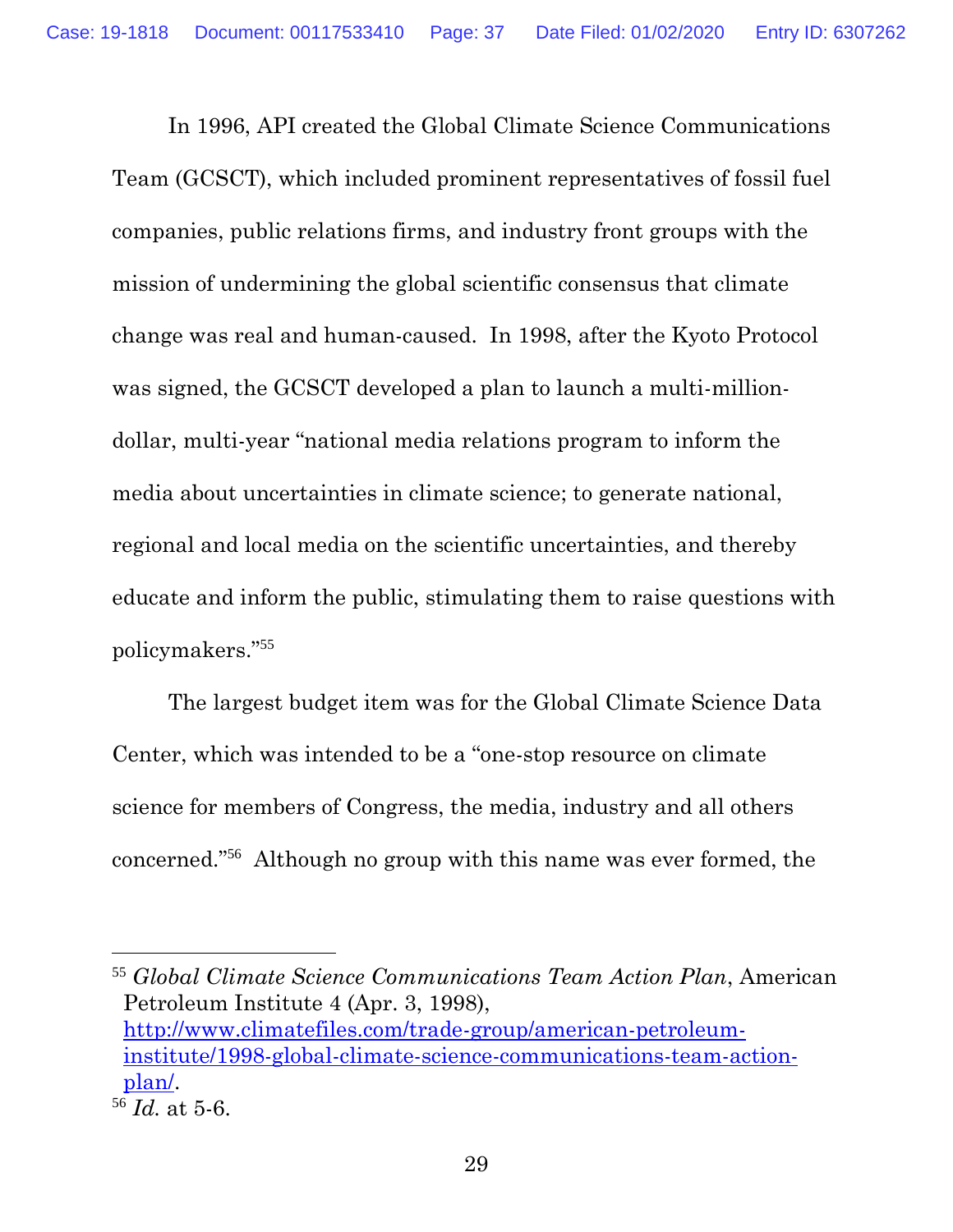proposal likely prompted the creation of other groups, such as the Center for the Study of Carbon Dioxide and Global Change. As a means to influence public opinion, the GCSCT aimed to "identify, recruit and train a team of five independent scientists to participate in media outreach"—and in doing so, the team recognized the need to conceal these financial ties to ensure the scientists' credibility with the public.<sup>57</sup>

In contrast to what the industry's scientists had acknowledged internally and in peer-reviewed literature for more than two decades, the API strategy memo laying out details of this plan declared that "it not [sic] known for sure whether (a) climate change actually is occurring, or (b) if it is, whether humans really have any influence on it."<sup>58</sup> The memo articulated the association's intent to undermine the scientific consensus on climate change, stating that "Victory Will Be Achieved When":

• Average citizens "understand" (recognize) uncertainties in climate science; recognition of uncertainties becomes part of the "conventional wisdom."

<span id="page-37-1"></span><sup>57</sup> Mulvey and Shulman, *supra* note 53, at 10-11.

<span id="page-37-0"></span><sup>58</sup> *Global Climate Science Communications Team Action Plan, supra* note 55, at 1.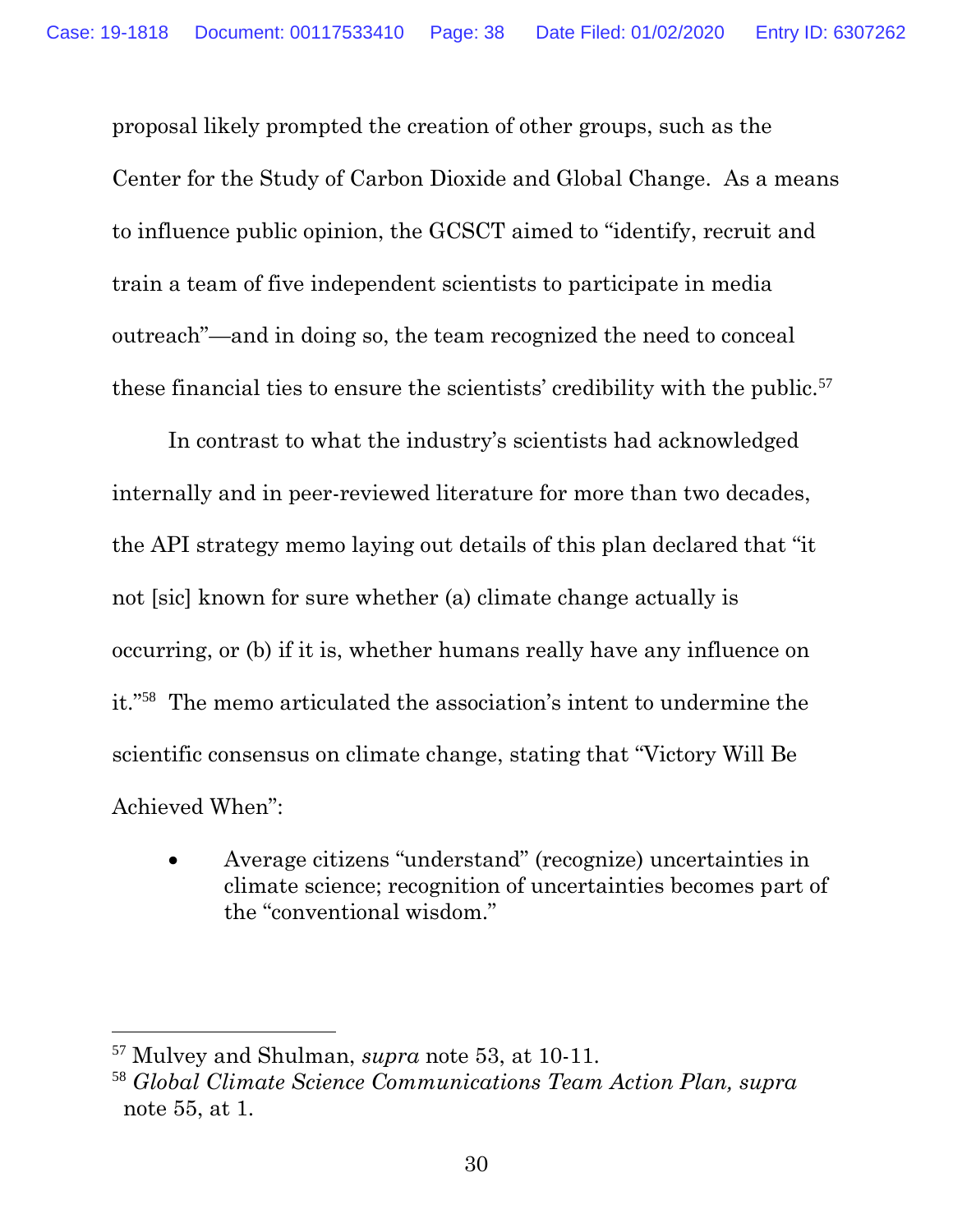• Media "understands" (recognizes) uncertainties in climate science.<sup>59</sup>

Exxon, Chevron, and API contributed to the development of the plan through their representatives Randy Randol, Sharon Kneiss, and Joseph Walker, respectively. Exxon, Chevron, and Occidental Petroleum also exerted influence through Steve Milloy, the executive director of a front group called The Advancement of Sound Science Coalition, which was funded in part by these companies. The roadmap further identified an array of industry trade associations and front groups, fossil fuel companies, and think tanks that would underwrite and execute the plan.

### <span id="page-38-0"></span>**C. Defendants funded individuals, organizations, and research to discredit the growing body of publicly available climate science.**

As Martin Hoffert, an author/co-author of several of Exxon's peerreviewed papers on the  $CO<sub>2</sub>$  greenhouse effect, said, "Even though we were writing all these papers which were basically supporting the idea that climate change from  $CO<sub>2</sub>$  emissions was going to change the climate of the earth according to our best scientific understanding, the front office which was concerned with promoting the products of the

<span id="page-38-1"></span><sup>59</sup> *Id.* at 3.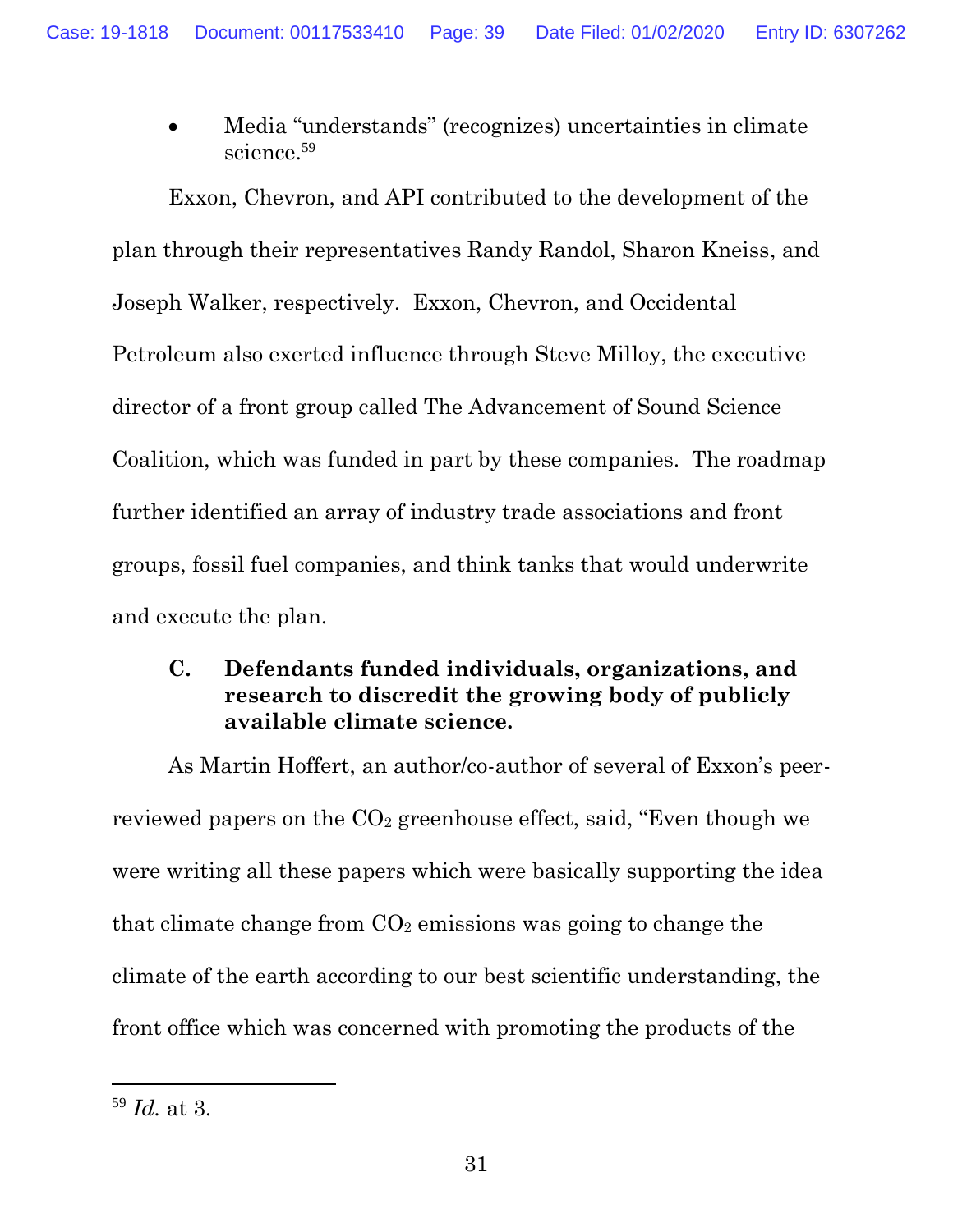company was also supporting people that we call climate change deniers… they were giving millions of dollars to other entities to support the idea that the  $CO<sub>2</sub>$  greenhouse was a hoax."<sup>60</sup>

Defendants advanced these arguments and alternative theories as a means to manufacture uncertainty and undermine climate science. For example, ExxonMobil, API, Southern Company, and other fossil fuel interests funded Harvard-Smithsonian astrophysicist Dr. Wei-Hock Soon to publish and aggressively promote research asserting that solar variability is the primary cause of global warming, even though the GCC had previously dismissed this theory as "unconvincing." Between 2001 and 2012, Soon received more than \$1.2 million from the fossil fuel industry, including Defendants, to conduct research purported to be independent and to promote climate change theories that Defendants knew were not supported by the peer-reviewed scientific literature, including publications by their own scientists.<sup>61</sup>

In addition, Defendants funded industry front groups that denied and sought to discredit climate science. From 1998 through 2018,

<sup>60</sup> Westervelt, *supra* note 16, Episode 2, The Turn (interview with Martin Hoffert at 11:07) (Nov. 15, 2018).

<span id="page-39-0"></span><sup>61</sup> Mulvey and Shulman, *supra* note 53, at 6.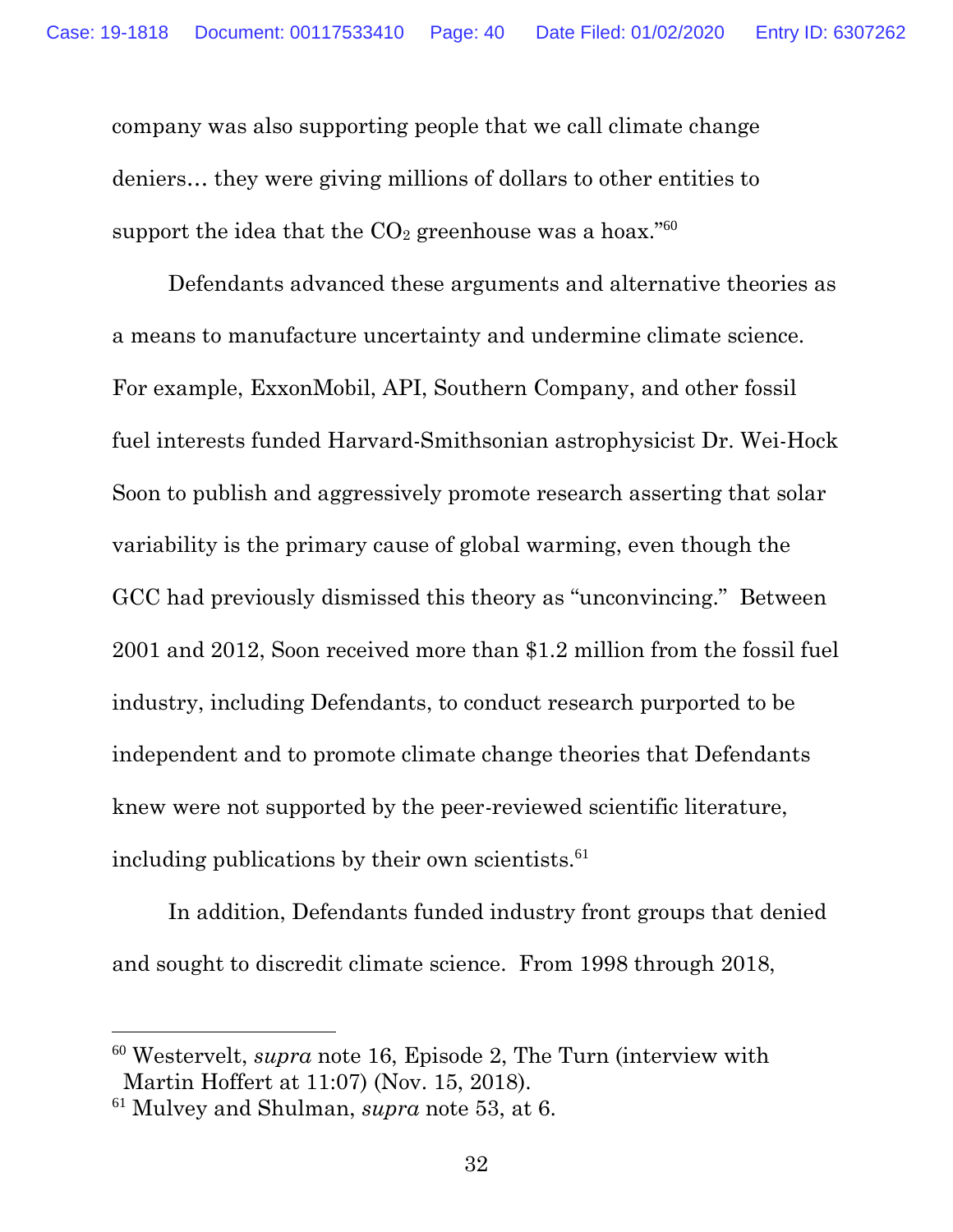ExxonMobil alone spent at least \$37 million funding 69 organizations that misrepresented and persistently sought to discredit the scientific consensus that Defendants' fossil fuel products were causing climate change. $62$ 

In 2007, ExxonMobil pledged to stop funding climate denier groups: "In 2008, we will discontinue contributions to several public policy research groups whose position on climate change could divert attention from the important discussion on how the world will secure the energy required for economic growth in an environmentally responsible manner."<sup>63</sup>

In direct contradiction to this commitment and more recent ones stating that ExxonMobil does "not fund or support those who deny the reality of climate change,"<sup>64</sup> the company continues to fund individuals

<span id="page-40-1"></span><sup>62</sup> *ExxonMobil Foundation & Corporate Giving to Climate Change Denier & Obstructionist Organizations*, UCS (2019), [https://ucs](https://ucs-documents.s3.amazonaws.com/global-warming/XOM+Worldwide+Giving+2018.pdf)[documents.s3.amazonaws.com/global](https://ucs-documents.s3.amazonaws.com/global-warming/XOM+Worldwide+Giving+2018.pdf)[warming/XOM+Worldwide+Giving+2018.pdf.](https://ucs-documents.s3.amazonaws.com/global-warming/XOM+Worldwide+Giving+2018.pdf)

<span id="page-40-0"></span><sup>63</sup> *2007 Corporate Citizenship Report*, ExxonMobil 39 (2007), [http://www.documentcloud.org/documents/2799777-ExxonMobil-2007-](http://www.documentcloud.org/documents/2799777-ExxonMobil-2007-Corporate-Citizenship-Report.html) [Corporate-Citizenship-Report.html.](http://www.documentcloud.org/documents/2799777-ExxonMobil-2007-Corporate-Citizenship-Report.html)

<span id="page-40-2"></span><sup>64</sup> Suzanne Goldenberg, *Exxon knew of climate change in 1981, email says – but it funded deniers for 27 more years*, The Guardian (July 8, 2015), [https://www.theguardian.com/environment/2015/jul/08/exxon](https://www.theguardian.com/environment/2015/jul/08/exxon-climate-change-1981-climate-denier-funding)[climate-change-1981-climate-denier-funding.](https://www.theguardian.com/environment/2015/jul/08/exxon-climate-change-1981-climate-denier-funding)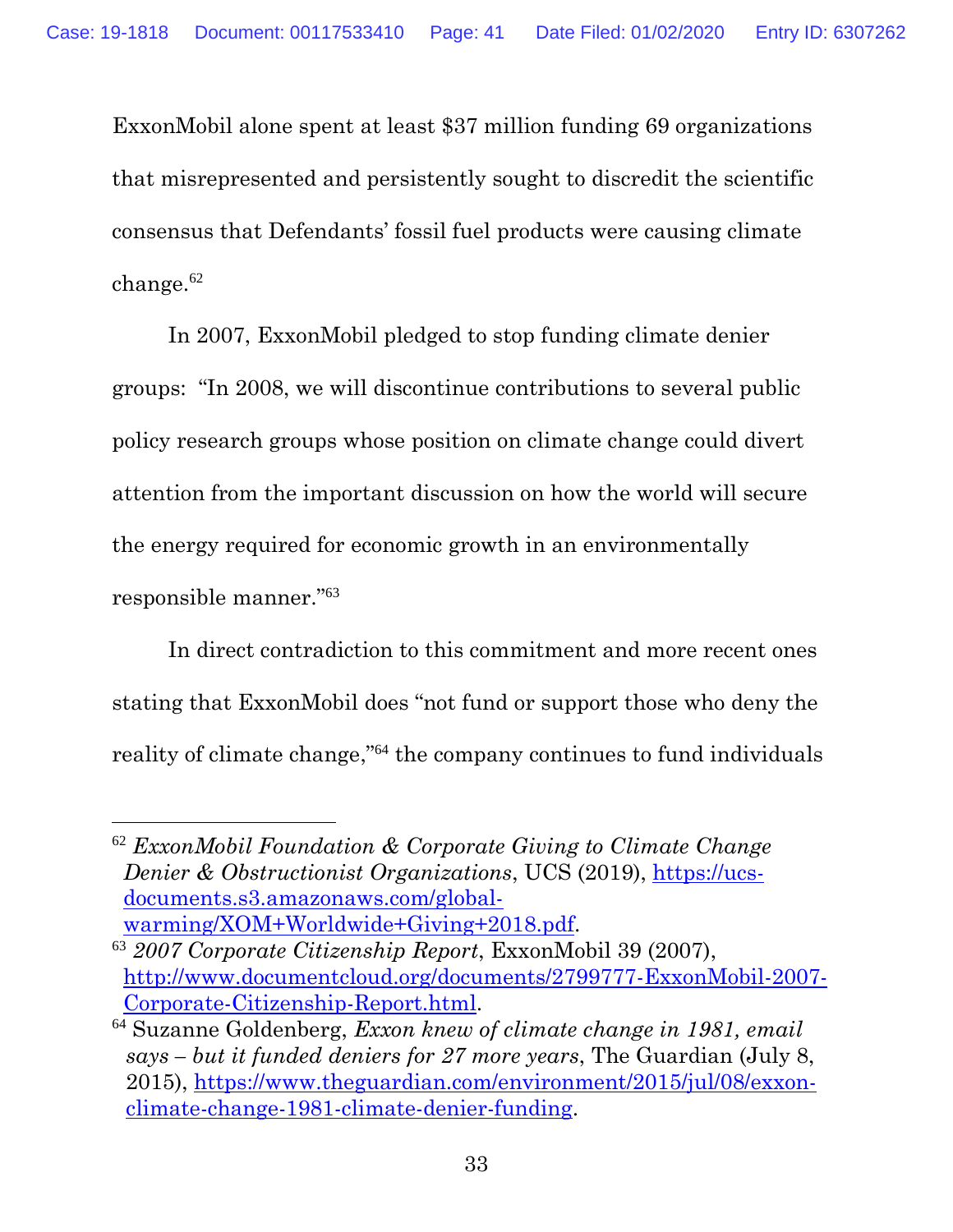like Dr. Soon, as well as groups that spread misinformation on climate science.<sup>65</sup> From 2009 through 2018, ExxonMobil spent nearly \$13 million funding think tanks and lobby groups that reject established climate science, spread misinformation, and openly oppose the company's public positions on climate policy,<sup>66</sup> a clear indication that ExxonMobil continues to fund climate science misinformation through third-party individuals and organizations. 67

## <span id="page-41-0"></span>**III. DEFENDANTS MOVED TO PROTECT THEIR OWN ASSETS FROM CLIMATE IMPACTS BASED ON THE SCIENCE THEY PUBLICLY DISCREDITED**

While running campaigns to emphasize uncertainties in climate science and block regulatory action on climate change, Defendants took affirmative steps to protect their own assets from climate risks through internal research, infrastructure improvements, and plans to exploit new reserves in a warming world.

<span id="page-41-2"></span>

<sup>67</sup> See Pattanun Achakulwisut et al., *Ending ExxonMobil Sponsorship of the American Geophysical Union* (Mar. 2016), [https://www.documentcloud.org/documents/2803702-AGU-Report-](https://www.documentcloud.org/documents/2803702-AGU-Report-Final-20160325.html)[Final-20160325.html](https://www.documentcloud.org/documents/2803702-AGU-Report-Final-20160325.html)

<sup>65</sup> See Riley Dunlap and Aaron McCright, *Organized Climate Change Denial*, The Oxford Handbook of Climate Change and Society (2011).

<span id="page-41-1"></span><sup>66</sup> *ExxonMobil Foundation & Corporate Giving to Climate Change Denier & Obstructionist Organizations, supra* note 62.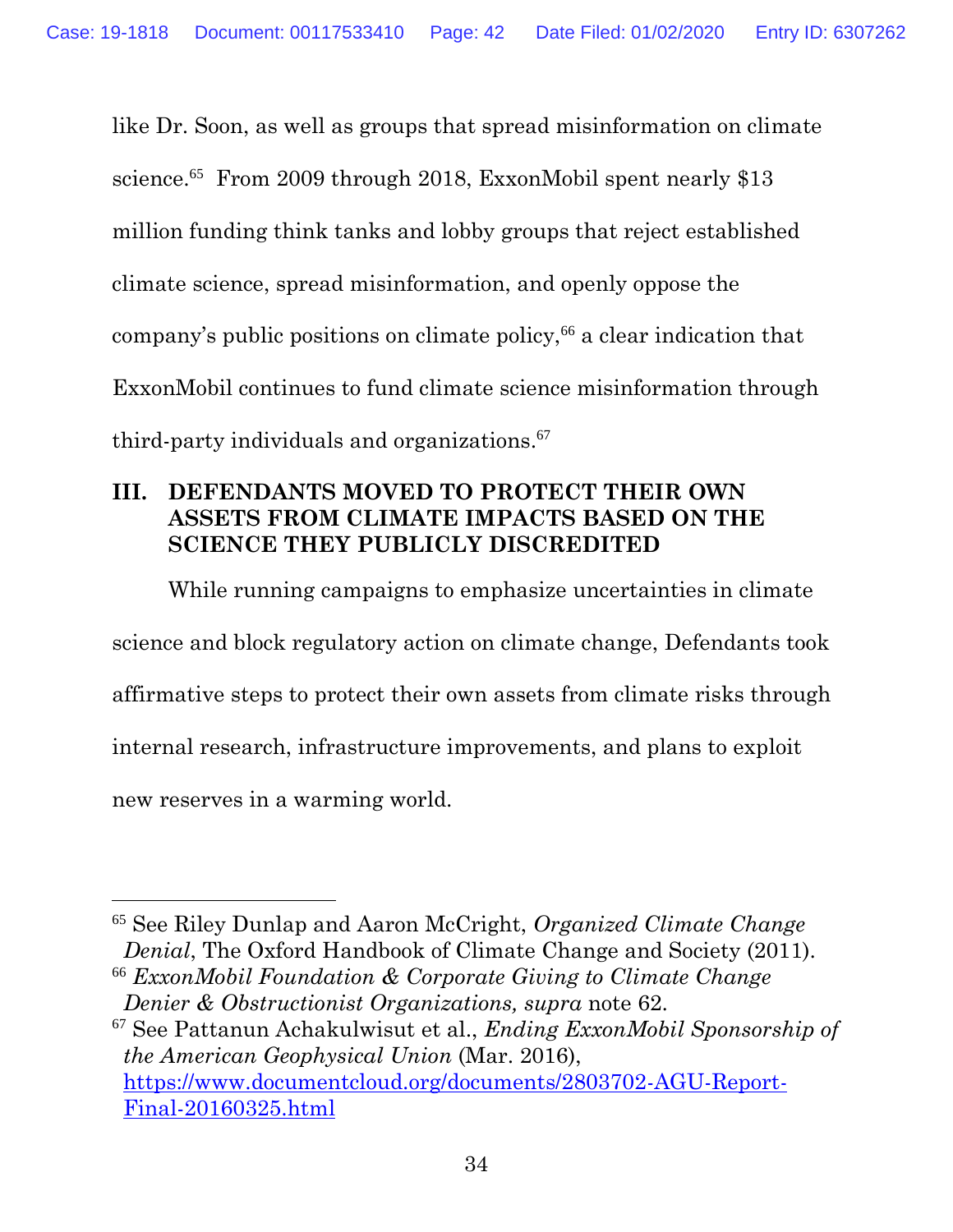In 1989, Shell announced that its engineers were redesigning a \$3 billion North Sea natural gas offshore platform to protect against sea level rise.<sup>68</sup> Its Norwegian subsidiary, Norske Shell, had been planning to build a 1.5 million metric ton structure that would stand in more than 300 meters of water and rise 30 meters above the surface, but the engineers questioned what the effect of sea level rise might be. As a result, the engineers considered raising the height to 31 or 32 meters, with a one-meter increase estimated at an additional \$16 million and a two-meter increase roughly double that amount.<sup>69</sup>

By the mid-1990s, efforts by Exxon and other Defendants to deny and discredit the scientific consensus on climate change were reaching maturity. Meanwhile, Defendants were paying millions of dollars per year to scientists and front groups to assert that climate change was not real, that fossil fuels had nothing to do with observed temperature

<span id="page-42-0"></span> <sup>68</sup> Amy Lieberman and Susanne Rust, *Big Oil braced for global warming while it fought regulations*, Los Angeles Times (Dec. 31, 2015), [http://graphics.latimes.com/oil-operations/.](http://graphics.latimes.com/oil-operations/)

<span id="page-42-1"></span><sup>69</sup> *Greenhouse Effect: Shell Anticipates A Sea Chang*e, New York Times (Dec. 20, 1989),

[https://www.nytimes.com/1989/12/20/business/greenhouse-effect-shell](https://www.nytimes.com/1989/12/20/business/greenhouse-effect-shell-anticipates-a-sea-change.html)[anticipates-a-sea-change.html.](https://www.nytimes.com/1989/12/20/business/greenhouse-effect-shell-anticipates-a-sea-change.html)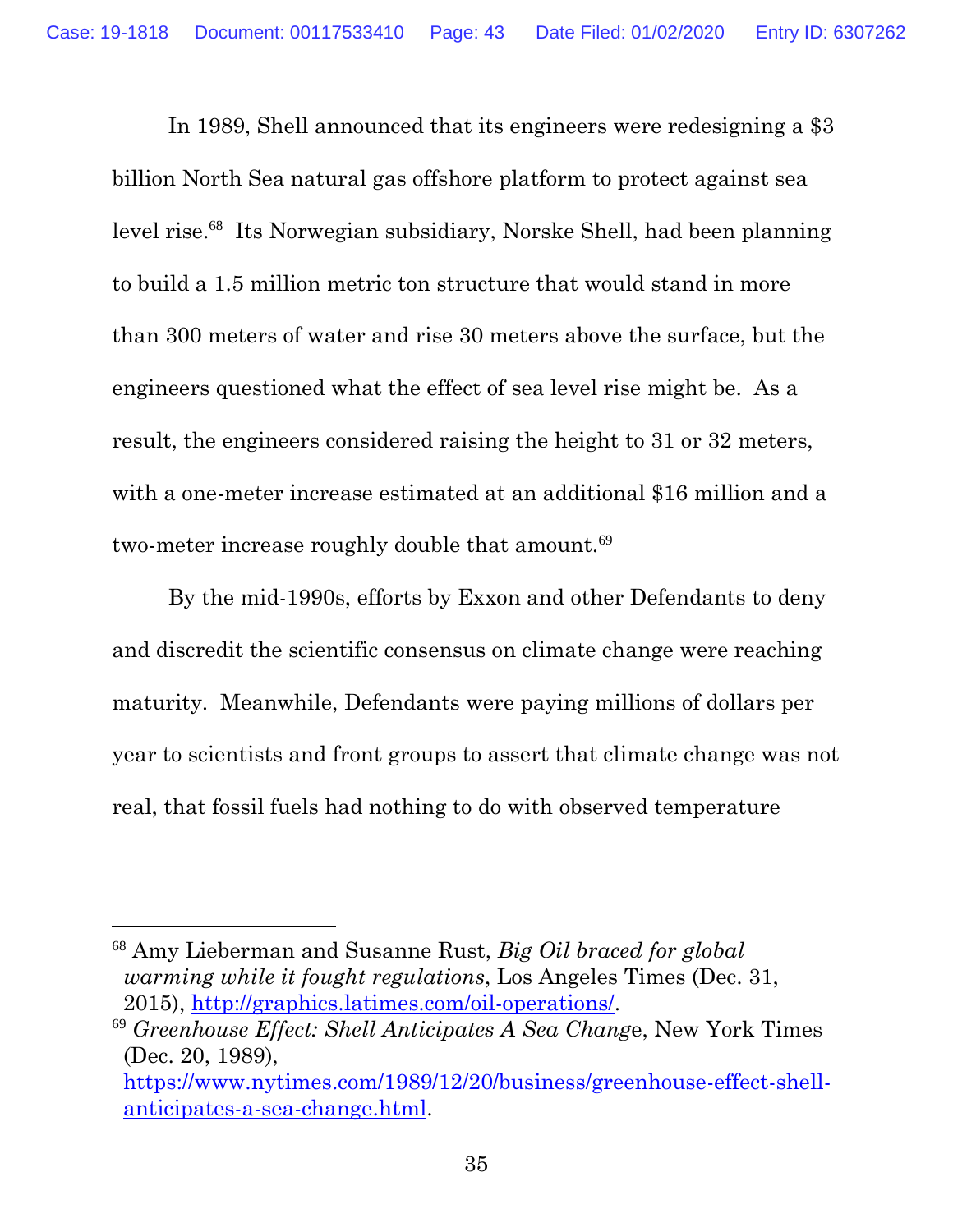increases, and that a variety of theories—which Defendants knew were not valid—were responsible for global warming.

Yet in 1994, when planning the Europipe project jointly owned and operated by Shell, Exxon, Conoco, Total and Statoil, the companies took sea level rise and other climate impacts into account in the design of the natural gas pipeline leading from a North Sea offshore platform to the German coast. In a document submitted to European authorities, the companies noted the impacts of sea level rise and the likely increase in frequency of storms as a result of climate change. While recognizing climate change as a "most uncertain parameter," they determined that the pipeline should be designed to account for climate impacts.<sup>70</sup>

In 1996, Mobil, Shell, and Imperial Oil (now majority owned by ExxonMobil) took similar steps to protect their investments in the Sable gas field project off the coast of Nova Scotia, Canada. Company engineers built a "collection of exploration and production facilities along the Nova Scotia coast that made structural allowances for rising temperatures and sea levels."<sup>71</sup> As described in the design

<span id="page-43-0"></span><sup>70</sup> Lieberman and Rust, *supra* note 68.

<sup>71</sup> *Id.*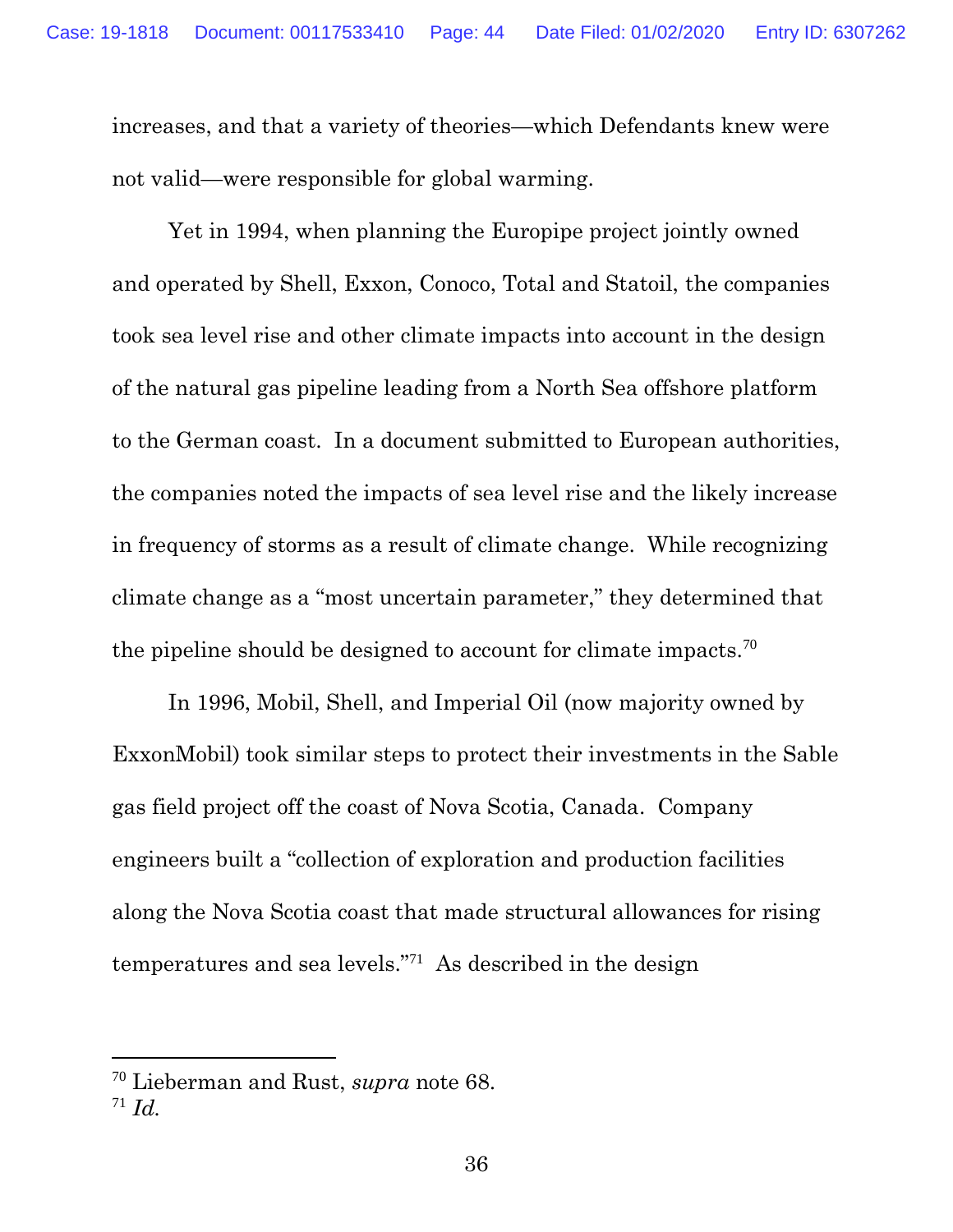specifications, "[a]n estimated rise in water level, due to global

warming, of 0.5 meters may be assumed" for the 25-year life of the

project.<sup>72</sup>

Also in the 1990s, a team of researchers and engineers at Imperial Oil used the climate models Exxon had publicly dismissed to study how climate change would impact the company's operations in the Arctic.<sup>73</sup>

### <span id="page-44-0"></span>**IV. DEFENDENTS CONTINUE TO DECEIVE THE PUBLIC THROUGH GREENWASHING AND OTHER MISREPRESENTATIONS**

Although Defendants no longer use the same tactics of outright denial of climate change and fossil fuels' role in creating it, they continue to deceive the public through greenwashing and other forms of misleading advertising. Between 2016 and 2018, while touting their commitment to climate action, BP, Chevron, ExxonMobil, Shell and Total spent, on an annual basis, nearly \$200 million on lobbying intended to control, delay, or block climate action and \$195 million on

<span id="page-44-1"></span><sup>72</sup> *Id.*

<sup>73</sup> Complaint at 45, *Commonwealth of Massachusetts v. Exxon Mobil Corporation*, No. 19-3333 (Super. Ct. Mass. Oct. 24, 2019).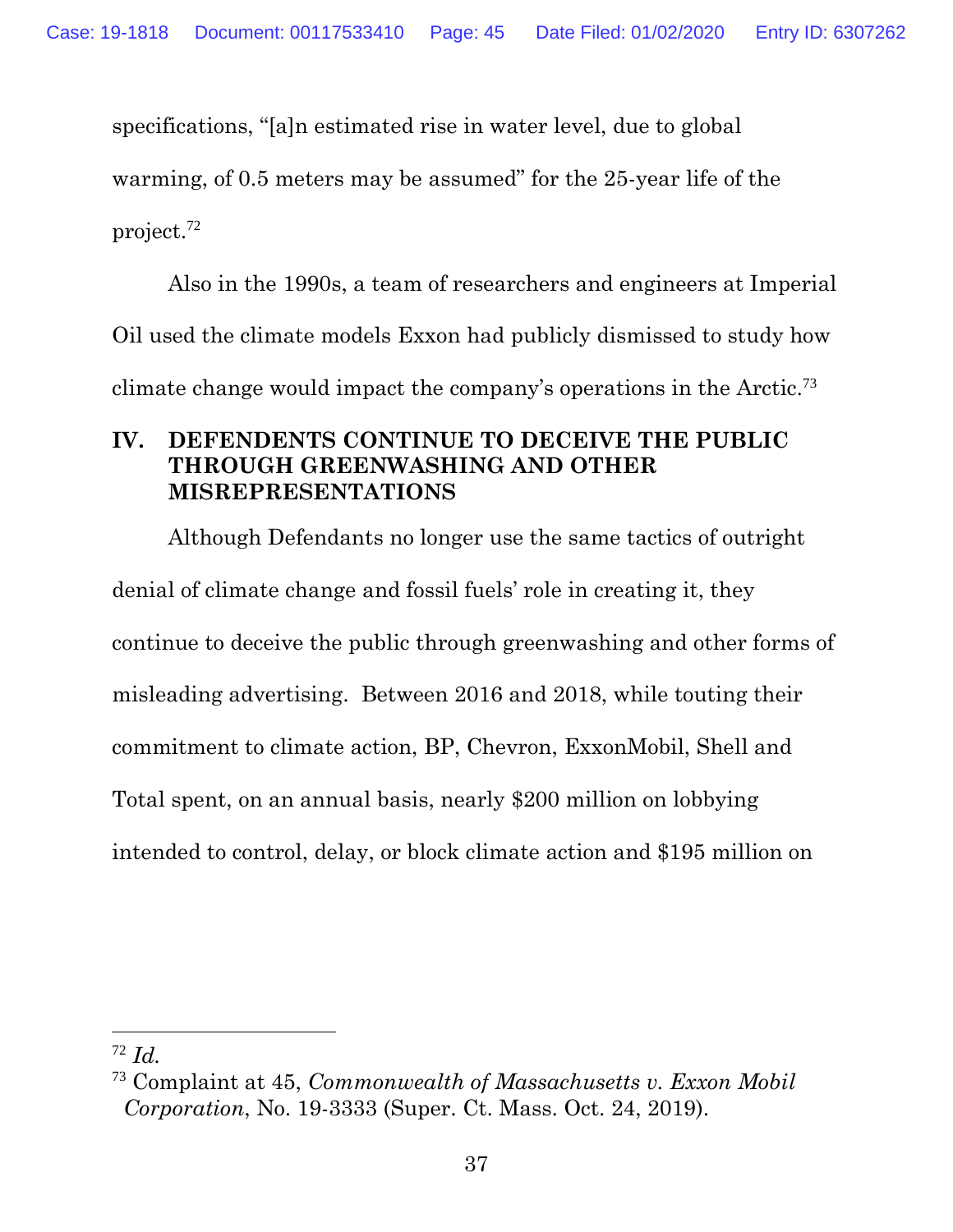climate-related advertising campaigns. 74 Several of these advertising campaigns misled and continue to mislead consumers regarding the alleged benefits of their products. For example, Chevron's *Energy Challenge*<sup>75</sup> and API's *We're on it*<sup>76</sup> campaigns disingenuously promote natural gas as a means to reduce greenhouse gas emissions, despite the fact that natural gas is a significant source of  $CO<sub>2</sub>$  and methane.

These deceptive practices are the basis of a lawsuit brought by the Commonwealth of Massachusetts against ExxonMobil for consumer and investor fraud<sup>77</sup> and a complaint brought by the non-profit organization ClientEarth against BP for misleading advertising.<sup>78</sup>

<sup>74</sup> InfluenceMap, *Big Oil's Real Agenda on Climate Change* (Mar. 2019), [https://influencemap.org/report/How-Big-Oil-Continues-to-Oppose-the-](https://influencemap.org/report/How-Big-Oil-Continues-to-Oppose-the-Paris-Agreement-38212275958aa21196dae3b76220bddc)[Paris-Agreement-38212275958aa21196dae3b76220bddc.](https://influencemap.org/report/How-Big-Oil-Continues-to-Oppose-the-Paris-Agreement-38212275958aa21196dae3b76220bddc)

<sup>75</sup> Chevron, *The Power of Human Energy*,

[https://www.chevron.com/stories/the-power-of-human-energy\)](https://www.chevron.com/stories/the-power-of-human-energy). <sup>76</sup> American Petroleum Institute, *Natural Gas Solutions: We're On It!*,

[https://www.api.org/news-policy-and-issues/natural-gas-solutions.](https://www.api.org/news-policy-and-issues/natural-gas-solutions)

<sup>77</sup> *Commonwealth of Massachusetts v. Exxon Mobil Corporation*, *supra*  note 74.

<sup>78</sup> *ClientEarth v. BP*, Complaint alleging misleading advertising with respect to BP's low-carbon energy activities (Org. for Economic Cooperation and Development filed Dec. 3, 2019), [https://ucs](https://ucs-documents.s3.amazonaws.com/global-warming/XOM+Worldwide+Giving+2018.pdf)[documents.s3.amazonaws.com/global](https://ucs-documents.s3.amazonaws.com/global-warming/XOM+Worldwide+Giving+2018.pdf)[warming/XOM+Worldwide+Giving+2018.pdf.](https://ucs-documents.s3.amazonaws.com/global-warming/XOM+Worldwide+Giving+2018.pdf)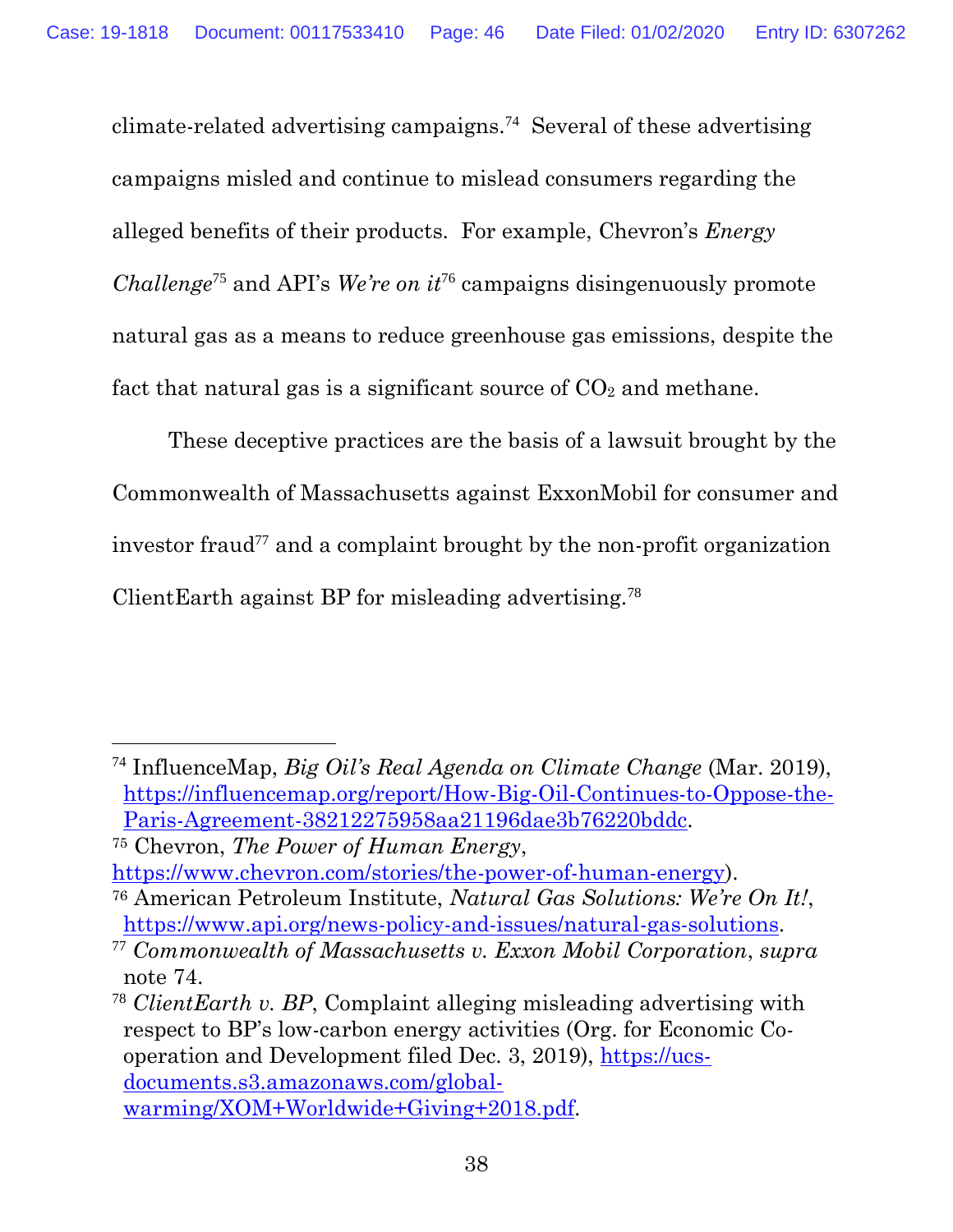Case: 19-1818 Document: 00117533410 Page: 47 Date Filed: 01/02/2020 Entry ID: 6307262

#### <span id="page-46-0"></span>**V. CONCLUSION**

Defendants had actual knowledge of the risks associated with their fossil fuel products as early as the late 1950s and no later than 1968. Despite their knowledge and expertise on climate science, Defendants affirmatively promoted the use of their products and downplayed the risks. Defendants thus created the harms alleged by Plaintiff and therefore should be held liable. Amici urge this Court to affirm the decision below.

RESPECTFULLY SUBMITTED this 2nd day of January, 2020.

By: *s/ Amy Williams-Derry* KELLER ROHRBACK L.L.P. Amy Williams-Derry Daniel P. Mensher Alison S. Gaffney 1201 Third Avenue, Suite 3200 Seattle, WA 98101-3052 Tel: (206) 623-1900

*Counsel for Amici Curiae*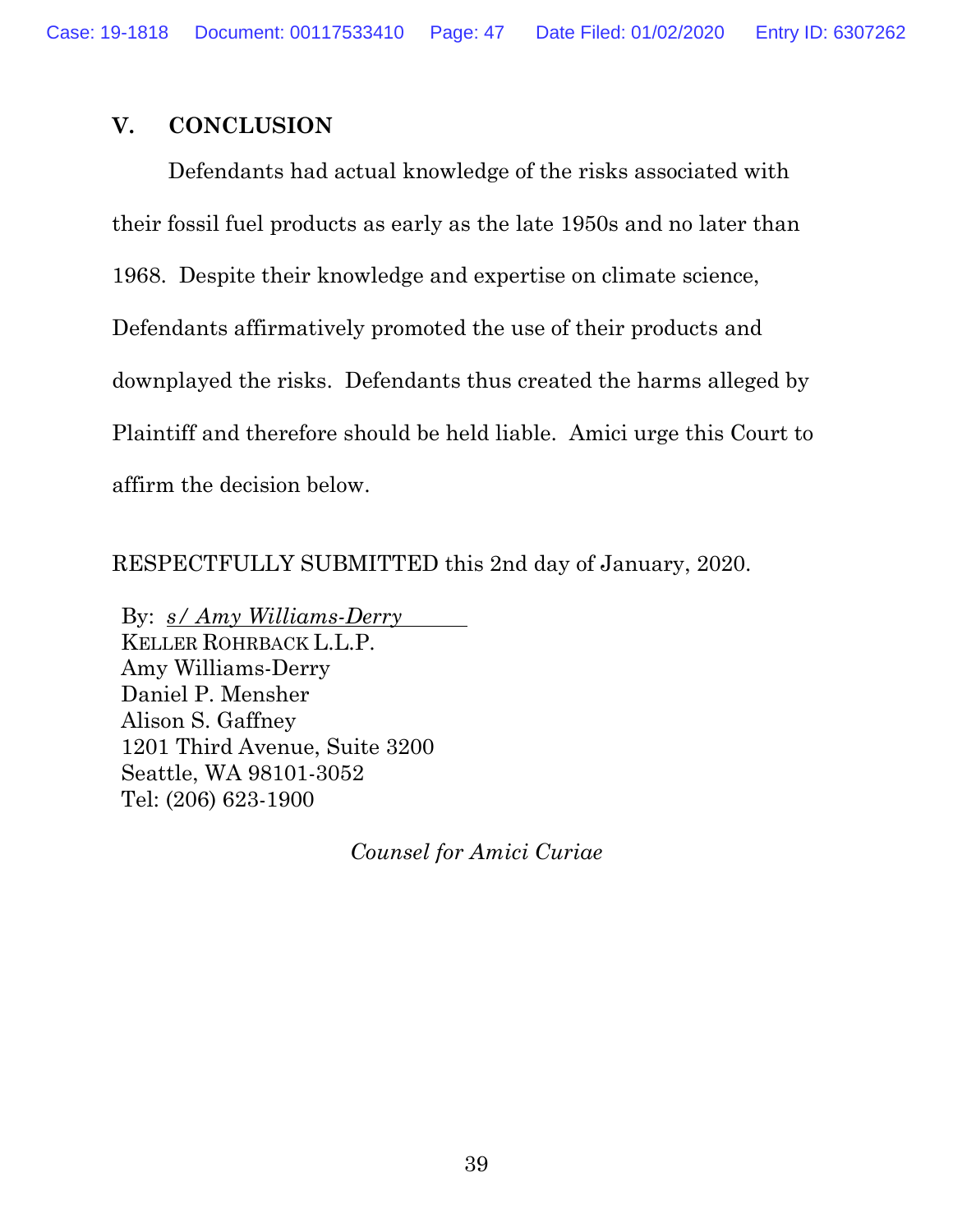#### **CERTIFICATE OF COMPLIANCE**

1st Cir. Case Number 19-1818

I am the attorney or self-represented party.

This brief contains **6,500 words**, excluding the items exempted by

Fed. R. App. P. 32(f). The brief's type size and typeface comply with Fed.

R. App. P. 32(a)(5) and (6).

I certify that this brief is an amicus brief and complies with the word limit of Fed. R. App. P. 29(a)(5), Cir. R. 29-2(c)(2), or Cir. R. 29-  $2(c)(3)$ .

> *s/ Amy Williams-Derry* Amy Williams-Derry